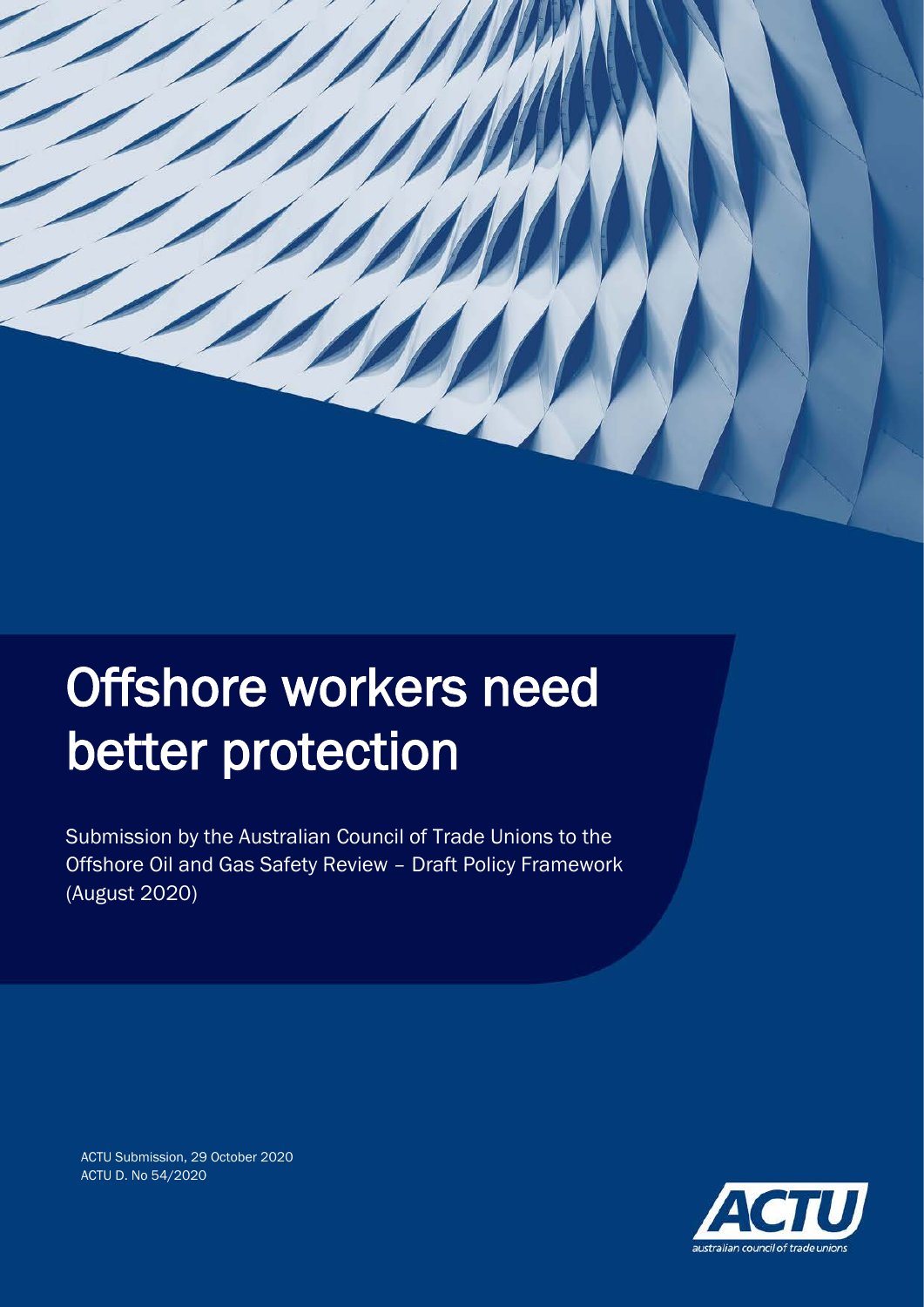## **Contents**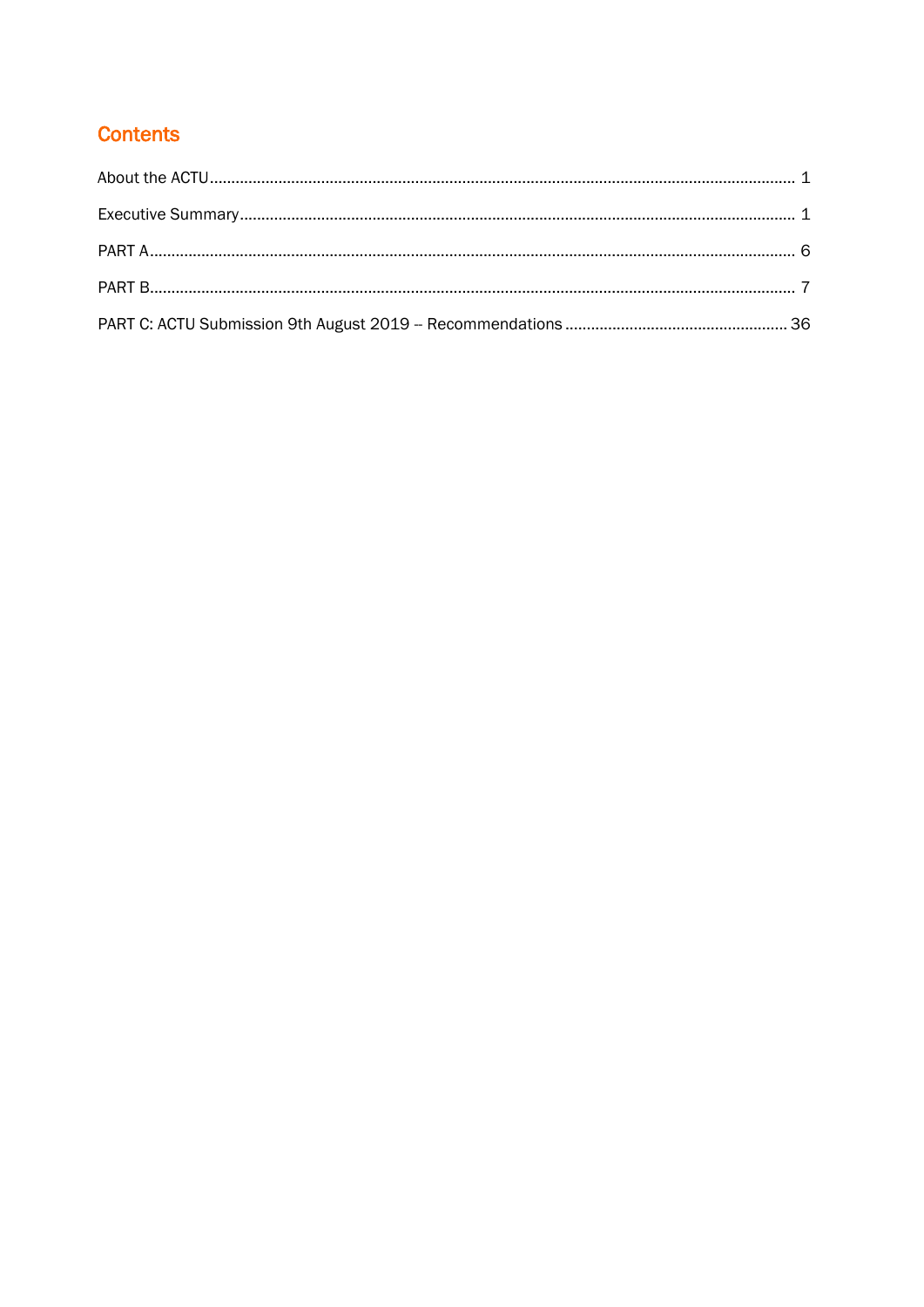### About the ACTU

Since 1927 the Australian Council of Trade Unions (ACTU) has been the peak trade union body in Australia. There is no other national confederation representing unions.

The ACTU has consulted with governments in the development of almost every legislative measure concerning employment relations over its 93-year history.

The ACTU consists of 43 affiliated unions and State and regional trades and labour councils, who between them have approximately 2 million members who are engaged across a broad spectrum of industries and occupations in the public and private sector.

All of the unions that represent the interests of workers in the offshore oil and gas industry are affiliated to the ACTU.

#### Executive Summary

- 1. The ACTU welcomes this opportunity to provide our response to the Draft Policy Framework Offshore Oil and Gas Safety Review [the Review]. An itemised response to each of the Reviews proposal is appended to this submission, see Parts A and B.
- 2. The ACTU has consistently supported harmonisation between offshore and onshore work health and safety regulatory framework. With the imminent passage of the Western Australian WHS Act, the difference between the regulatory protections provided to offshore workers only widens.
- 3. In accordance with the harmonisation principle, the *Offshore Petroleum and Greenhouse Gas Storage Act 2006* (Cth) (OPGGS) regime should only differ from the model WHS laws only where objectively justified and to the extent that they are tailored to address the industry's specific requirements.
- 4. In December 2018 [Boland Review of the Model WHS laws](https://www.safeworkaustralia.gov.au/system/files/documents/1902/review_of_the_model_whs_laws_final_report_0.pdf) was tabled and in December 2020 the Decision Regulatory Impact Statement was published. As previously submitted the ACTU supports all 34 recommendations of that review and maintains that in the interests of harmonisation and provision of the best protections for offshore workers these recommendations need to be considered in this Review.
- 5. The case for harmonisation has been further bolstered further by the government's development of an Offshore Clean Energy Infrastructure Bill in 2020, and the proposal that it should be administered by NOPSEMA.[1](#page-2-0) This would regulate offshore wind and transmission projects, with the first offshore wind project slated to being construction in

<span id="page-2-0"></span><sup>1</sup> https://consult.industry.gov.au/offshore-exploration/offshore-clean-energy-infrastructure/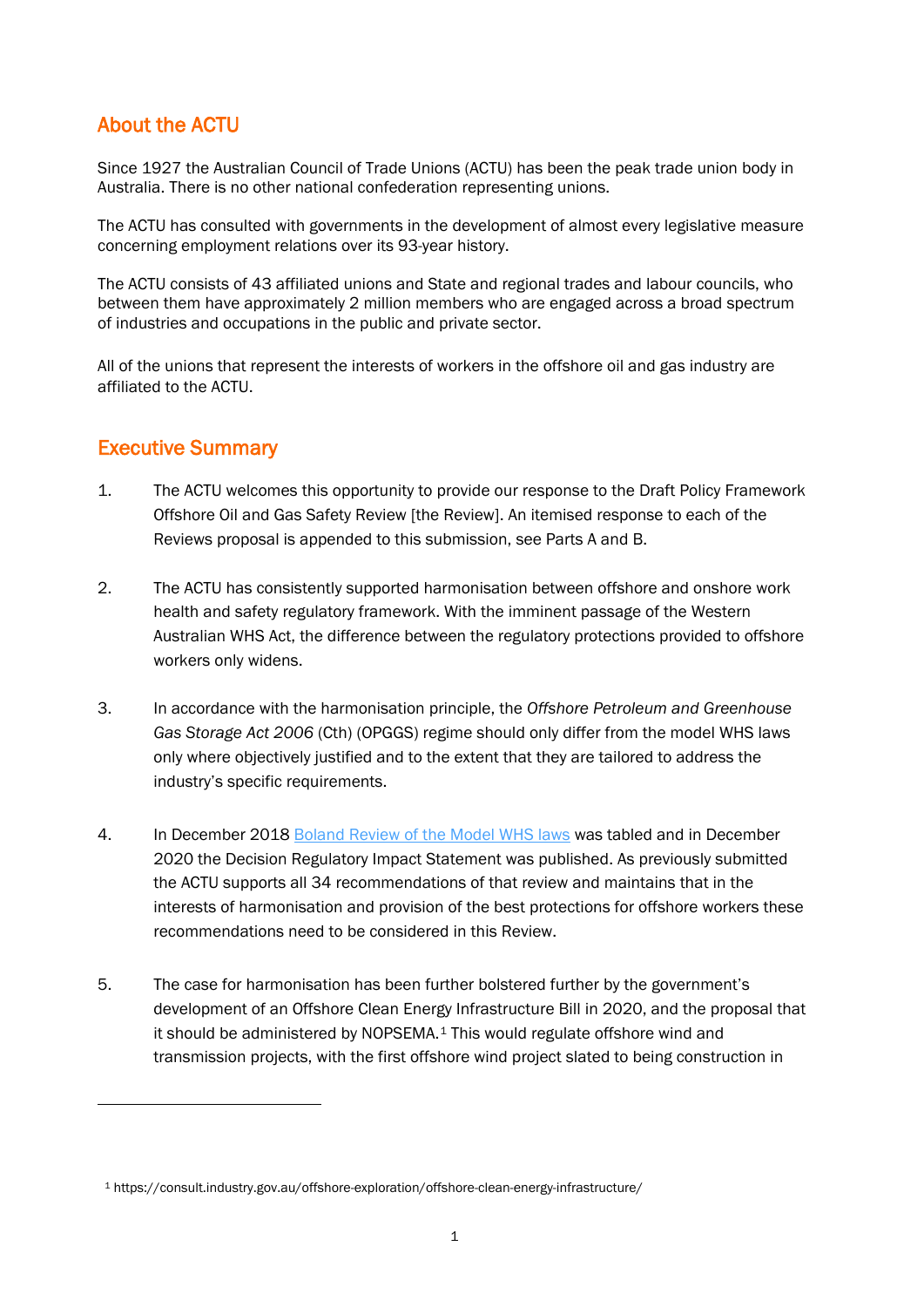2023 in Victoria and others being developed in NSW and WA. The government has so far not given any indication what WHS framework would cover these workers – but they are not proposing that they be covered by the OPGGS Act. The ACTU and affiliates have argued that the development of this bill accelerates the importance of harmonising WHS jurisdictions,<sup>[2](#page-3-0)</sup> particularly the OPGGS Act and the Occupational Health and Safety (Maritime Industry) Act. Otherwise, the number of WHS jurisdictions in Australia will continue to multiply.

- 6. Whilst the ACTU does not oppose any of the proposals of the Review, we are disappointed that the Review has not taken the opportunity to harmonise with onshore WHS regulatory frameworks. As previously argued, there are no policy reasons why offshore workers, who work in a dangerous industry, are not afforded the same rights and protections as on shore workers.
- 7. Workers are exposed to many major physical and psychosocial hazards, exacerbated by the remoteness of work sites, the conditions which the work is conducted which for many are exacerbated by the precarious nature of their working arrangements – labour hire and casual work arrangements.
- 8. This review ought to have built on the significant work undertaken by the Senate Inquiry<sup>[3](#page-3-1)</sup> and by stakeholder participants, previous submissions to the Review, the 2018 Review of the Model WHS laws and the draft WHS Act currently before the Western Australian parliament.[4](#page-3-2)
- 9. The low oil price and the reduction in demand due to Covid restrictions has created a situation where the risks to workers offshore are multiplying. Rosters have been changed to include quarantine periods and extended time offshore, increasing fatigue and psychosocial hazards. Cuts have been made to maintenance and other facility workers, increasing work intensity and contributing to a maintenance backlog and potentially unsafe work environment.
- 10. At the same time many offshore facilities are reaching the end of their life and need to be properly decommissioned. It is projected that 65 offshore platforms and seven floating facilities will cease production by 2026, and that the number of facilities needing decommissioning will increase each year and continue beyond 2050.[5](#page-3-3) Worryingly, a Wood Mackenzie report commissioned by APPEA appears to advocate for facilitating 'asset divestment and decommissioning liabilities' including facilitating 'late-life M&A

<span id="page-3-0"></span><sup>2</sup>https://www.actu.org.au/our-work/policies-publications-submissions/2020/submission-to-offshore-clean-energyinfrastructure-regulatory-framework-discussion-paper 3

<span id="page-3-1"></span>https://www.aph.gov.au/Parliamentary\_Business/Committees/Senate/Education\_and\_Employment/WHSinoffshorepet roleum/report

<sup>4</sup> Add in references

<span id="page-3-3"></span><span id="page-3-2"></span><sup>5</sup> Wood Mackenzie[, Australia Oil and Gas Industry Outlook Report,](https://www.appea.com.au/media_release/new-oil-and-gas-investment-needs-policy-stability/) 9 March 2020.p.14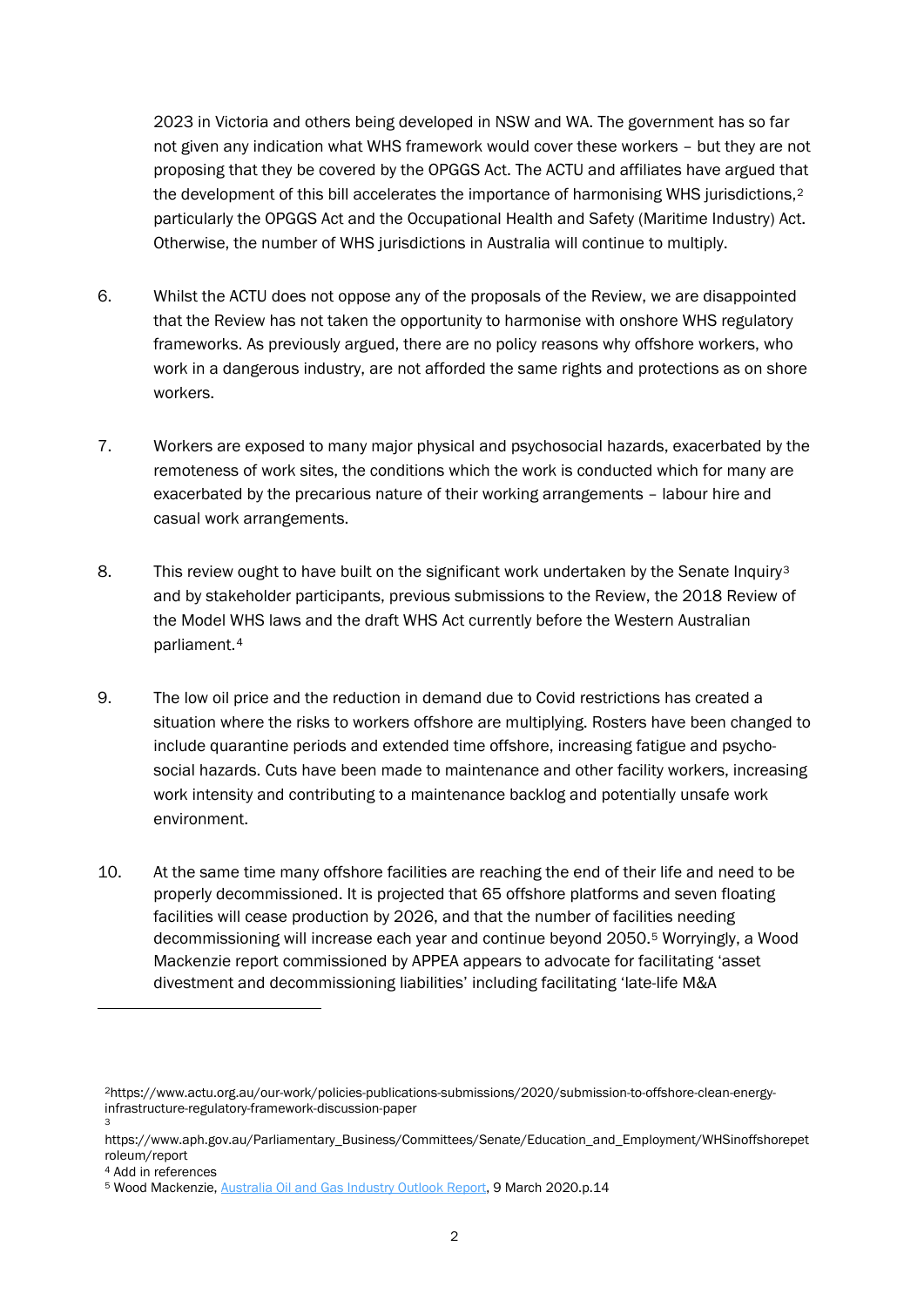transactions' and tax measures 'which could be particularly useful for Majors that are looking to divest and currently own large proportion of mature fields'.<sup>[6](#page-4-0)</sup> It is actions like these that have led to the *Northern Endeavour* fiasco, which lead to NOPSEMA having to shut down the facility due to its unsafe operation, and then the DISER taking on responsibility for the facility at the cost of taxpayers. This cannot be repeated and this review of regulation must implement reforms necessary to ensure the safe decommissioning of facilities.

- 11. A number of the changes proposed in this review appear to reflect recommendations arising from the Walker review of *the Northern Endeavour*.[7](#page-4-1) It would have been preferable if the consultation document had explicitly referred to this review, rather than leaving this to stakeholders to draw the connections themselves.<sup>[8](#page-4-2)</sup> We support the recommended changes, but stronger action is clearly needed to prevent facilities from deteriorating into an unsafe condition, and with decommissioning plans not carried out. We have made some recommendations to this effect in the table enclosed in our submission and look forward to robust recommendations to address this problem in the ongoing DISER Offshore Oil and Gas Decommissioning Framework Review.
- 12. Several recommendations are to improve diving safety. We suspect that these arise from the scandalous DOF Subsea rapid descent incident in 2017, which resulted in at least 15 divers presenting with symptoms of neurological damage, now known as high-pressure nervous syndrome (HPNS).[9](#page-4-3) Yet there is still very little information on the public record about this incident that would allow us to make an informed decision about the proposals. NOPSEMA said its autonomous Investigation Unit would make inquiries into the incident;<sup>[10](#page-4-4)</sup> but we are not aware of any report subsequently being released. Such an internal investigation is potentially problematic as NOPSEMA's Regulatory Assessment division had given approval to DOF Subsea's Diving Project Plan, $11$  and DOF Subsea has since stated that the dive was conducted in accordance with NOSPEMA's Diving Operations Manual.<sup>[12](#page-4-6)</sup> NOPSEMA first said 'details of the specifics of an incident are not provided while the matter is under review', and subsequently have only announced that the Commonwealth DPP is prosecuting DOF Subsea in relation to the incident, with a first appearance on 14 August 2020 in Perth Magistrates Court.[13](#page-4-7) The next 'mention date' is on 20 November 2020.

<span id="page-4-0"></span><sup>6</sup> Wood Mackenzie[, Australia Oil and Gas Industry Outlook Report,](https://www.appea.com.au/media_release/new-oil-and-gas-investment-needs-policy-stability/) 9 March 2020, p.20.

<span id="page-4-1"></span><sup>7</sup> Steve Walker[, Review of the Circumstances that Led to the Administration of the Northern Oil and Gas Australia \(NOGA\)](https://www.industry.gov.au/data-and-publications/independent-review-into-the-circumstances-leading-to-the-administration-and-liquidation-of-northern-oil-and-gas-australia-noga)  [Group of Companies,](https://www.industry.gov.au/data-and-publications/independent-review-into-the-circumstances-leading-to-the-administration-and-liquidation-of-northern-oil-and-gas-australia-noga) Commonwealth of Australia – Executive summary and recommendations, June 2020. Full report released through FO[I here.](https://www.industry.gov.au/sites/default/files/2020-09/disclosure-log-20-036.pdf) Peter Milne, [Federal Govt regulates poorly and gets \\$360M Northern Endeavor clean-up bill,](https://www.boilingcold.com.au/poor-federal-regulation-allowed-the-360m-northern-endeavor-mess/) 2 Oct 2020

<span id="page-4-2"></span><sup>8</sup> We are also disappointed that the Department initially only released the executive summary and recommendations, and then only a redacted version of the full report after an FOI. Full disclosure on this matter is in the public interest.

<span id="page-4-3"></span><sup>9</sup> The saturation dive took place in late June 2017 in Australian waters. DOF Subsea blew a total of 15 divers down to a depth of 234 metres in two separate groups. It was the deepest occupational diving job in Australian waters. The dive was commissioned by Inpex, who hired engineering company McDermots International who, in turn, hired DOF Subsea to perform the diving work, which took place on the DOF offshore supply vessel, the Skandi Singapore. The work took place in the Ichthys gas field located in the Timor Sea, off the north-western coast of Australia. The task was to deal with some clamps and several dozen bolts that where failing.

<span id="page-4-4"></span><sup>10</sup> NOPSEMA, [Media Reporting on Diving Incident,](https://www.nopsema.gov.au/news-and-publications/latest-news/news-announcement/2018/01/02/media-reporting-on-diving-incident/) 2 January 2018.

<span id="page-4-6"></span><span id="page-4-5"></span><sup>11</sup> John Flint, [Australia's deepest ever commercial dive leads to brain injuries, mental scarring,](https://www.perthnow.com.au/news/wa/australias-deepest-ever-commercial-dive-leads-to-brain-injuries-mental-scarring-ng-b88812990z) *Perth Now*, April 22, 2018. <sup>12</sup> David Foxwell, DOF divers suffering prolonged high-pressure neurological syndrome, *Offshore Support Journal*, 2 January 2018.

<span id="page-4-7"></span><sup>13</sup> NOPSEMA, [UPDATE ON DOF INVESTIGATION AND PROSECUTION,](https://www.nopsema.gov.au/news-and-publications/latest-news/news-announcement/2020/07/01/update-on-dof-investigation-and-prosecution/) 1 July 2020. NOPSEMA, Media Reporting on Diving [Incident,](https://www.nopsema.gov.au/news-and-publications/latest-news/news-announcement/2018/01/02/media-reporting-on-diving-incident/) 2 January 2018.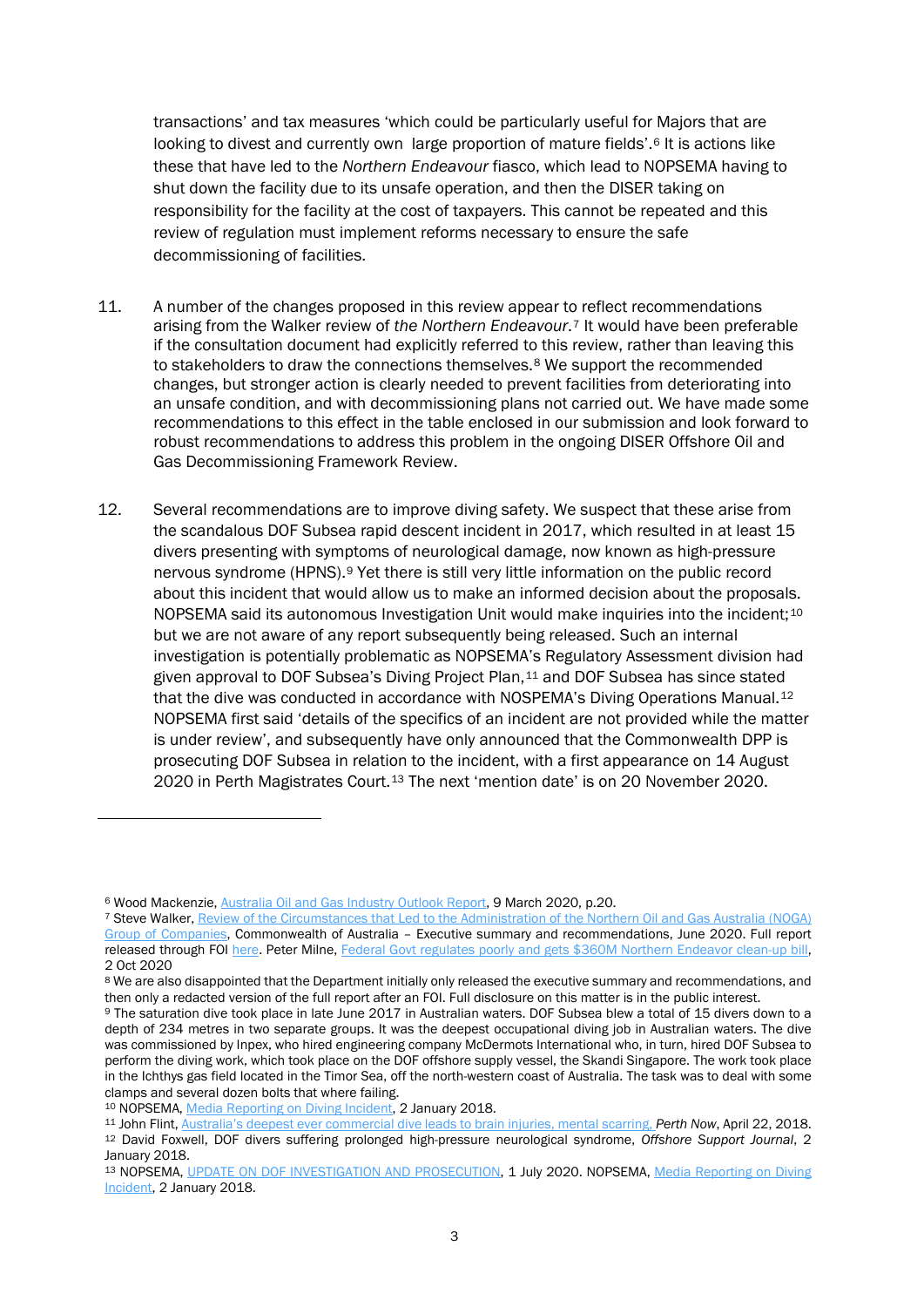- 13. As a result of the DOF Subsea incident, any confidence that offshore divers may have had in NOPSEMA's role as a regulator has been significantly eroded. Offshore divers are not confident in NOPSEMA as the safety regulator. They are not confident to report safety incidents to NOPSEMA and are not confident in NOPSEMA's ability to enforce compliance. The fact that the Department appears to be making recommendations to address the incident while providing virtually no information on the public record about it continues to erode confidence.
- 14. The ACTU calls on the Department of Resources and NOPSEMA to convene a tripartite Diving Safety Working Group that includes representatives of the diving workforce and unions to establish minimum safety standards for all offshore diving in Australia, particularly saturation diving and Exceptional Exposure diving[14](#page-5-0) - detail is provided below In Part B, page 21. Much clearer minimum standards are required in the Australian diving industry, and we understand that NOPSEMA has already issued directions to diving operators on compression times in the wake of the DOF Subsea incident. However this process needs to formalised and made more inclusive in order to rebuild the trust of divers, and ensure their safety.
- 15. There is still a lack of transparency in NOPSEMA's investigation of fatalities and safety incidents, and no recommendations to improve this situation in the review. In the case of the deaths of Barry Denholm and Peter Meddens on the drilling platform the *Stena Clyde* on 27 August 2012, NOPSEMA published a 1.5-page summary later that year, announcing an investigation. No further detailed information was published until 10 December 2015 – and this was the Summary of Facts submitted to the Magistrates Court of Victoria.[15](#page-5-1) As this was a document prepared for court, it is not written in such a way as to provide advice to other operators or workers in the industry to prevent future incidents. The investigation into the DOF Subsea incident seems to be following a similar pattern.
- 16. This approach contrasts sharply to the investigation into the death of Andrew Kelly, an MUA member also killed in the offshore oil and gas industry. Andrew Kelly was killed on 14 July 2015 on board the *Skandi Pacific*, an offshore supply vessel which was not under NOPSEMA's jurisdiction (although the vessel was located only 30m from an oil platform when Andrew Kelly was killed). As a result, the Australian Transport and Safety Bureau (ATSB) investigated the fatality and published a detailed 38-page report on 23 November 2016 (16 months after the incident), including consultation with vessel crew, unions, and

<span id="page-5-0"></span><sup>14</sup> The DOF Subsea incident was the first planned Exceptional Deep Saturation with Unlimited Duration Excursion in Australian waters. Exceptional Exposure Diving is a Low Frequency, (Exceptionally) High Risk activity that carries a greater risk of decompression illness and this risk increases with time of exposure. *AS NZ 2299.1:2015 Occupational Diving Operations - Standard Operational Practice* (which covers the normal working limits of AIR Diving) defines Exceptional exposure dive as: 'A dive where the maximum recommended dive time for a particular depth (sometimes shown by a limiting line in decompression tables) is exceeded by a diver at that depth'. Where the diver may have Exceeded Limits (unplanned exceptional exposure) in emergency circumstances, this triggers an emergency procedure response in an exceptional exposure dive. The *US NAVY Diver Manual* says that 'Exceptional exposure dives require lengthy decompression and are associated with an increased risk of decompression sickness and exposure to the elements. Exceptional exposure schedules should be provided only in case of unforeseen circumstances. The NDC variant used must match the rig/diluent/dive method being performed. Catastrophic decompression sickness could result if the wrong NDC is selected.'

<span id="page-5-1"></span><sup>15</sup> The documents produced by NOPSEMA are collected here: NOPSEMA, Major Offshore Incidents - Stena Clyde Fatalities, Bass Strait, 27 August 2012.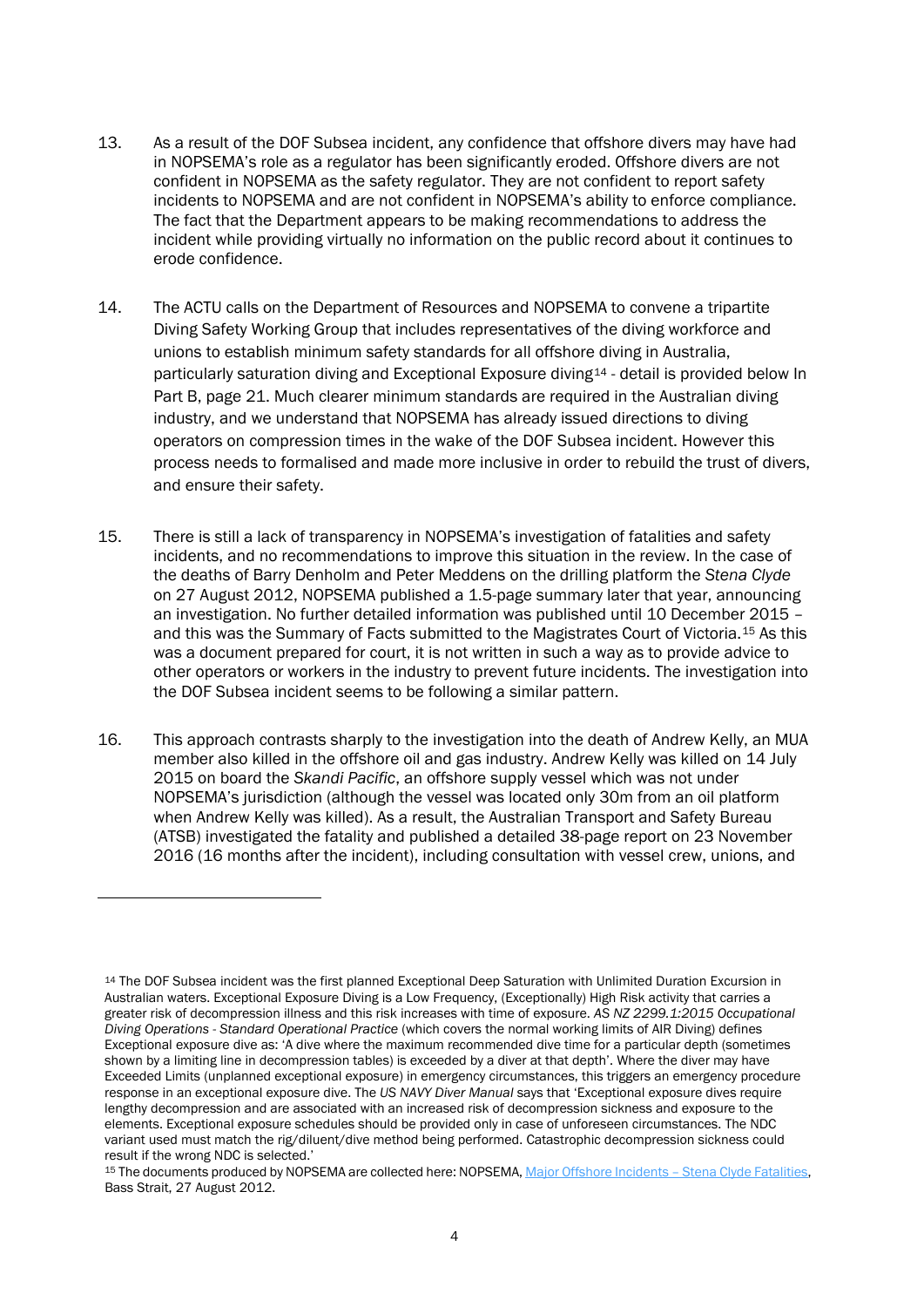next of kin,[16](#page-6-0) safety recommendations to both the vessel operator and the wider industry, and followed up with a clear Safety Advisory Notice to the industry on the key risks identified.[17](#page-6-1)

- 17. The ACTU supports the proposed changes contained in sections numbered 1- 22. See Part A. If adopted, these changes should see positive change in health and safety performance, but do not extend far enough.
- 18. The key areas where the proposals fall short of best practice and harmonisation with current WHS laws and recommendations for change include

a. consultation during the Design Notification Scheme for new production facilities, election processes for selection of HSRs, ability for HSRs to choose their own training provider, role and participation of HSRs on Health and Safety Committees and adoption of shift rostering practices that would ensure good communication between HSRs

b. improved arrangements for union official right of entry provisions. There is no policy reason why the rights and protections afforded to onshore workers are not provided to offshore workers

c. adoption of regulations and notification provisions for psychological injuries. The COVID 19 pandemic has exacerbated the risks that offshore workers face and highlights the need for these workers, like on shore workers, to have the risks to psychological health controlled, as for physical injuries.

d. failure to the OPGGS Act to be closer to the draft WA WHS Act industrial manslaughter provisions. Given the number of operators off the West Australian coast this would provide consistency between onshore and offshore and would be simpler for operators who currently operate in both areas.

- 19. The ACTU supports the introduction of graduated enforcement mechanisms, including a civil penalty regime (section 21 of Draft Policy framework] if it is supported by an assurance of enforcement.
- 20. The ACTU detailed response to each of the Reviews proposals is provided in the table in Part B and refers the Review to previous ACTU recommendations in Part C.

<span id="page-6-0"></span><sup>16</sup> Australian Transport Safety Bureau, Fatality on board Skandi Pacific, off the Pilbara coast, Western Australia on 14 July [2015,](https://www.atsb.gov.au/publications/investigation_reports/2015/mair/322-mo-2015-005/) 23 November 2016.

<span id="page-6-1"></span><sup>&</sup>lt;sup>17</sup> Australian Transport Safety Bureau, [Fatality highlights risks on open stern OSVs,](https://www.atsb.gov.au/publications/investigation_reports/2015/mair/322-mo-2015-005/) 23 November 2016.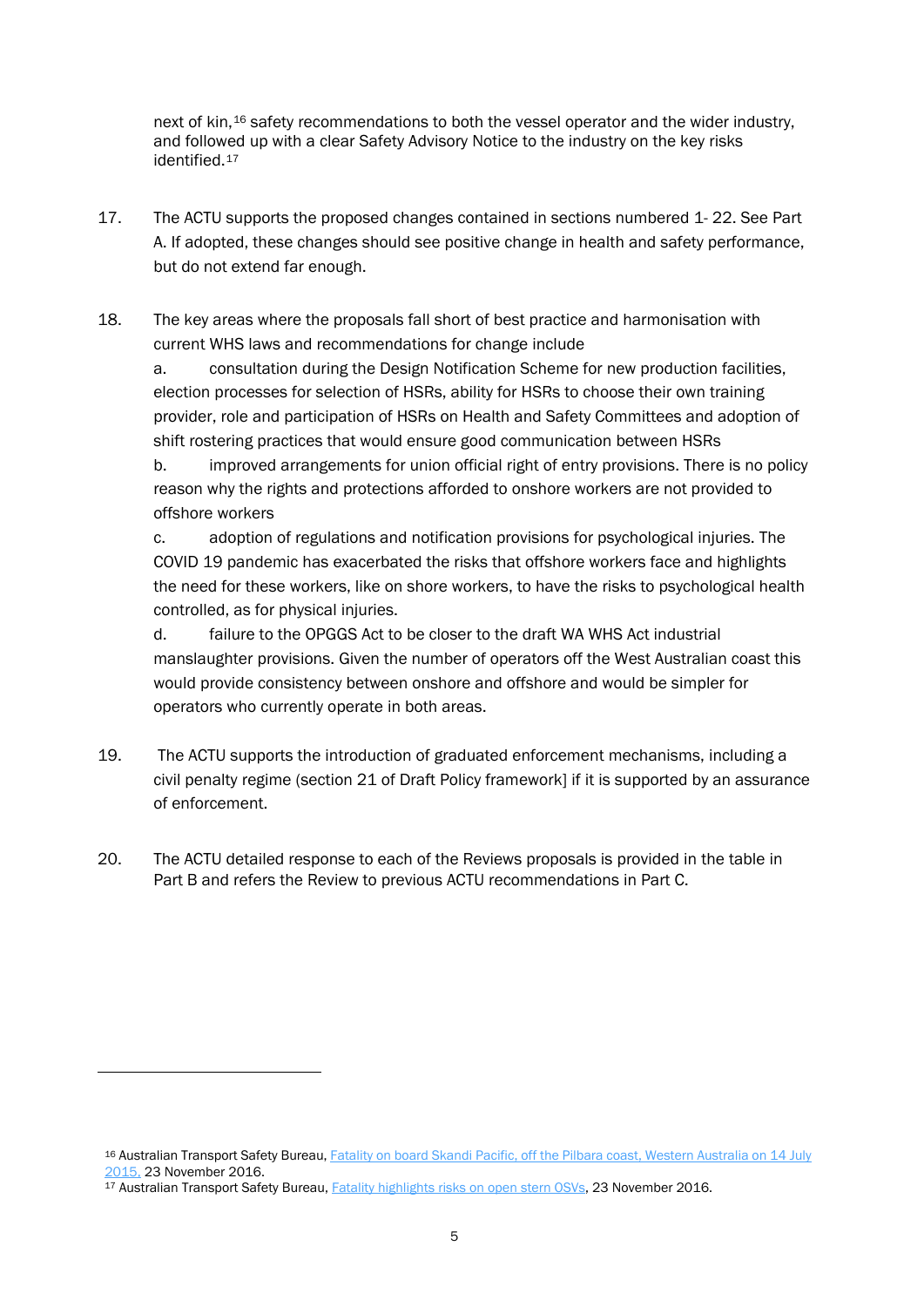## PART A

ACTU is not opposed to the Proposals of the Review, as summarised in this list, but notes that the Review recommendations are limited in scope and need to be revised in accordance with the detailed comment in the Table in Part B

- 1. Requiring early engagement by operators to NOPSEMA on facility design
- 2. Tightening up requirements for when operators need to revise the safety case
- 3. Requiring safety case revisions to be once every 5 years only (not five years from every revision)
- 4. Tightening provisions for transferring operators and registering and de-registering them
- 5. Tightening provisions for when the operator and titleholder are separate entities
- 6. Requiring operators to ensure that short term and specialist workers are established as a Designated Work Group and have an HSR
- 7. Require operators to pay for HSRs to attend training ('course fees and any other reasonable costs associated with attendance'), and require HSRs to also attend a one-day annual refresher training (also paid for)
- 8. Require that the safety case 'must be easily accessible, without restriction, to the workforce at all times while they are at the facility'
- 9. Allow HSRs to request that the operator of a facility revise safety management documents, and to make that request to NOPSEMA (who could then make that request of the operator)
- 10. Ensure at least one HSR is a member of a workplace health and safety committee ACTU this proposal is inadequate – please see table
- 11. (non-legislative) Hold an HSR forum every year and 'seek a commitment from operators' to pay reasonable associated costs for HSRs to attend, including being on pay
- 12. Amend the legislation to ensure health includes mental health
- 13. Amend safety regulations to include a broader range of factors that can cause fatigue, especially sleeping arrangements and long travel times
- 14. Amend the OPGGS Act to align with the provisions protecting workers from discrimination and coercion in the WHS Act
- 15. Increase NOPSEMA powers in relation to Diving Safety Management Systems (request information, withdraw acceptance, revise after 5 years]
- 16. Increase NOPSEMA powers in relation to Diving Project Plans
- 17. Increase information required in the Diving Start-up Notice and requiring this 28 days before the dive starts not 14 days. Create a provision for NOPSEMA to delay or refuse commencement of diving
- 18. Expand the period during which diving inspections can take place to include preparations and decompression (was previously restricted to strictly during dives)
- 19. Expanding reporting of serious matters to include titleholders and NOPSEMA if there is no operator in place
- 20. Introducing civil penalties and more enforcement tools for matters in the OPGGS Regulations (this was previously just for things in the Act)
- 21. Reducing some reporting requirements which they say is a duplication (required to report when they happen and also monthly)
- 22. Require operators to notify NOPSEMA when a vessel will become a facility.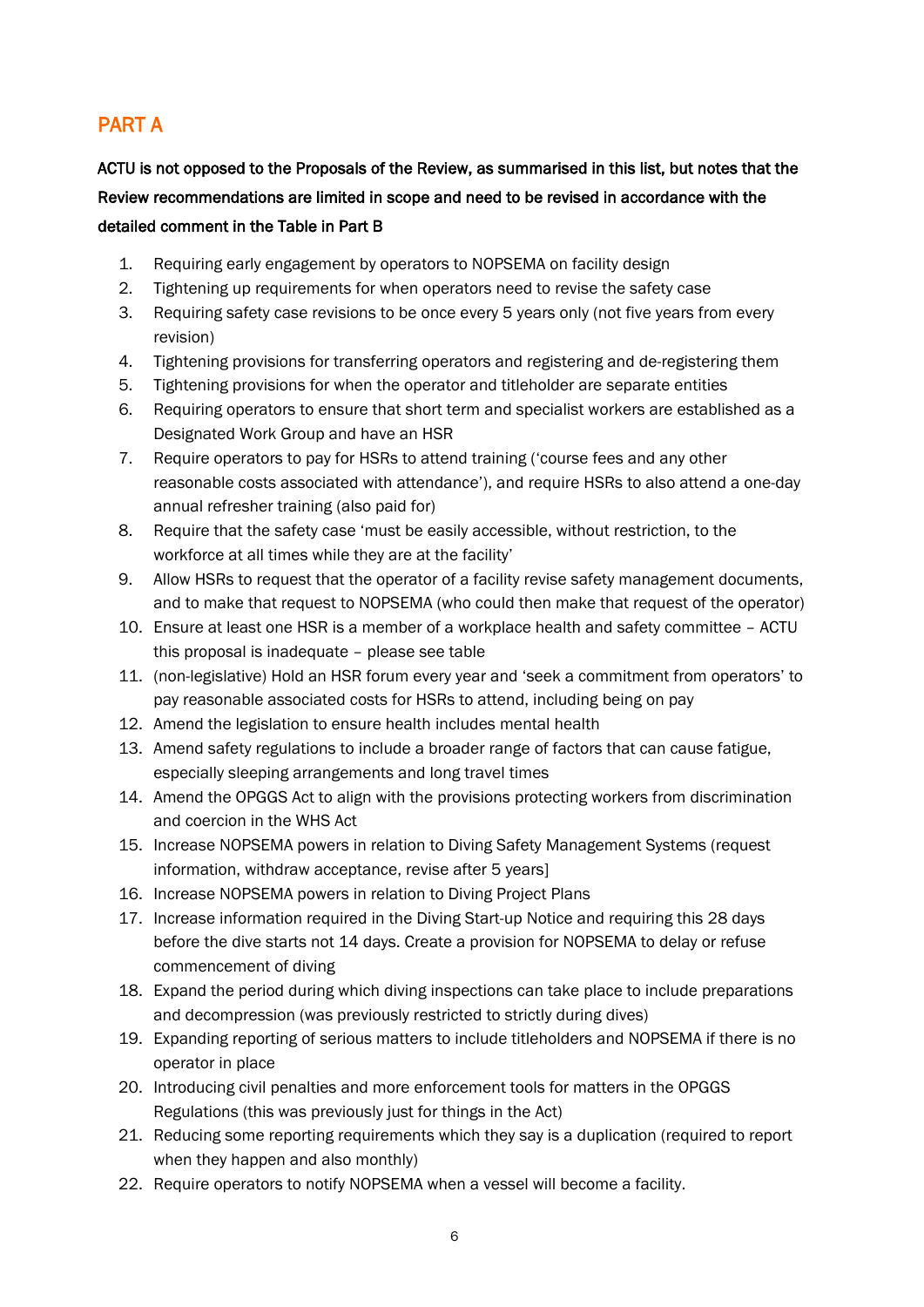| <b>PART B</b>                                                   |                                                                                                                                                                                                                                                                                                                                                                                                                                                                                                                                                                                                                                                                                                                                                                                                                                                                                                                                                                                                                                                                                                       |                                                                                                                                                                                                                                                                                                                                                                                                                                                                                                                                                                                                                                                                                                                                                                                                                                                                                                                                                                                                              |
|-----------------------------------------------------------------|-------------------------------------------------------------------------------------------------------------------------------------------------------------------------------------------------------------------------------------------------------------------------------------------------------------------------------------------------------------------------------------------------------------------------------------------------------------------------------------------------------------------------------------------------------------------------------------------------------------------------------------------------------------------------------------------------------------------------------------------------------------------------------------------------------------------------------------------------------------------------------------------------------------------------------------------------------------------------------------------------------------------------------------------------------------------------------------------------------|--------------------------------------------------------------------------------------------------------------------------------------------------------------------------------------------------------------------------------------------------------------------------------------------------------------------------------------------------------------------------------------------------------------------------------------------------------------------------------------------------------------------------------------------------------------------------------------------------------------------------------------------------------------------------------------------------------------------------------------------------------------------------------------------------------------------------------------------------------------------------------------------------------------------------------------------------------------------------------------------------------------|
| <b>Area</b>                                                     | <b>DISER - Review of Offshore Oil and</b>                                                                                                                                                                                                                                                                                                                                                                                                                                                                                                                                                                                                                                                                                                                                                                                                                                                                                                                                                                                                                                                             | <b>ACTU response: DIIS Review OPPGS - SSG</b>                                                                                                                                                                                                                                                                                                                                                                                                                                                                                                                                                                                                                                                                                                                                                                                                                                                                                                                                                                |
|                                                                 | Gas                                                                                                                                                                                                                                                                                                                                                                                                                                                                                                                                                                                                                                                                                                                                                                                                                                                                                                                                                                                                                                                                                                   | <b>Draft Policy framework October 2020</b>                                                                                                                                                                                                                                                                                                                                                                                                                                                                                                                                                                                                                                                                                                                                                                                                                                                                                                                                                                   |
|                                                                 | <b>Draft Policy Framework August 2020</b>                                                                                                                                                                                                                                                                                                                                                                                                                                                                                                                                                                                                                                                                                                                                                                                                                                                                                                                                                                                                                                                             |                                                                                                                                                                                                                                                                                                                                                                                                                                                                                                                                                                                                                                                                                                                                                                                                                                                                                                                                                                                                              |
| <b>Safety Case</b><br>Inclusion of DNS<br>in Offshore<br>Regime | The department is proposing that it will<br>be mandatory for all new production<br>facilities to engage with and submit<br>design concept details to NOPSEMA<br>through the Design Notification Scheme<br>(DNS).<br>Details of the DNS will be determined in<br>consultation with stakeholders but will<br>likely include the following components:<br>1.<br>engagement with NOPSEMA<br>on the design to begin early in the Front-<br>End Engineering and Design (FEED)<br>Phase (before lodgement of the field<br>development plan (FDP) for the field at<br>which the facility will be operating)<br>NOPSEMA will assess whether<br>the submitted design contains sufficient<br>information, and will have a mechanism<br>to request further information if a design<br>is incomplete<br>NOPSEMA will assess and<br>provide feedback on the design concept,<br>but will not 'accept' or 'reject' the design<br>a requirement governing the<br>timing of NOPSEMA's response to the<br>initial design notification and any<br>submissions made by the proponent<br>following receipt of this response | The ACTU does not oppose the proposals<br>but notes, as per previous comments:<br>There must be a requirement to consult<br>with HSRs, or in the absence of a workforce<br>intended for the facility, the appropriate<br>union(s) regarding the DNS prior to it being<br>submitted to the NOPSEMA. For clarity we<br>believe this should occur from the point of<br>Front-End Engineering and Design (FFED)<br>and prior to the scope of this work being<br>confirmed.<br>Consultation must be defined as providing<br>the necessary information to workers,<br>HSRs and their union(s) and providing a<br>reasonable time for them to consider, seek<br>the necessary advice and provide feedback<br>on the matters to which they are being<br>consulted.<br>The operator shall then be required to<br>consider the matters raised by these<br>groups and make reasonable efforts to<br>address them and modify the design.<br>This consultation definition is consistent<br>with WHS provisions elsewhere. |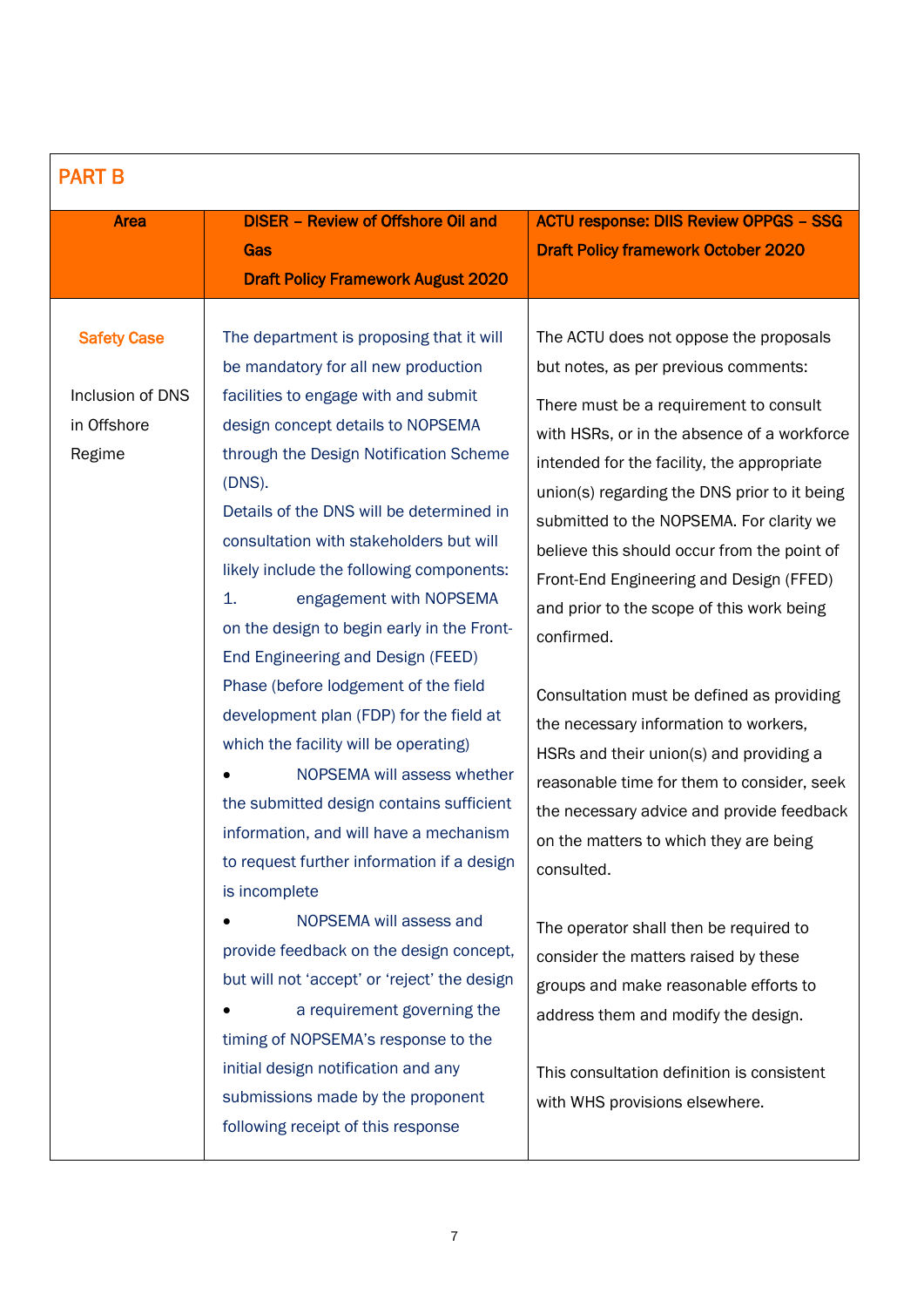|                    | a mechanism in the safety                   |                                               |
|--------------------|---------------------------------------------|-----------------------------------------------|
|                    | case to 'close the loop' and                |                                               |
|                    | provide assurance that feedback             |                                               |
|                    | from NOPSEMA on safety issues               |                                               |
|                    | has been appropriately addressed            |                                               |
|                    | by the proponent                            |                                               |
|                    | a cost-recovery structure to                |                                               |
|                    | meet the costs incurred by                  |                                               |
|                    | NOPSEMA in reviewing and                    |                                               |
|                    | providing feedback on the design            |                                               |
|                    | concept.                                    |                                               |
|                    |                                             |                                               |
|                    |                                             |                                               |
| <b>Safety Case</b> | To address any ambiguity around the         | The ACTU does not oppose the proposals        |
|                    | circumstances that require a safety case    | but notes:                                    |
| Safety case        | revision rather than a MoC process, the     | Safety case critical controls are defined as  |
| critical controls  | department is proposing to amend the        | both equipment and processes. There           |
| and                | Safety Regulations as follows:              | should be a requirement that when there       |
| management of      |                                             | are changes to either of these controls that  |
| change process     | in addition to the current                  | the operator should be required to            |
|                    | requirement that operators must include     | resubmit a revised safety case. The           |
|                    | in the safety case details of the technical | effectiveness of this reform will greatly     |
|                    | and other control measures identified as    | depend on how tightly 'safety critical' is    |
|                    | a result of the formal safety assessment    | defined and how operators apply this          |
|                    | (regulation $2.5(1)(b)$ ), operators must   | definition. NOPSEMA should review this        |
|                    | also identify which of those control        | carefully and identify any safety critical    |
|                    | measures are critical to safety, and        | controls that have been missed.               |
|                    | amend the regulations for the               |                                               |
|                    | revision of a safety case to require that   | It must be assumed that safety critical       |
|                    | operators submit a revised safety case      | controls impact on the entirety of the safety |
|                    | when there has been, or will be, a loss or  |                                               |
|                    | removal of a technical or other control     | case, therefore the identification of         |
|                    | measure which they identified in the        | individual measures should not negate the     |
|                    | safety case as being critical to safety.    | responsibility to review how changes affect   |
|                    |                                             | the safety case as a whole,                   |
|                    |                                             |                                               |
|                    |                                             | The current proposal says a revised safety    |
|                    |                                             | case will be required if there is a loss or   |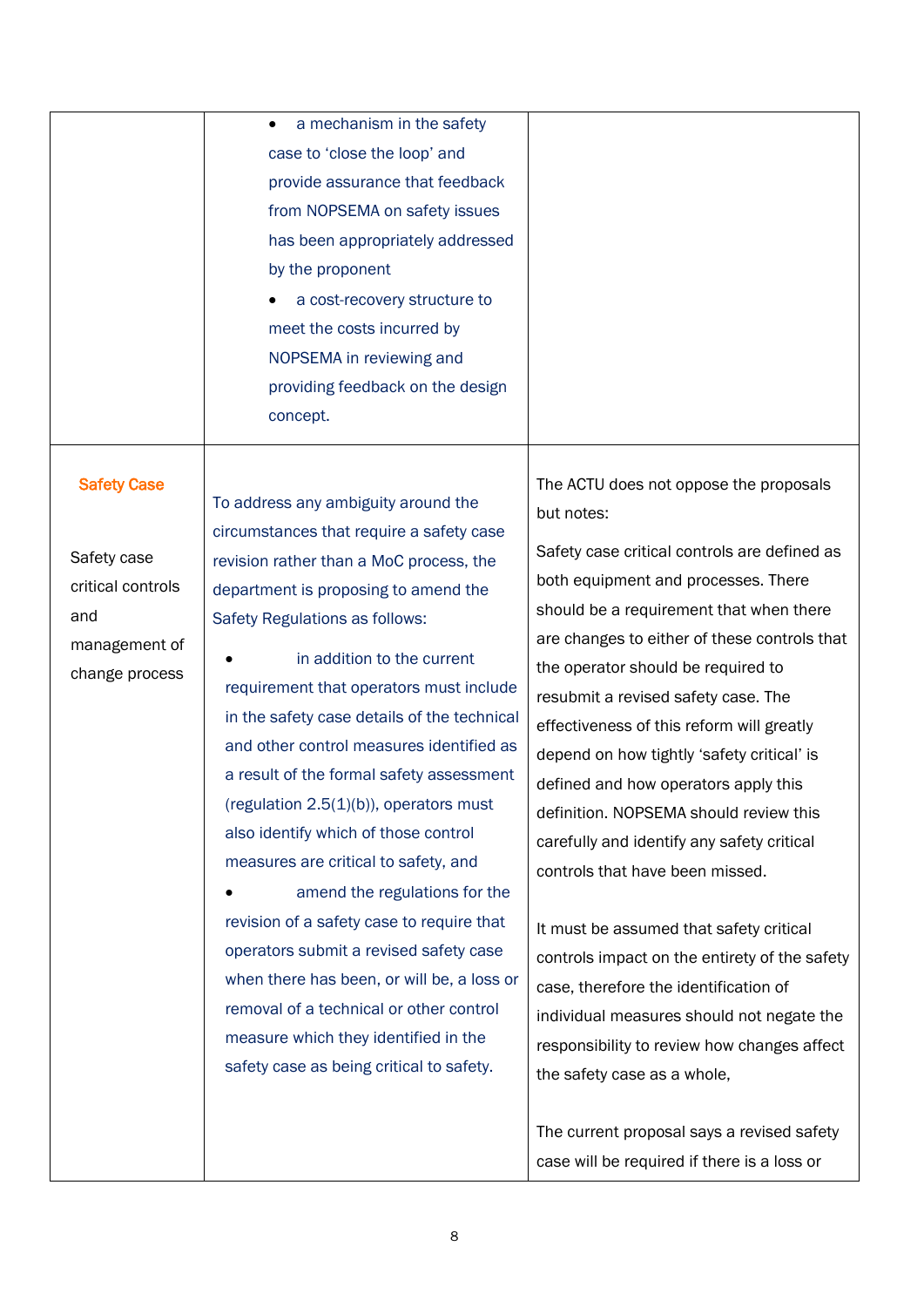|                                                                                                            |                                                                                                                                                                                                                                                                                                                                                                                                  | removal of a control - surely any change to<br>a safety critical control would be a<br>concern?<br>We would appreciate NOPSEMA's<br>confirmation that these criteria will also<br>apply to Diving Safety Management<br>Systems.                                                                                                                                                                                                                                                                                                                                                                                                                                                                                                  |
|------------------------------------------------------------------------------------------------------------|--------------------------------------------------------------------------------------------------------------------------------------------------------------------------------------------------------------------------------------------------------------------------------------------------------------------------------------------------------------------------------------------------|----------------------------------------------------------------------------------------------------------------------------------------------------------------------------------------------------------------------------------------------------------------------------------------------------------------------------------------------------------------------------------------------------------------------------------------------------------------------------------------------------------------------------------------------------------------------------------------------------------------------------------------------------------------------------------------------------------------------------------|
|                                                                                                            |                                                                                                                                                                                                                                                                                                                                                                                                  | In diving operations, revisions of the safety<br>case during a diving operation can cause<br>particular confusion and difficulty and are<br>particularly dangerous. To avoid this, the<br>Diving Safety Management System should<br>include a range of reasonably predicted<br>scenarios and a minimum in-principal<br>strategy for safety critical controls. An<br>overview of the Management of Change of<br>processes for safety critical controls for<br>equipment and processes must be<br>included. The Safety Case can then provide<br>some guidance for MoC processes in safety<br>critical situations with a level of<br>acceptability from the Regulator, and some<br>level of informed consent from the dive<br>team. |
| <b>Safety Case</b><br>Clarify<br>arrangements<br>for submitting<br>five yearly<br>safety case<br>revisions | The department is proposing to:<br>amend the Safety Regulations<br>$\bullet$<br>(regulation 2.32) to clarify that a<br>revised safety case must be submitted<br>at five-yearly intervals starting on the<br>day the initial safety case is accepted<br>by NOPSEMA (under regulation 2.26)<br>remove sub-regulation<br>2.32(1)(b) requiring safety case<br>revisions five years after the date of | ACTU supports this proposal                                                                                                                                                                                                                                                                                                                                                                                                                                                                                                                                                                                                                                                                                                      |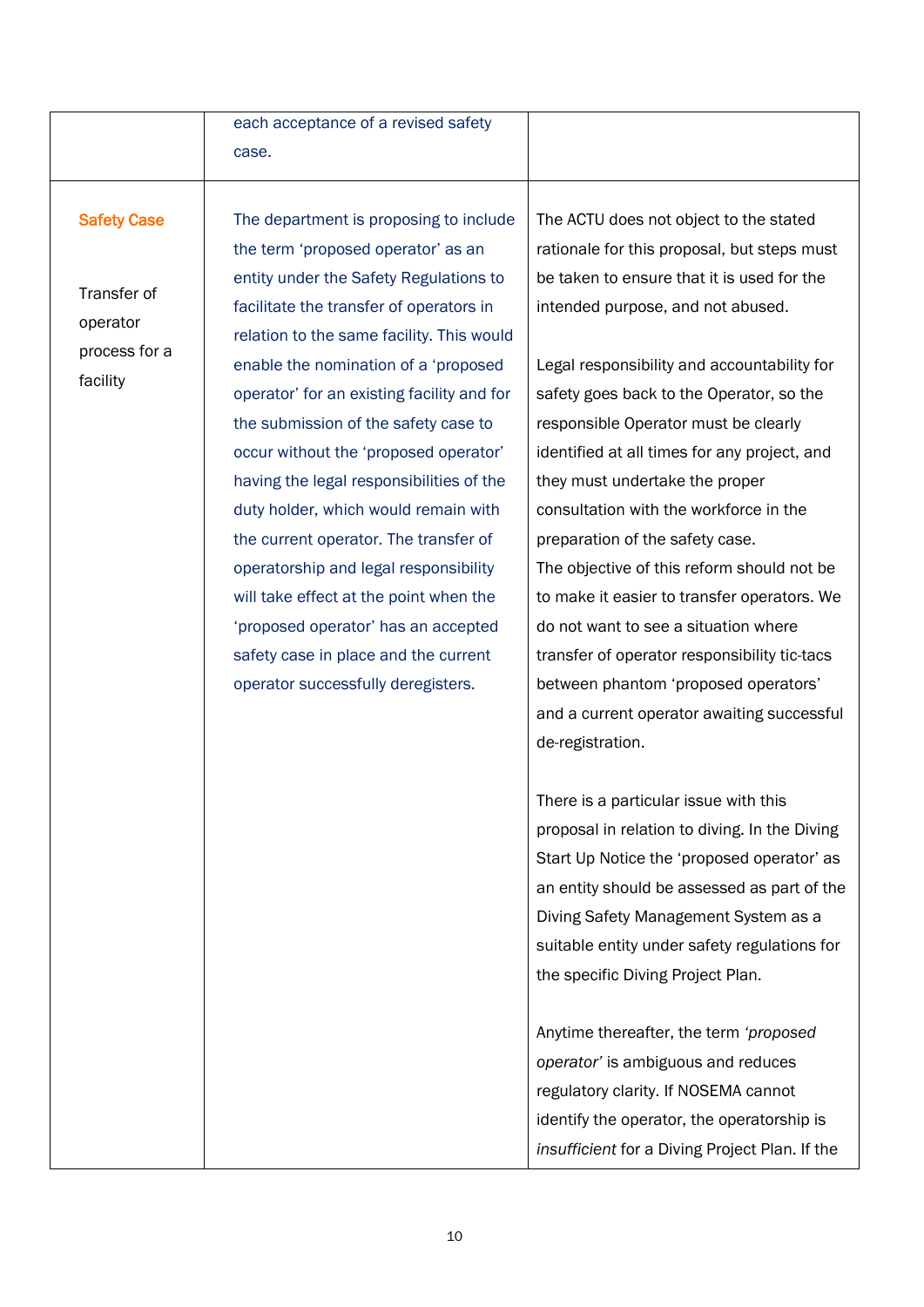legal responsibility for the Diving Safety Management System is ambiguous, it is *unacceptable*.

We suggest the term 'Proposed Operator' is only suitable to represent negotiations between NOSPEMA and a 'New Operator' from 60-days to 28-days prior to the work; and thereafter where the Regulator is assessing the suitability of the contractors, they should be a confirmed as 'Operator'.

An instance where an interim 'proposed operator' might be proposed as a temporary status is when a New Operator has submitted their first DSMP and DSN 60-days prior to the commencement of work, and where this includes the proposed diving contractors and vessels or related third party provider who has committed in good faith while negotiating terms at the outset of a job, or when the lifetime of a job requires different operators of mixed contract crews for seasonal contracts, and specific work orders that may require updating regularly, or DPP revision.

The Regulations should prevent a situation pitting 'proposed operators' against each other for an ambiguous Safety Case. These entities must have the opportunity for direct input into the critical controls for equipment and processes specific to their operations at a specific facility, and avoid any situation of conflict of interest or duress with regards to the responsibility or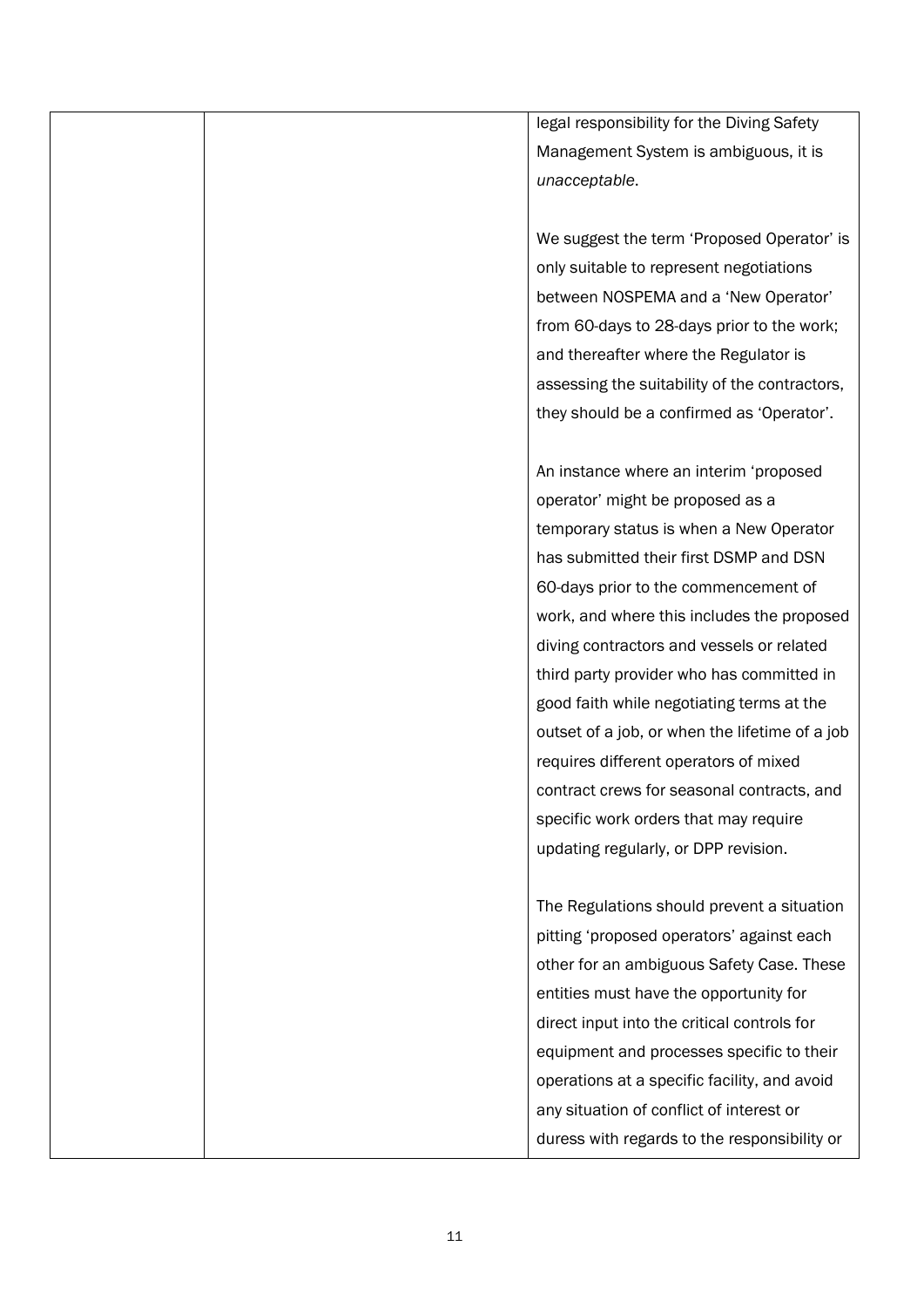|                                                |                                                                                                                                                                                                                                                                                                                                                                                                                                                                                                                                                                                                                 | influence of an out-bound or in-bound<br>operator.                                                                                                                                                                                                                                                                                                                                                                                                                                                                                                                                                                                                                                                                                                                                                                                                                                                                                                                                                                                                                                                                                      |
|------------------------------------------------|-----------------------------------------------------------------------------------------------------------------------------------------------------------------------------------------------------------------------------------------------------------------------------------------------------------------------------------------------------------------------------------------------------------------------------------------------------------------------------------------------------------------------------------------------------------------------------------------------------------------|-----------------------------------------------------------------------------------------------------------------------------------------------------------------------------------------------------------------------------------------------------------------------------------------------------------------------------------------------------------------------------------------------------------------------------------------------------------------------------------------------------------------------------------------------------------------------------------------------------------------------------------------------------------------------------------------------------------------------------------------------------------------------------------------------------------------------------------------------------------------------------------------------------------------------------------------------------------------------------------------------------------------------------------------------------------------------------------------------------------------------------------------|
| <b>Safety case</b><br>Operator<br>registration | The department is proposing to introduce<br>additional requirements on the<br>registration of an operator (or proposed<br>operator) of a facility, similar to the<br>requirements under the Maritime<br>Transport and Offshore Facilities Security<br>Act 2003 for the designation of offshore<br>facility operators, requiring NOPSEMA to<br>also take into account:<br>the ability of the person to<br>undertake the functions of an<br>offshore facility operator,<br>the physical and operational<br>features of the facility, and<br>the views of the current operator<br>of the facility (if applicable). | The ACTU supports this proposal, but it is<br>not strong enough.<br>The Walker report highlights the<br>consequences of transferring an aging<br>facility to a sub-contracted operator who<br>does not have the means and/or the intent<br>to keep it in a decent state of repair. It is<br>well known that the Northern Endeavour<br>was in a poor state of repair for a very long<br>time, before UPS became the operator and<br>after.<br>The condition of the facility must also be<br>considered, and the decommissioning plan<br>and responsible party should also be<br>reviewed and updated before a new<br>operator is registered. No operator<br>registration should take place until the<br>financial responsibility for carrying out the<br>updated decommissioning plan is clarified<br>and assured.<br>The upcoming DISER Offshore Oil and Gas<br>Decommissioning Framework Review<br>should recommend that any transfer of<br>responsibility should only take place if the<br>titleholder puts up a decommissioning<br>bond in a form accessible to the<br>Commonwealth government to match the<br>decommissioning plan. |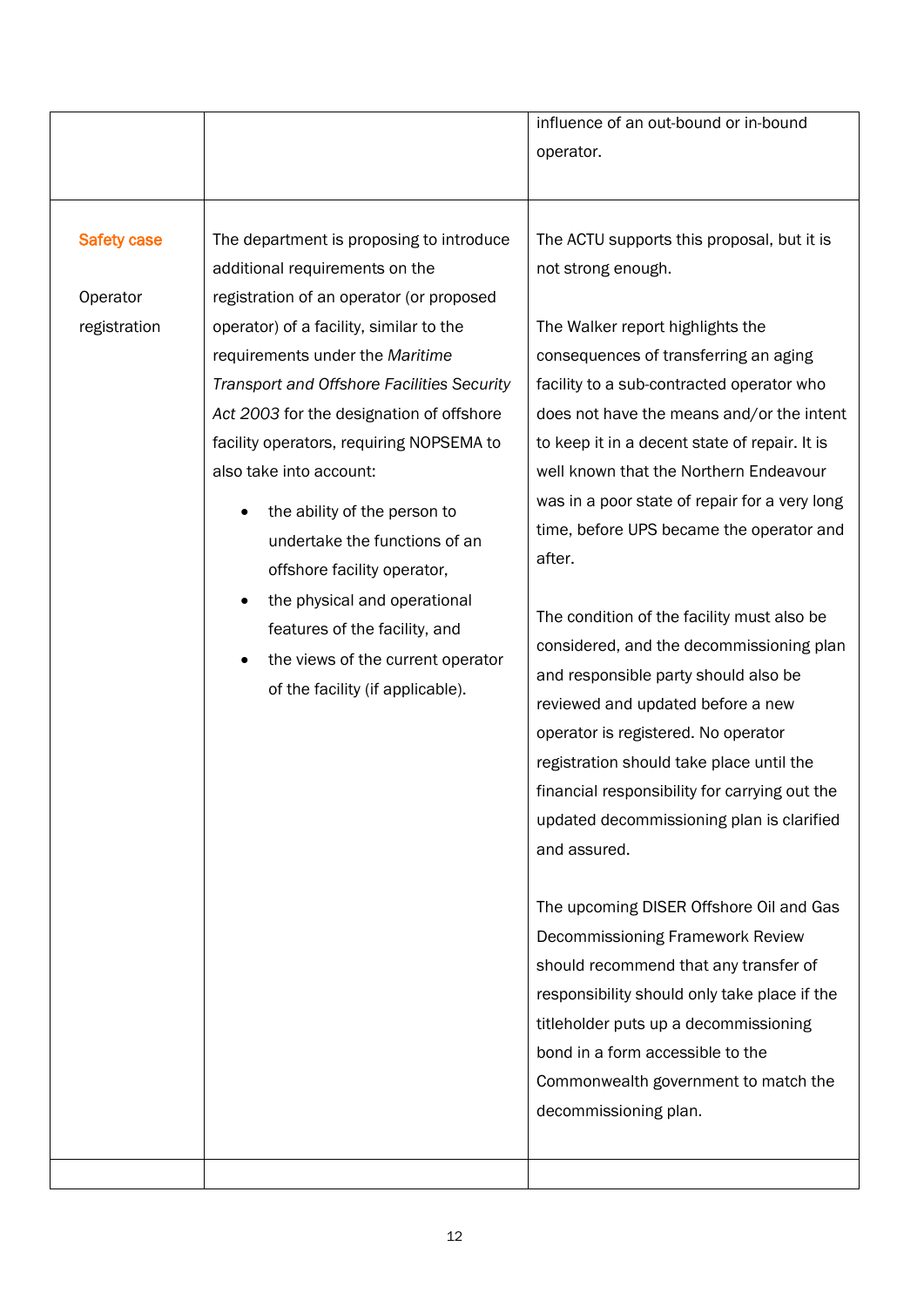| <b>Safety Case</b><br>Operator<br>deregistration<br>requirements | The department is proposing to amend<br>the operator deregistration<br>requirements to ensure that an<br>operator can only deregister under the<br>following circumstances:<br>when another nominated<br>operator has been registered and their<br>safety case for the facility has been<br>accepted by NOPSEMA, or<br>when the operator has<br>demonstrated, to NOPSEMA's<br>satisfaction, that the facility will be<br>exiting the OPGGS regulatory<br>framework (such as in the case of a<br>mobile offshore drilling unit being<br>moved to another country's<br>jurisdiction), or | ACTU supports the aspects of this proposal,<br>that increase NOPSEMA's oversight of<br>operator de-registration. The proposal<br>should also be strengthened as above to<br>include the condition of the facility, the<br>decommissioning plan and the financial<br>responsibility for that plan.<br>We question whether de-registering an<br>operator is an appropriate response to a<br>titleholder not carrying out their<br>responsibilities.<br>If action is needed to improve safety and<br>compliance, the titleholder and operator<br>should be required to cease operations<br>until the necessary work takes place, and |
|------------------------------------------------------------------|----------------------------------------------------------------------------------------------------------------------------------------------------------------------------------------------------------------------------------------------------------------------------------------------------------------------------------------------------------------------------------------------------------------------------------------------------------------------------------------------------------------------------------------------------------------------------------------|-----------------------------------------------------------------------------------------------------------------------------------------------------------------------------------------------------------------------------------------------------------------------------------------------------------------------------------------------------------------------------------------------------------------------------------------------------------------------------------------------------------------------------------------------------------------------------------------------------------------------------------|
|                                                                  | where the titleholder has not<br>complied with its duties as described in<br>the following new policy measure<br>(Titleholder duties in relation to the<br>operator - see page 10) and NOPSEMA<br>is reasonably satisfied that the facility<br>is safe.                                                                                                                                                                                                                                                                                                                                | the facility is safe. It is likely that the<br>operator will need to be involved in carrying<br>out this work.                                                                                                                                                                                                                                                                                                                                                                                                                                                                                                                    |
| <b>Titleholder</b><br>duties in<br>relation to the<br>operator   | The department is proposing to<br>introduce new duties on the titleholder,<br>to ensure that where the titleholder<br>appoints a separate operator:<br>the titleholder must ensure<br>that operator is at all times capable of<br>carrying out its duties under the OPGGS<br>Act and regulations<br>the titleholder must take<br>reasonable steps to ensure that                                                                                                                                                                                                                       | The ACTU supports this proposal to<br>increase titleholder responsibility, but<br>stronger measures are needed.<br>We note that this recommendation arises<br>directly from the Walker review, but this is<br>not mentioned in the consultation<br>document.<br>While in the case of the Northern<br>Endeavour the titleholder went bankrupt,                                                                                                                                                                                                                                                                                     |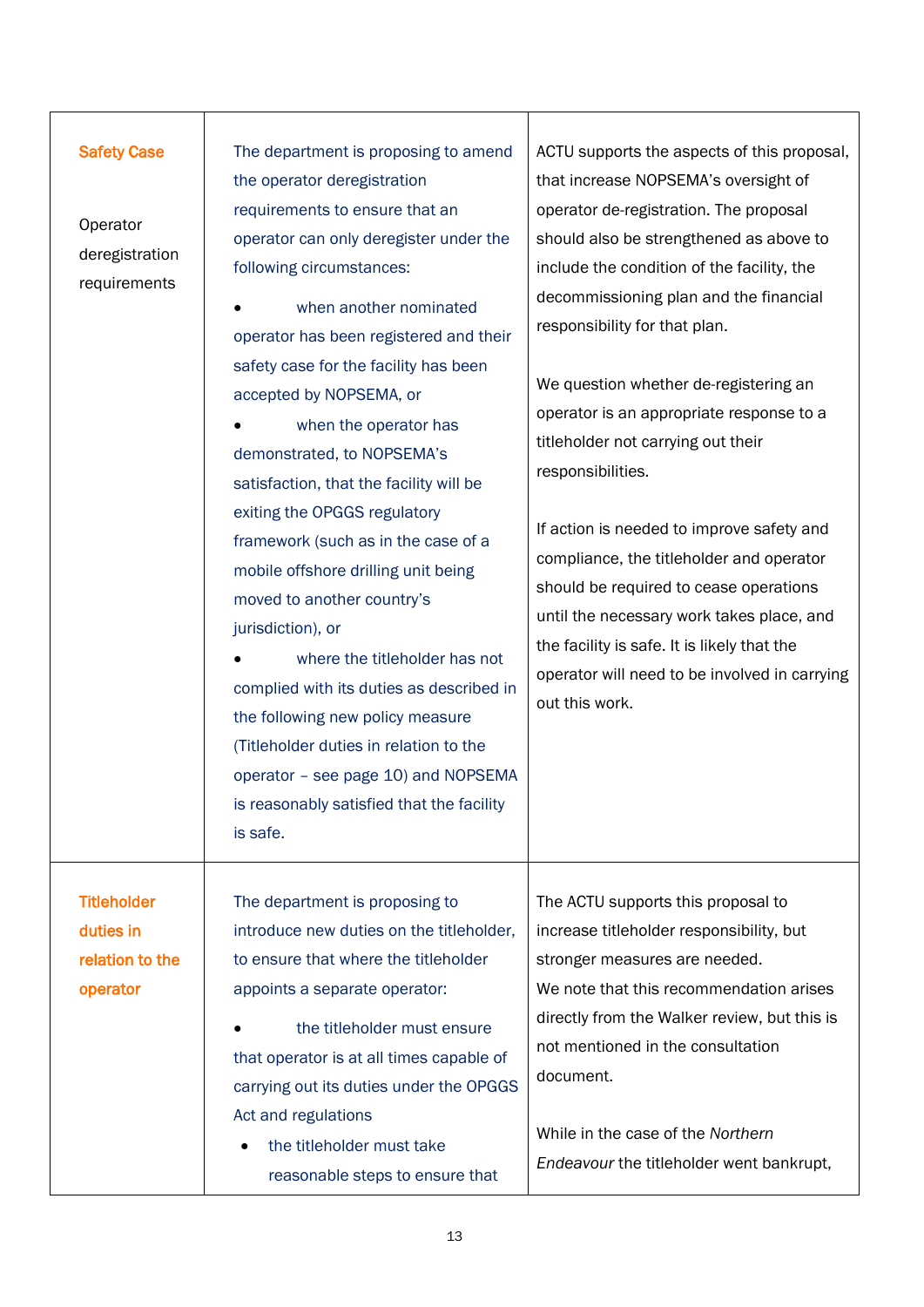|                     | the operator fulfils its duties under    | consideration should be given to what          |
|---------------------|------------------------------------------|------------------------------------------------|
|                     | the OPGGS Act and regulations.           | happens if the operator goes bankrupt. It      |
|                     |                                          | should be made clear that the titleholder      |
|                     |                                          | immediately takes on all their                 |
|                     |                                          | responsibilities.                              |
|                     |                                          |                                                |
|                     |                                          | While the consultation document notes          |
|                     |                                          | that titleholder and operator being            |
|                     |                                          | separate entities is unusual in the industry,  |
|                     |                                          | we note that Jadestone and the Dampier         |
|                     |                                          | Spirit are also completely separate            |
|                     |                                          | operators and titleholders. We believe such    |
|                     |                                          | arrangements may proliferate with an           |
|                     |                                          | increased us of floating facilities and late-  |
|                     |                                          | life transfers. It is just a higher level of   |
|                     |                                          | subcontracting, which is rife in the industry, |
|                     |                                          | with all the attendant problems.               |
|                     |                                          |                                                |
|                     |                                          | We look forward to robust                      |
|                     |                                          | recommendations in the DISER Offshore Oil      |
|                     |                                          | and Gas Decommissioning Framework              |
|                     |                                          | Review on titleholder responsibility for       |
|                     |                                          | decommissioning.                               |
|                     |                                          |                                                |
|                     |                                          |                                                |
| <b>Workplace</b>    | Consultation with offshore workers has   | The ACTU concurs with the observation that     |
| <b>Arrangements</b> | indicated that many believe casual and   | insecure workers - casuals and labour hire     |
|                     | labour-hire workers, who are most likely | workers - do not have the same access to       |
| Health and          | to be used for short-term or specialist  | health and safety representation as other      |
| Safety              | work on offshore facilities, do not have | workers.                                       |
| Representatives     | the same access to health and safety     |                                                |
| (HSRs) for          | standards and outcomes as permanent      | The ACTU has consistently argued for:          |
| short-term or       | workers.                                 | Amendment of the OPGGS Act so that HSRs        |
| specialist work     | To address this, the department is       | have the choice of picking their training      |
|                     | proposing an amendment to the            | provider, this is consistent with              |
|                     | OPGGS Act to include a provision that    | Recommendation 10 2018 WHS law review          |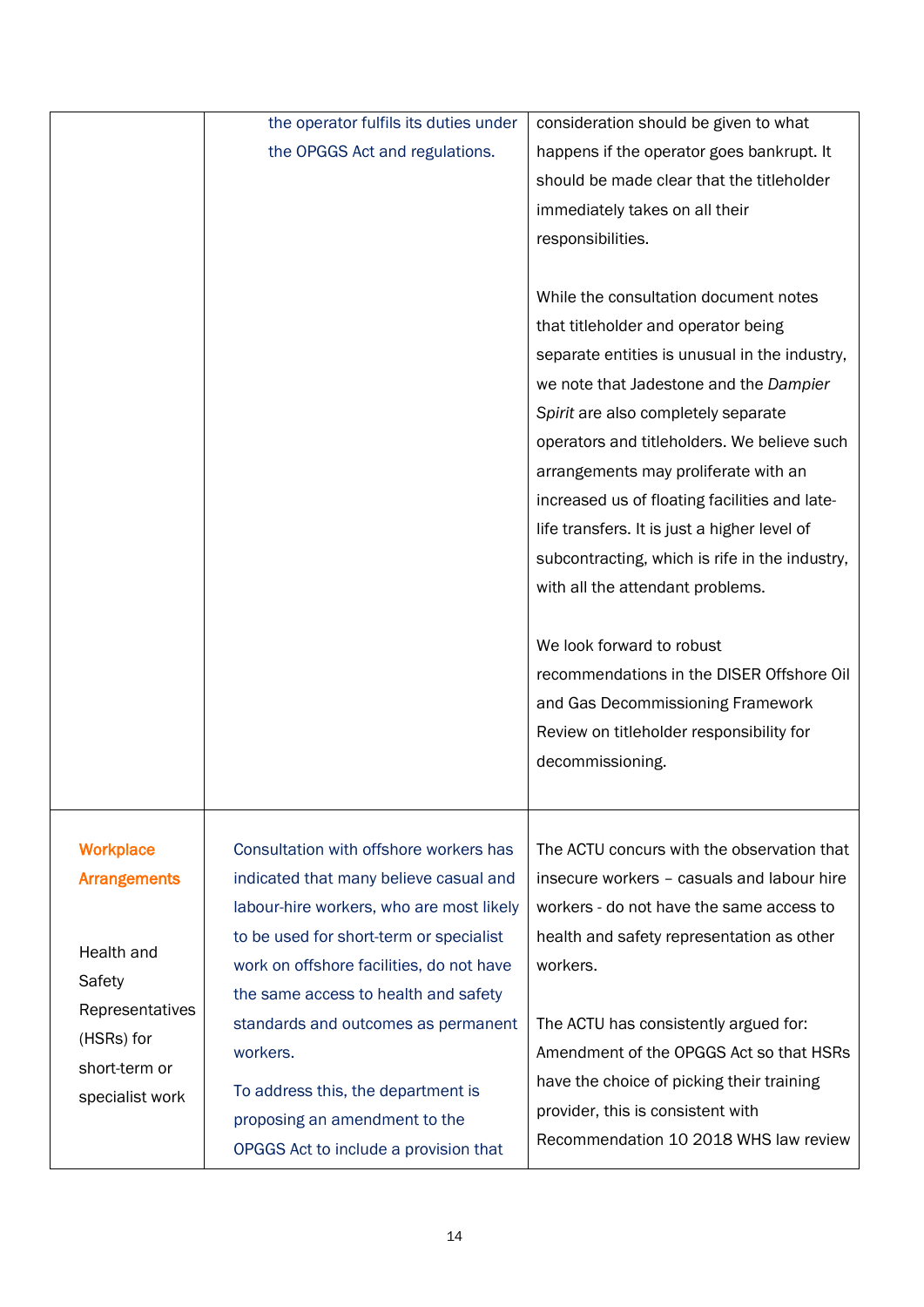|                     | where short-term or specialist crews     | and amendments to section 72 NSW WHS          |
|---------------------|------------------------------------------|-----------------------------------------------|
|                     | are being used at a facility, the        | Act in 2020                                   |
|                     | operator is required to ensure that they |                                               |
|                     | are established as a DWG and that        | Amendment of the OPGGS Act to require         |
|                     | there is a HSR in the workgroup. This    | the regulator (NOPSEMA) keeps an up to        |
|                     | HSR would be selected by the             | date register of HSRs and their contact       |
|                     | workgroup, in accordance with the        | details (as proposed in WA WHS Act).          |
|                     | existing requirements for selecting an   |                                               |
|                     | HSR. The operator would also be          | As previously submitted, it is imperative     |
|                     | required to take reasonable steps to     | that that "selection of HSR" is per proper    |
|                     | ensure that the HSR understands their    | election processes, as is clear in Part 5 of  |
|                     | powers and entitlements as set out in    | the WHS Act. This proposal falls short of     |
|                     | Schedule 3 to the OPGGS Act.             | harmonisation with on shore WHS laws. It      |
|                     |                                          | is essential that workers are given the       |
|                     |                                          | same autonomy as onshore workers during       |
|                     |                                          | the election process                          |
|                     |                                          |                                               |
|                     |                                          | The election process in clause 26 of          |
|                     |                                          | Schedule 3 of the OPGGS Act should be         |
|                     |                                          | amended to reflect s 61 of the WHS Act.       |
|                     |                                          |                                               |
|                     |                                          | Need to also provide for roving HSRs to       |
|                     |                                          | assist casual and labour hire workers.        |
|                     |                                          | This should include some guidance on what     |
|                     |                                          | constitutes reasonable steps.                 |
|                     |                                          |                                               |
|                     |                                          |                                               |
| <b>Workplace</b>    |                                          | The ACTU supports the proposal for a one-     |
| <b>Arrangements</b> | The department is proposing to amend     | day annual refresher training day, without    |
|                     | training requirements to include         | cost to the HSR and improved clarity to       |
|                     | provisions that require HSRs to attend   | ensure that the cost of training and          |
| Training            | one-day annual refresher training and    | associated costs is paid for by the operator. |
| requirements        | require the operator to pay the course   | These are essential improvements, as one      |
| for HSRs            | fees and any other reasonable costs      | of the determinants of good health and        |
|                     | associated with the HSR's attendance at  | safety performance is informed and trained    |
|                     | the initial NOPSEMA-accredited HSR       | HSRs and workers.                             |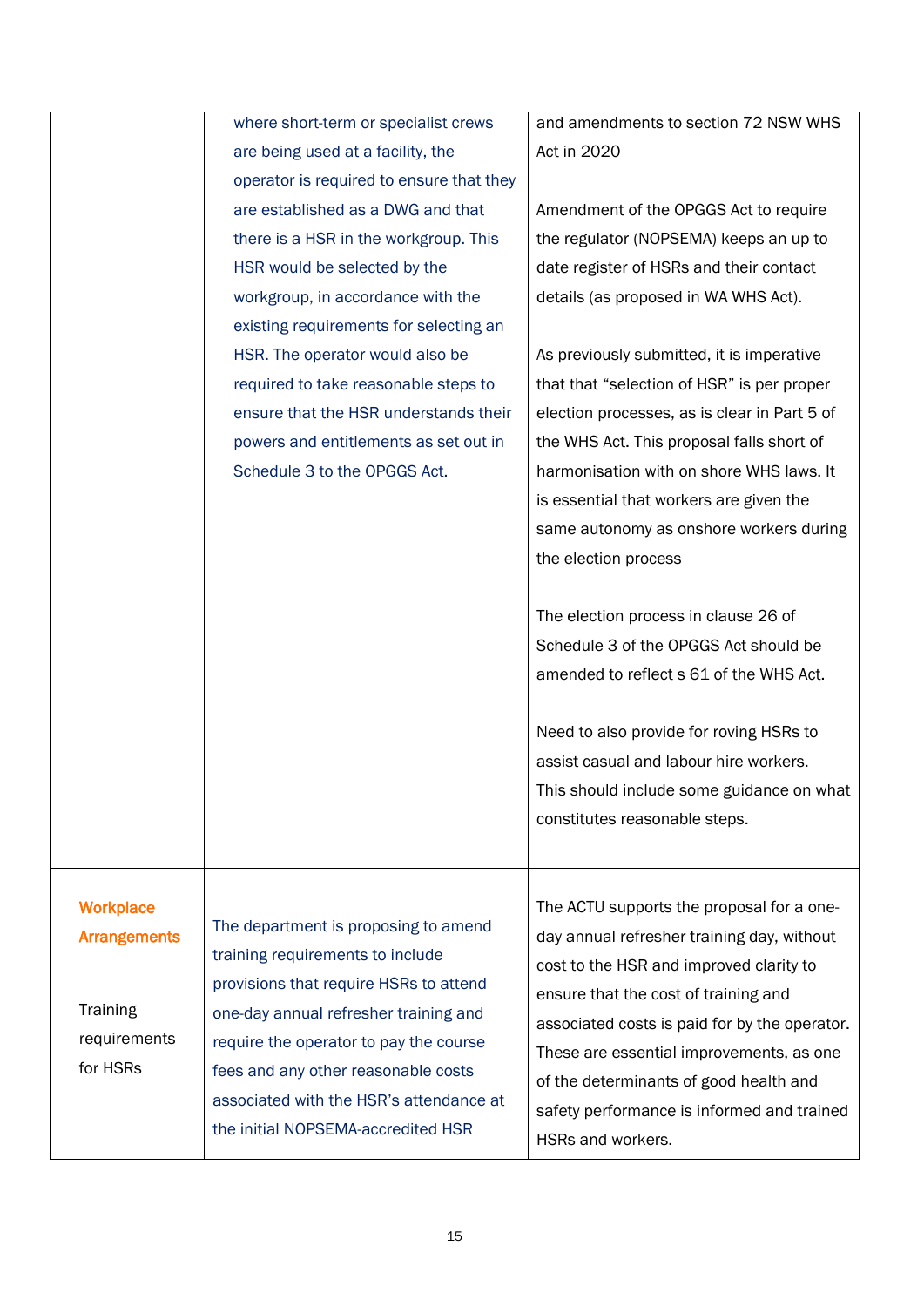| course of training and the annual         | However, the proposal does not address        |
|-------------------------------------------|-----------------------------------------------|
| refresher course.                         | the lack of consistency with the WHS Act      |
| These changes are intended to:            | which allows HSR to choose, in                |
|                                           | consultation with their employer, the         |
| increase the overall safety               | training course they wish to attend.          |
| standards at offshore facilities by       |                                               |
| ensuring HSRs have access to best         | The WHS Model Act Review or the recently      |
| practice and ongoing training             | passed Western Australian WHS Act             |
| ensure HSRs remain up to                  | provide for further clarity on choose of      |
| date with current legislative and         | training provider.                            |
| regulatory provisions that relate to the  |                                               |
| application of their role at the offshore | Additionally, as previously submitted the     |
| facility by undertaking refresher         | ACTU supports:                                |
| courses                                   |                                               |
| strengthen the role of HSRs by            | amendment of the OPGGS Act to provide         |
| removing potential barriers to            | for a right for HSRs to attend to work health |
| accessing training by ensuring the cost   | and safety business during work hours or      |
| of the training and reasonable costs      | while on a facility, including a requirement  |
| associated with undertaking the           | for the operator or employer to provide       |
| training will be covered by the operator. | HSRs time to hold meetings and                |
|                                           | discussions with workers in respect of work   |
|                                           | health and safety matters during work         |
|                                           | hours or while on a facility.                 |
|                                           | Adoption of a minimum handover period         |
|                                           | between HSRs and safety committee             |
|                                           |                                               |
|                                           | members between shifts, which must occur      |
|                                           | during the workers' normal working hours      |
|                                           | and rostered on period.                       |
|                                           | Please refer to previously submitted          |
|                                           | Recommendations 17 and 19 and 32-35           |
|                                           |                                               |
|                                           | regarding consultation and union Right of     |
|                                           | Entry (ROE) and 38 regarding issue            |
|                                           | resolution [see Part C]                       |
|                                           |                                               |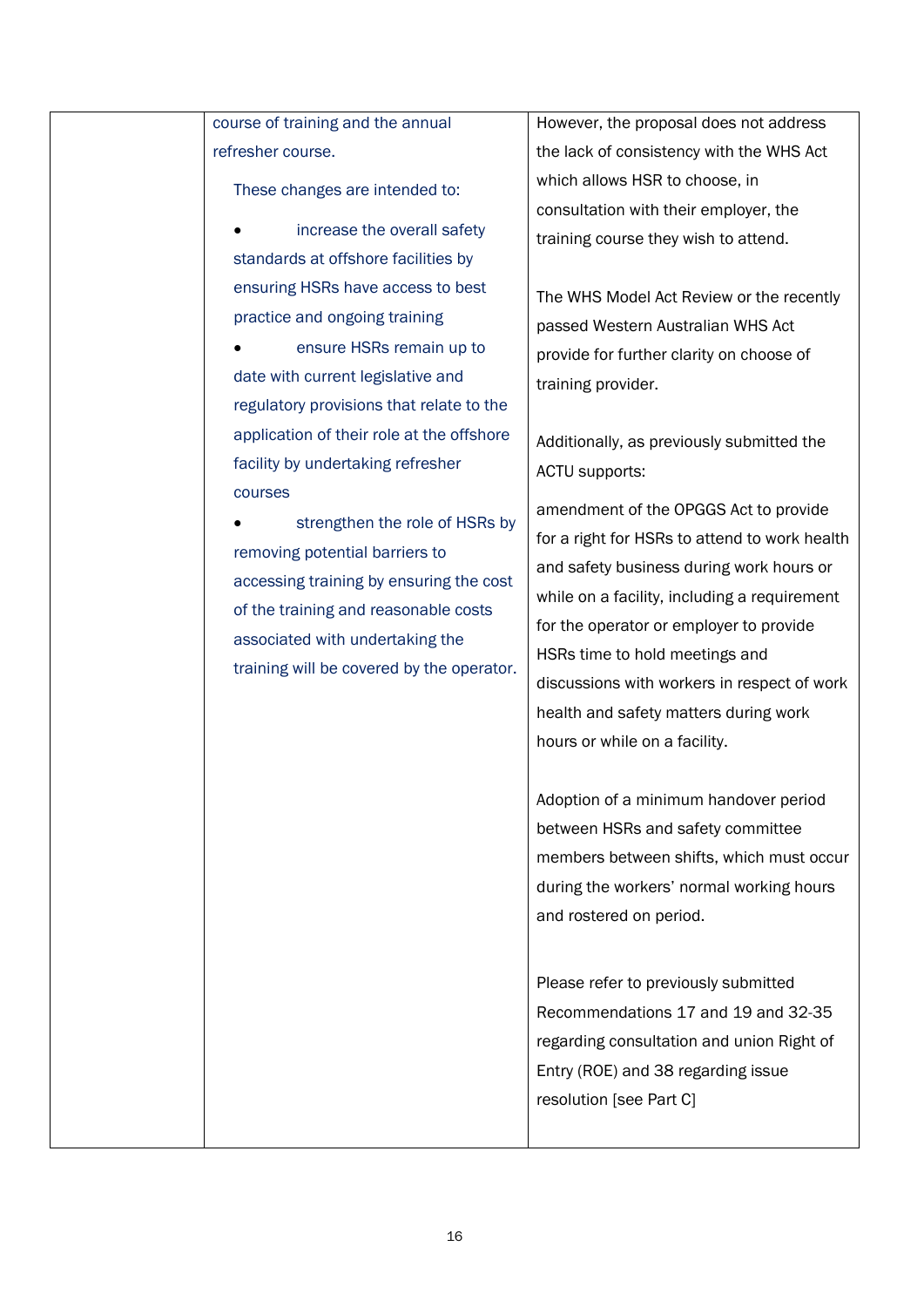#### **Workplace Arrangements**

Revision to safety case and safety management documents - **HSRs** 

#### *Safety management-related documents*

• HSRs will be able to request that the operator of a facility revise safety management-related documents if the HSR reasonably believes that a circumstance exists that affects the health and safety of workers and the operator has not adequately revised the documents in response to the circumstance or in response to previous feedback from the workforce or HSR.

The operator would then be required to provide the HSR written confirmation that the safety management document has been revised, or an explanation why a revision is not required, as soon as practicable.

*Safety Case*

HSRs will be able to request that NOPSEMA consider information that demonstrates reasonable cause for the revision of the safety case for a facility.

for example, where the loss of control measures critical to safety means that risk is no longer reduced to ALARP

• NOPSEMA would be required to consider the information provided by the HSR and determine whether to request an operator to submit a revised The ACTU supports this proposal which is consistent with our previous submission – see Part C, Recommendation 2-4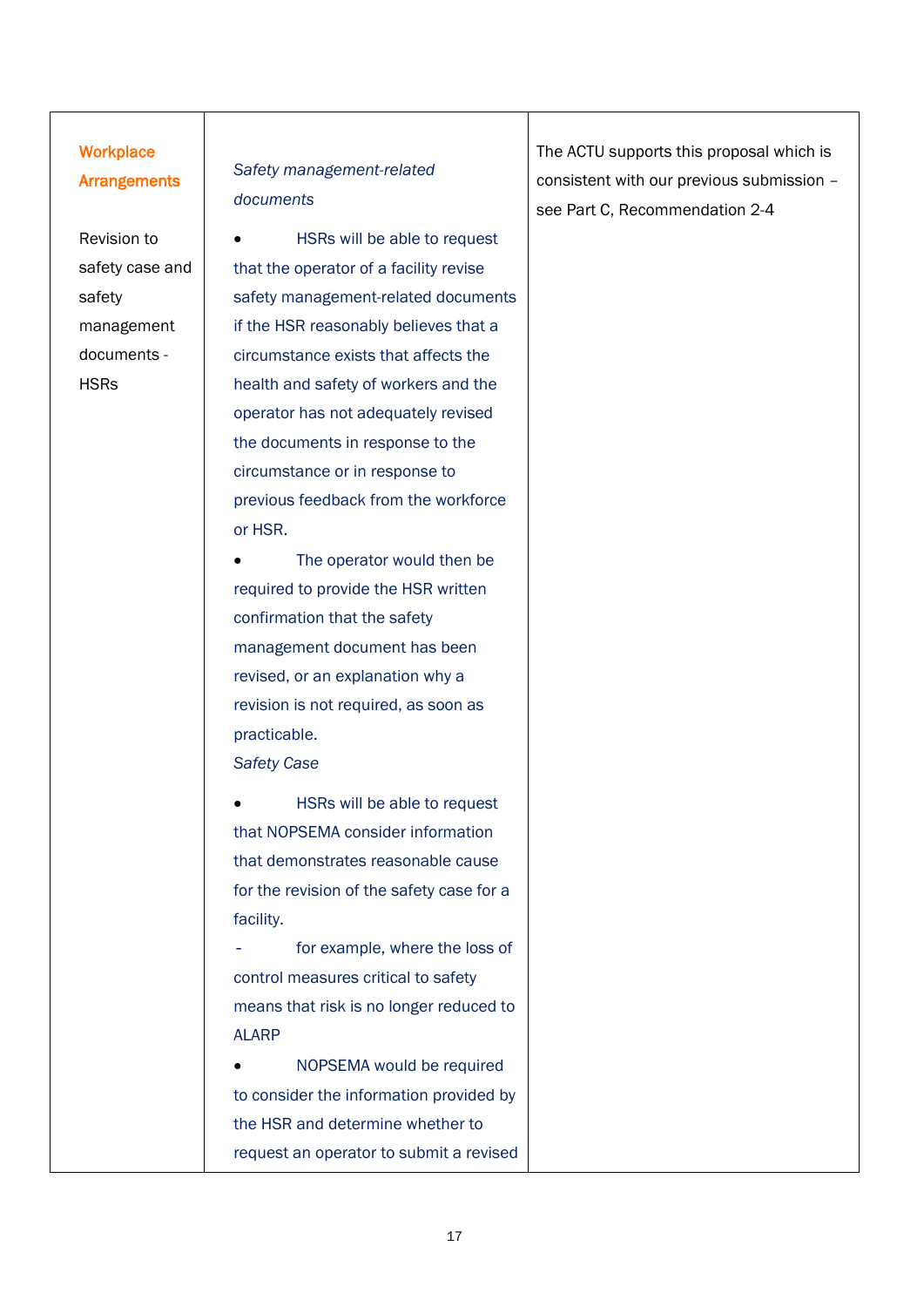|                                                                                                     | safety case under regulation 2.31<br>(Revision on request by NOPSEMA).<br>NOPSEMA would be required<br>to provide the HSR a written response<br>advising of the outcome of the HSR's<br>request as soon as practicable.                                                                                                                                                                |                                                                                                                                                                                                                                                                                                                                                                                                                                                                                                                                                                                                                                 |
|-----------------------------------------------------------------------------------------------------|----------------------------------------------------------------------------------------------------------------------------------------------------------------------------------------------------------------------------------------------------------------------------------------------------------------------------------------------------------------------------------------|---------------------------------------------------------------------------------------------------------------------------------------------------------------------------------------------------------------------------------------------------------------------------------------------------------------------------------------------------------------------------------------------------------------------------------------------------------------------------------------------------------------------------------------------------------------------------------------------------------------------------------|
| <b>Workplace</b><br><b>Arrangements</b><br>Worker access<br>to the safety<br>case                   | The department is proposing to amend<br>the Safety Regulations to require that<br>the safety case must be easily<br>accessible, without restriction, to the<br>workforce at all times while they are at<br>the facility, to ensure there is no barrier<br>of access for HSRs or other workers.                                                                                         | The ACTU supports this proposal; however,<br>it is insufficient to only allow workers<br>access to the safety case while they are at<br>work. It should be available to any worker<br>at any time, and it should also be available<br>to unions representing the workforce.<br>Access should be inclusive of any safety<br>case revisions and change of management<br>notices.<br>Divers and other specialist contractors<br>must also have access to the safety case.                                                                                                                                                          |
| <b>Workplace</b><br><b>Arrangements</b><br>Role of HSRs on<br>the Health and<br>Safety<br>Committee | The department proposes to amend the<br>HSC membership provisions in the<br>OPGGS Act to require that:<br>if there is a HSR at a<br>workplace, that representative, if they<br>consent, will be a member of the HSC<br>if there are two or more HSRs<br>at a workplace, those representatives<br>may choose one or more of their<br>number (who consents) to be members<br>of the HSC. | The ACTU acknowledges that this proposal<br>is a change that enhances the role of<br>HSRs, however it does not align with the<br>Model WHS provisions that allow for any<br>HSR, if they consent, to become a member<br>of the HSC (and not be limited to one HSR<br>in a workplace, particularly given that there<br>may be more than one DWG in a<br>workplace) or ensure that that HSRs make<br>up at least half of the committee.<br>We further believe that there needs to be a<br>clarifying of the role of HSRs that they are<br>deemed to represent other HSRs or an HSC<br>that so nominate them. This is to deal with |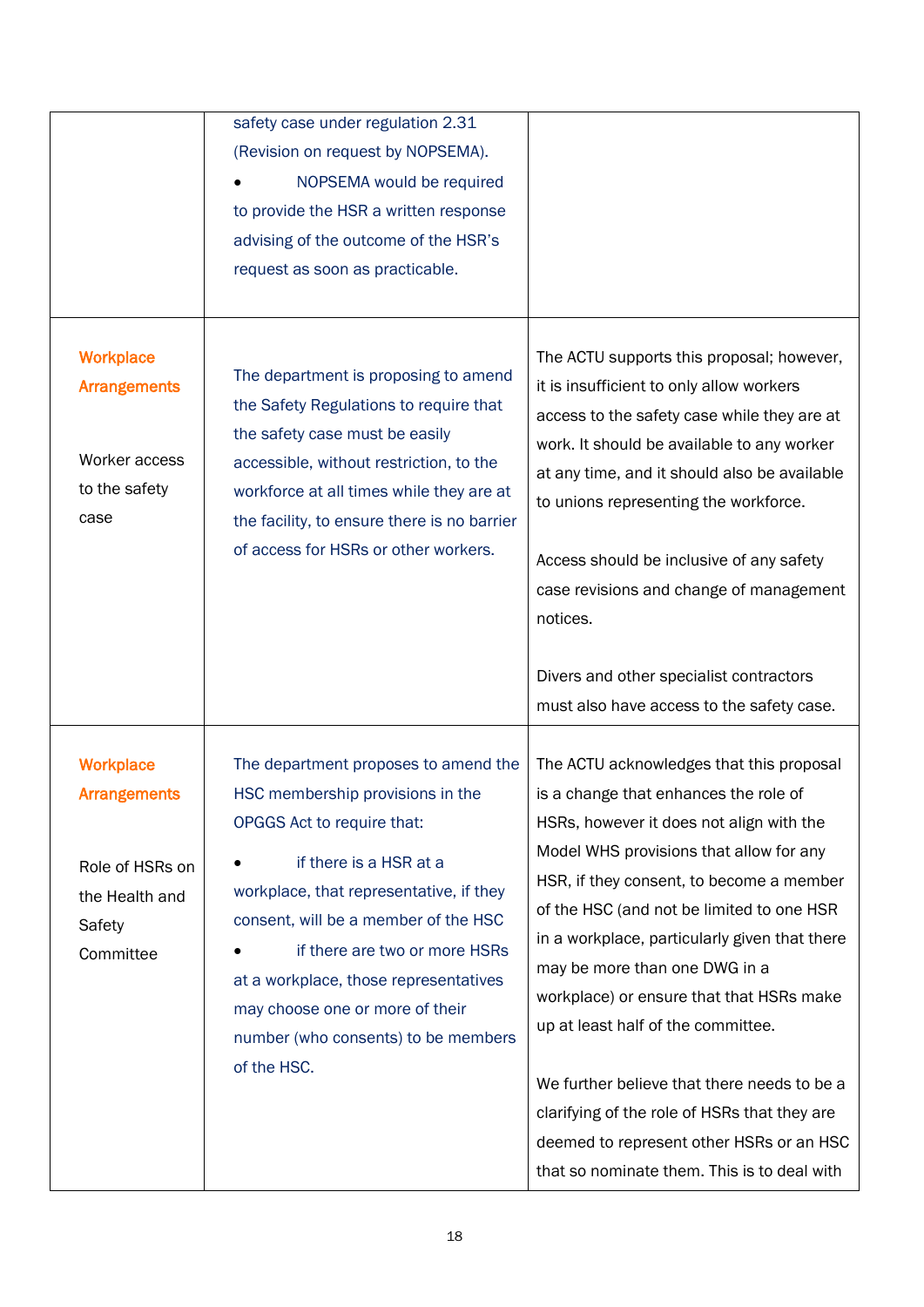|                                                                                                   |                                                                                                                                                                                                                                                                                                                                                                                                                                                                                                                                                     | the challenges with a remote offshore<br>workforce which presents rostering and<br>availability challenges in allowing all HSRs<br>to participate in HSCs.<br>HSRs must be able to consult with other<br>HSRs given the remote nature of the work<br>etc, prior to attending HSC meetings,<br>including to be provided with access to<br>electronic means for consultation purposes<br>In addition, given the remote nature of the<br>work, and the difficult shift patterns,<br>greater obligations should exist on duty<br>holders to facilitate and compensate HSRs<br>to participate in HSCs. See Part C,<br>Recommendation 40 |
|---------------------------------------------------------------------------------------------------|-----------------------------------------------------------------------------------------------------------------------------------------------------------------------------------------------------------------------------------------------------------------------------------------------------------------------------------------------------------------------------------------------------------------------------------------------------------------------------------------------------------------------------------------------------|------------------------------------------------------------------------------------------------------------------------------------------------------------------------------------------------------------------------------------------------------------------------------------------------------------------------------------------------------------------------------------------------------------------------------------------------------------------------------------------------------------------------------------------------------------------------------------------------------------------------------------|
| <b>Workplace</b><br><b>Arrangements</b><br>HSR general<br>support (non-<br>legislative<br>change) | The department proposes that a HSR<br>Forum be held on an annual basis <sup>18</sup><br>(continuing with the tripartite structure)<br>and that to further support ongoing<br>engagement, NOPSEMA establish a<br>dedicated online portal or webpage for<br>HSRs and workers. It is envisioned the<br>portal/webpage would increase the<br>provision of relevant information to<br>HSRs and workers, as well as create a<br>protected online space where current<br>HSRs can communicate and share<br>experiences and information with each<br>other. | The ACTU supports this proposal.<br>The Regulations should be amended to<br>grant the power to NOPSEMA to deem an<br>HSR Forum for the purposes of training that<br>would facilitate HSR attendance in<br>accordance with the release and<br>associated costs requirements in the<br>Regulations.<br>Conference should be with HSR's and<br>Regulator - NOPSEMA can communicate<br>with the operators<br>A tripartite annual conference is a step<br>forward, however the tripartite conference<br>should follow immediately after an industry                                                                                     |

<span id="page-20-0"></span><sup>18</sup> Once current restrictions on travel and gatherings of large groups due to COVID-19 are lifted.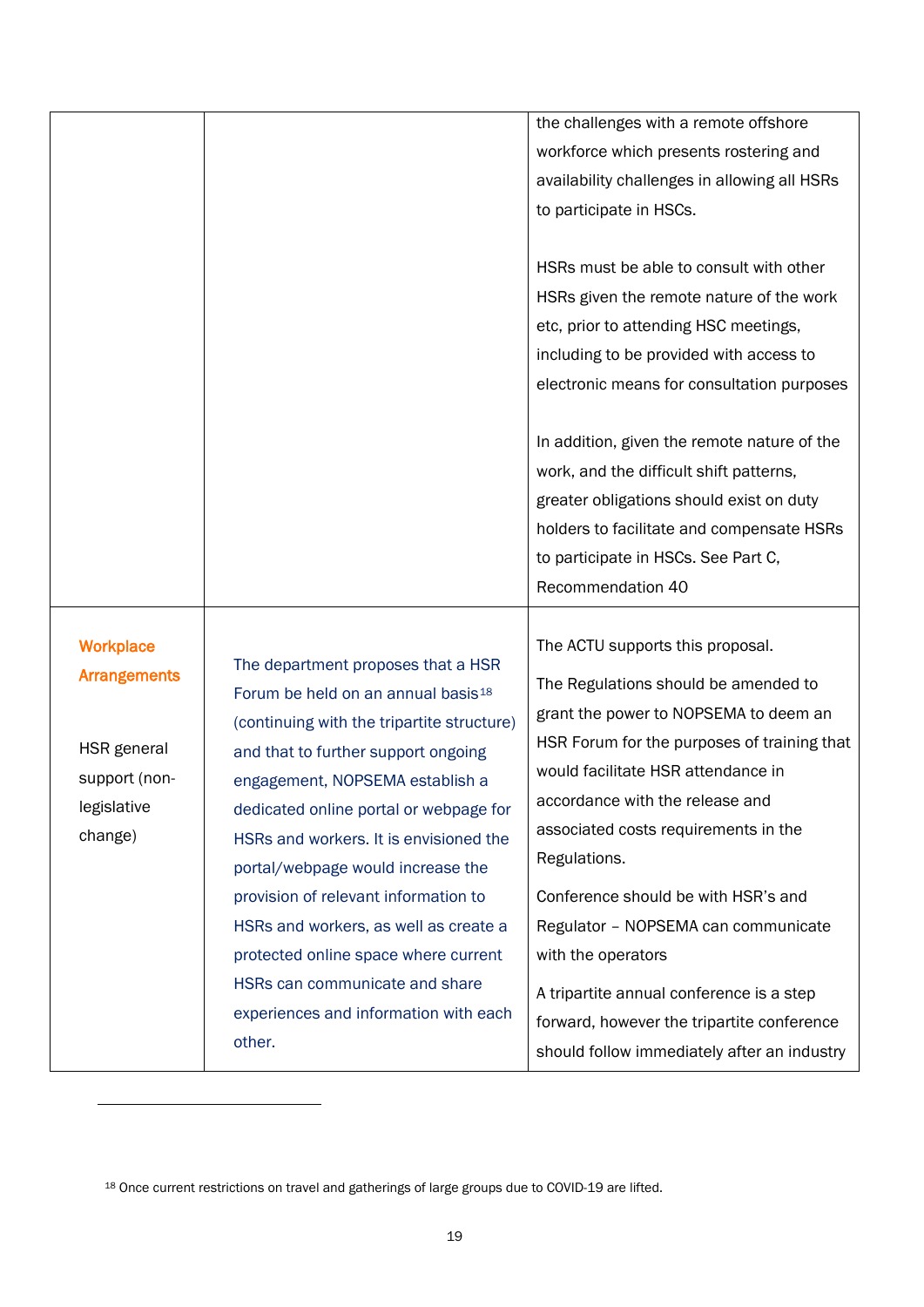|                                                                                                                   | The department is also seeking a<br>commitment from operators to pay<br>reasonable associated costs for HSRs<br>to attend the annual forum. This would<br>include remuneration for HSRs during<br>their attendance, as well as travel and                                                                                                                                                                       | funded meeting for HSRs and union<br>representatives conducted in the same<br>location.                                                                                                                                                                                                                                                                                                                                                                                                                                                                                                                                                                                                  |
|-------------------------------------------------------------------------------------------------------------------|-----------------------------------------------------------------------------------------------------------------------------------------------------------------------------------------------------------------------------------------------------------------------------------------------------------------------------------------------------------------------------------------------------------------|------------------------------------------------------------------------------------------------------------------------------------------------------------------------------------------------------------------------------------------------------------------------------------------------------------------------------------------------------------------------------------------------------------------------------------------------------------------------------------------------------------------------------------------------------------------------------------------------------------------------------------------------------------------------------------------|
| <b>General Health</b><br>and Safety<br><b>Protections</b><br>Offshore<br>workers -<br>mental health<br>provisions | accommodation expenses.<br>The department is proposing to include<br>a definition of health in the OPGGS Act<br>as 'physical and psychological health'<br>in order to better support the overall<br>wellbeing of the offshore workforce and<br>to formalise the concept of health, as<br>comprising both physical and mental<br>aspects, in the offshore safety<br>regulatory regime.                           | The ACTU supports the proposal amend the<br>definition of health in the OPGGS Act.<br>The proposal to refer to working<br>environment is supported. However, it does<br>not fully address all our concerns regarding<br>psychological health. The COVID 19<br>pandemic has highlighted the extra<br>difficulties faced by offshore workers.                                                                                                                                                                                                                                                                                                                                              |
|                                                                                                                   | In addition, operators and persons in<br>control of any part of the facility will be<br>required to take all reasonably<br>practicable steps to provide and<br>maintain a working environment at the<br>facility that is safe and without risk to<br>health. This will replace the current<br>requirement to provide only a physical<br>environment at the facility that is safe<br>and without risk to health. | The regulations need to be amended to<br>include a broad range of factors that<br>impact on psychological health that duty<br>holders must take into consideration. This<br>is consistent with the recommendation into<br>the model WHS law review that<br>recommends specific regulation dealing<br>with psychosocial hazards. Guidance on the<br>factors to be included can be found by<br>referring to SWA's national guidance<br>material<br>The ACTU has previously submitted the<br>following:<br>That the Safety Regulations be amended to<br>deal with how to identify the psychosocial<br>risks associated with psychological injury<br>and the appropriate control measures to |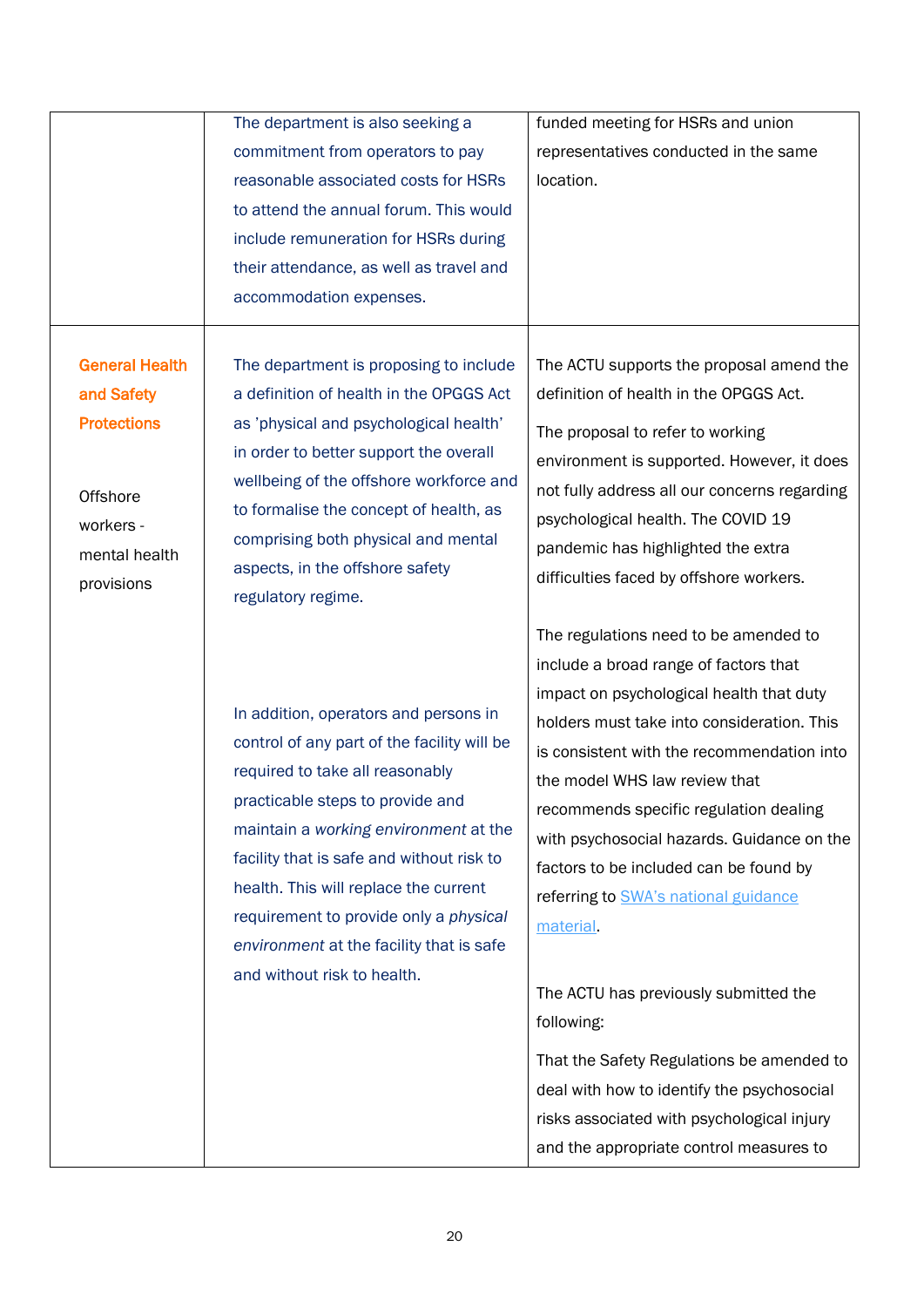manage those risks in the offshore oil and gas industry.

That the incident notification provisions in the OPGGS regime be reviewed to ensure that they provide a notification trigger for psychological injuries.

That consideration be given to circumscribing or regulating contracting arrangements to maximise job security in the offshore petroleum industry.

That consideration be given to mechanisms that would achieve better work health and safety standards and outcomes for workers in insecure forms of employment such as casual and labour hire, including additional training specific to those employment categories or roving HSRs to assist these types of workers.

That consideration be given to circumscribing or regulating rostering arrangements to ensure that workers are not away from their home and family life for extended periods and have sufficient rest time between roster periods; for example, by amending r 95 of the Safety Regulations to require minimum continuous and uninterrupted periods off work and away from the workplace.

That consideration be given to requiring a minimum handover period between shift change which must occur during the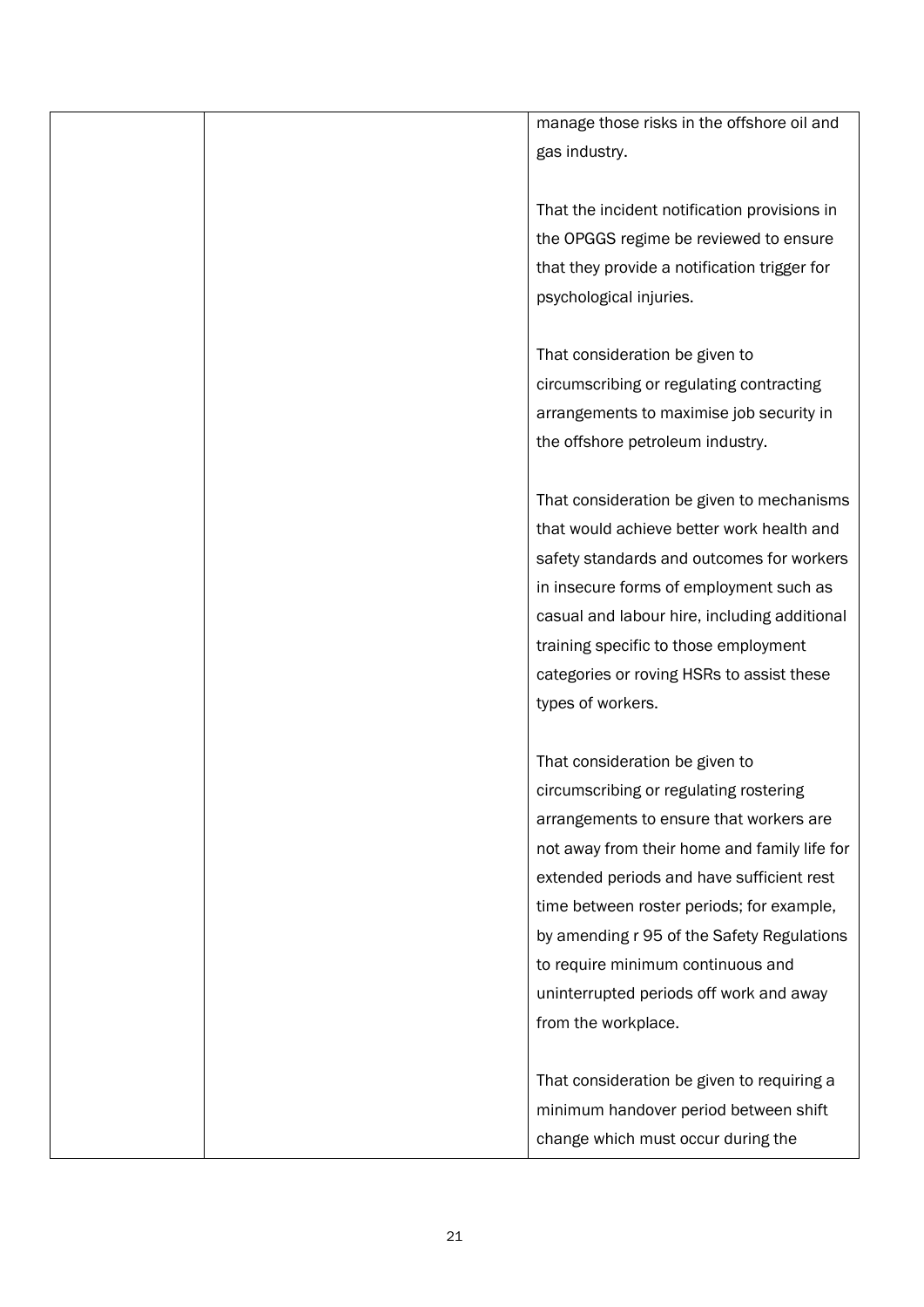|                                                                                                                  |                                                                                                                                                                                                                                                                                                                                                                                                                                                                                                                                                                                                           | workers' normal working hours and                                                                                                                                                                                                                                                                                                                                                                                                                        |
|------------------------------------------------------------------------------------------------------------------|-----------------------------------------------------------------------------------------------------------------------------------------------------------------------------------------------------------------------------------------------------------------------------------------------------------------------------------------------------------------------------------------------------------------------------------------------------------------------------------------------------------------------------------------------------------------------------------------------------------|----------------------------------------------------------------------------------------------------------------------------------------------------------------------------------------------------------------------------------------------------------------------------------------------------------------------------------------------------------------------------------------------------------------------------------------------------------|
|                                                                                                                  |                                                                                                                                                                                                                                                                                                                                                                                                                                                                                                                                                                                                           | rostered on period.                                                                                                                                                                                                                                                                                                                                                                                                                                      |
| <b>General Health</b><br>and Safety<br><b>Protections</b><br>Avoiding fatigue                                    | To address this issue the department<br>proposes to amend the Safety<br>Regulations to include a broader range<br>of factors that cause fatigue that duty<br>holders must take into consideration<br>before allowing or requiring a person at<br>an offshore facility to commence work.<br>These changes are intended to:<br>raise the overall standard of<br>safety by ensuring that fatigue in<br>workers is identified and managed to<br>reduce the possibility of injury and<br>accidents on offshore facilities<br>ensure a high standard of<br>worker mental health and wellbeing is<br>maintained. | The ACTU supports this proposal.                                                                                                                                                                                                                                                                                                                                                                                                                         |
| <b>General Health</b><br>and Safety<br><b>Protections</b><br>Protection for<br>workers against<br>discrimination | The department proposes to amend the<br>OPGGS Act so it aligns with the<br>provisions protecting workers against<br>discrimination and coercion in the WHS<br>Act.<br>These changes are intended to:<br>strengthen protection for<br>offshore workers against discriminatory<br>or coercive behaviour<br>strengthen the role of HSRs by<br>including provisions against<br>discrimination relating to that role                                                                                                                                                                                           | The ACTU supports this proposal.<br>The guidelines would also benefit from<br>gender-neutral terminology to ensure<br>against unlawful discrimination,<br>misunderstanding and offense consistency<br>and readability between the revised related<br>Diving Codes and Standards.<br>For example, replace the use of bellmen<br>with bell attendant; Replace man-riding<br>equipment with diver-riding equipment;<br>and include gender-neutral pronouns. |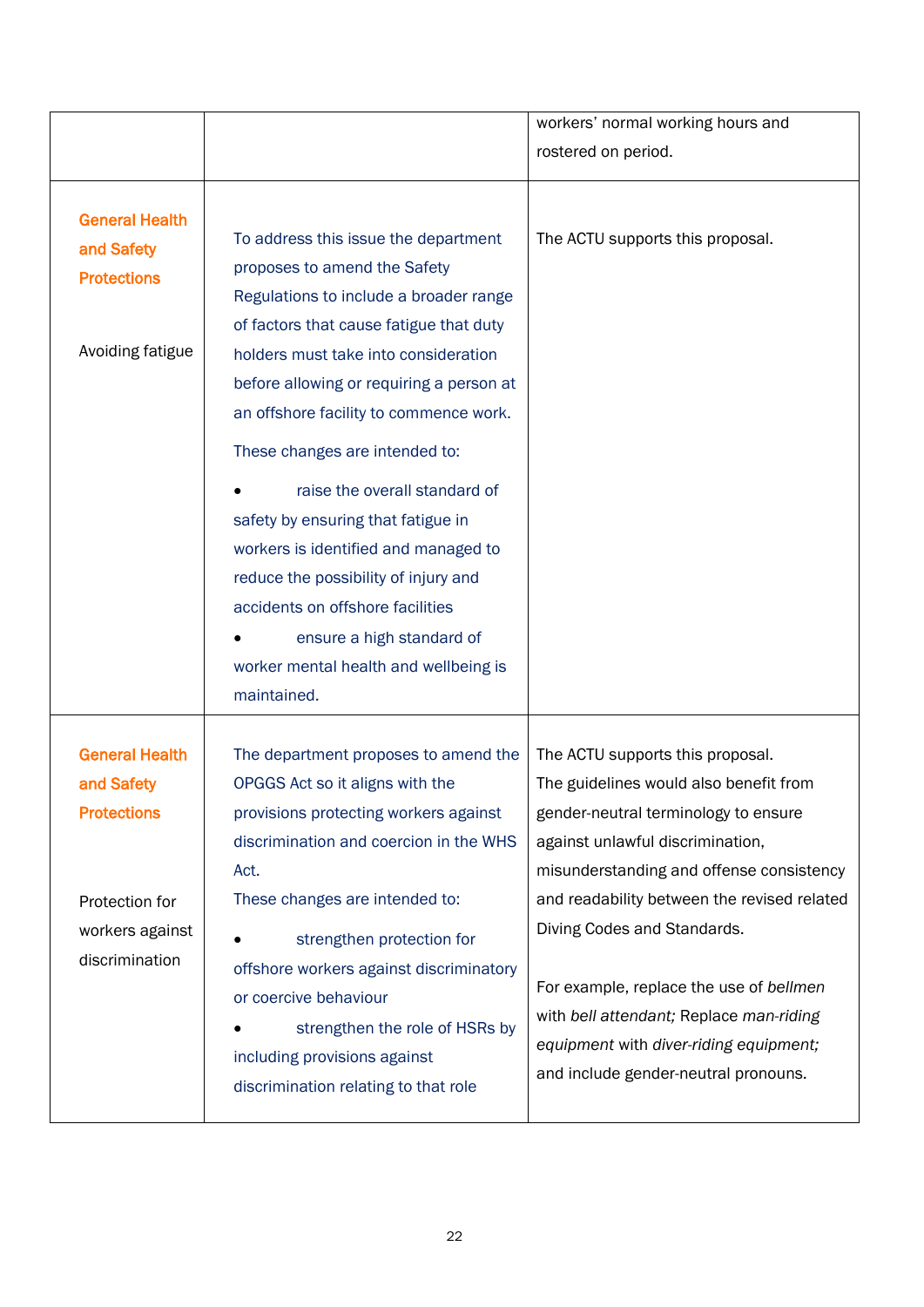|               | align legislative requirements         |                                              |
|---------------|----------------------------------------|----------------------------------------------|
|               | for worker discrimination with the WHS |                                              |
|               | Act                                    |                                              |
|               |                                        |                                              |
| <b>Diving</b> |                                        |                                              |
|               |                                        | Much clearer minimum standards are           |
|               |                                        | required in the Australian diving industry,  |
|               |                                        | and we understand that NOPSEMA has           |
|               |                                        | already issued directions to diving          |
|               |                                        | operators on compression times in the        |
|               |                                        | wake of the DOF Subsea incident. However     |
|               |                                        | this process needs to be formalised and      |
|               |                                        | made more inclusive in order to rebuild the  |
|               |                                        | trust of divers, and ensure their safety.    |
|               |                                        | These standards need to underpin the         |
|               |                                        | Diving Safety Management Systems, Diving     |
|               |                                        | Project Plan and Diving Start-Up Notice.     |
|               |                                        | We propose as a matter of urgency that       |
|               |                                        | Department of Resources and NOPSEMA          |
|               |                                        | convene a tripartite Diving Safety Working   |
|               |                                        | Group that includes representatives of the   |
|               |                                        | diving workforce and unions to establish     |
|               |                                        | minimum safety standards for all offshore    |
|               |                                        | diving in Australia, particularly saturation |
|               |                                        | diving and Exceptional Exposure diving.      |
|               |                                        | This should include:                         |
|               |                                        | A through discussion and analysis            |
|               |                                        | of recent diving safety incidents            |
|               |                                        | and their causes.                            |
|               |                                        |                                              |
|               |                                        | An examination of best-practice              |
|               |                                        | minimum diving safety standards              |
|               |                                        | from other jurisdictions, especially         |
|               |                                        | Norway.                                      |
|               |                                        |                                              |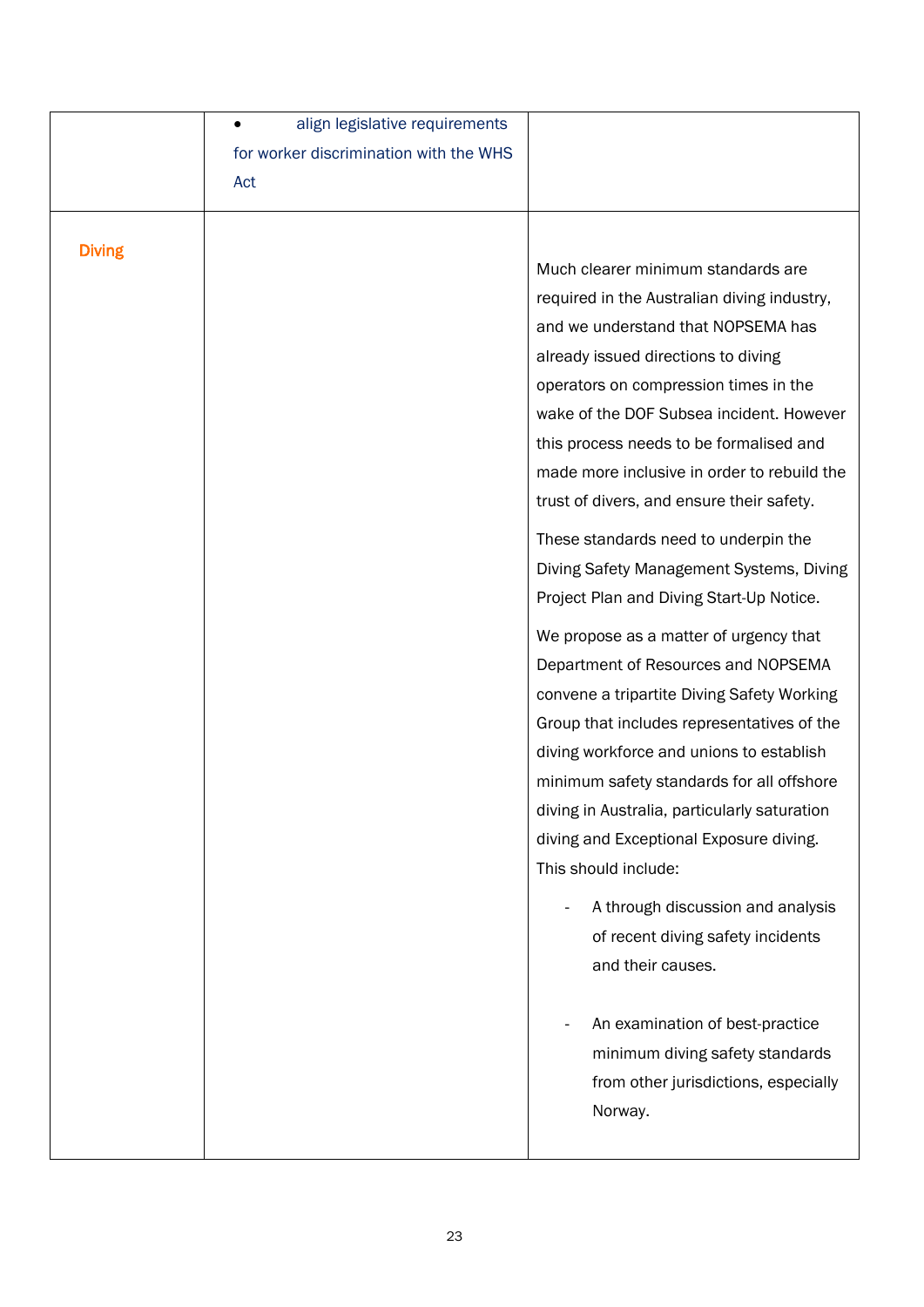|               |                             | Minimum Bend Watch Times on              |
|---------------|-----------------------------|------------------------------------------|
|               |                             | board offshore facilities before any     |
|               |                             | travel takes places, including           |
|               |                             | chambers ready for immediate             |
|               |                             | recompression, qualified decision-       |
|               |                             | making personnel, communication          |
|               |                             | with on-call hyperbaric doctor, and      |
|               |                             | suitable treatment gases. In our         |
|               |                             | view this should be 24 hours for         |
|               |                             | saturation dives and 48 hours for        |
|               |                             | Exceptional Exposure dives.              |
|               |                             |                                          |
|               |                             | Minimum standards and tables for         |
|               |                             | both saturation diving and               |
|               |                             | exceptional exposure diving.             |
|               |                             |                                          |
|               |                             | Reporting of Exceptional Exposure        |
|               |                             | diving in line with Work Health and      |
|               |                             | Safety Act 2011 Part 3 Incident          |
|               |                             | Notification definition of what is a     |
|               |                             | serious injury or illness where a        |
|               |                             | worker may be: b) requiring              |
|               |                             | immediate treatment for - the loss       |
|               |                             | of a bodily function, and c) medical     |
|               |                             | treatment within 48 hours of             |
|               |                             | exposure to a substance, or in           |
|               |                             | relation to a workplace that             |
|               |                             | exposes a worker or any other            |
|               |                             | person to a serious risk to a            |
|               |                             | person's health or safety emanating      |
|               |                             | from an immediate or imminent            |
|               |                             | exposure to - uncontrolled gas and       |
|               |                             | pressurised substances,                  |
| <b>Diving</b> |                             | The ACTU supports the proposal. However, |
|               | The department proposes to: | there is nothing in the document about   |
|               |                             |                                          |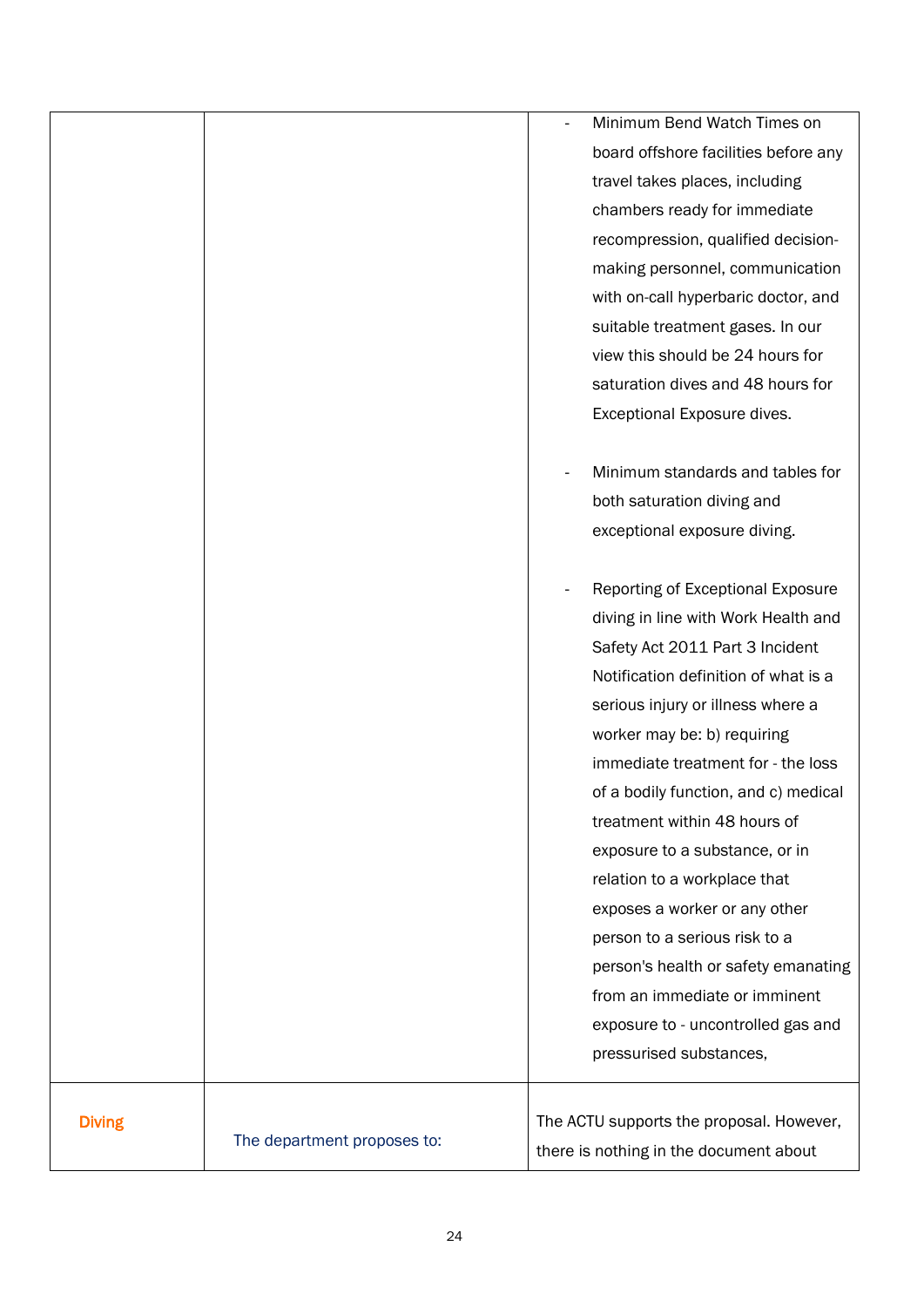## Diving Safety Management System

• introduce a mechanism to allow NOPSEMA to request more information on a DSMS, similar to that already provided for safety cases under regulations 2.25 and 2.33 of the Safety **Regulations** 

establish a process and grounds for NOPSEMA to withdraw acceptance of a DSMS, similar to that already provided for safety cases under regulations 2.37 and 2.38 of the Safety **Regulations** 

align the requirement for a revision five years after the first accepted DSMS in paragraph 4.10(e) with the proposed changes to the safety case revision requirements set out under regulation 2.32 of the Safety Regulations.

diver and HSR access to the Diving Safety Management System (DSMS).

New minimum diving safety standards (discussed above) must underpin all Diving Safety Management Systems.

Our earlier comments on the importance of worker access to the Safety Management System also apply here. All provisions for consultation and access to Diving Safety Management Systems must be, at a minimum, consistent with those for Safety Management Systems.

However, diver access is even more important for DSMS as the legal responsibility for the operation continues in relation to a diver after they have left the site or facility. Consequently, dive teams need to be able to refer to the entirety of the DSMS off-site and after work hours.

Saturation diving and related hyperbaric activity produces a range of decompression-related effects which may continue while the diver has a residual nitrogen load, or tissue saturation of other gas mixtures breathed under pressure, and beyond such time of operation which cause related cognitive and physical stresses and impairing the diver in the short term and long term. As a consequence, the application of the DSMS remains with the operator who has legal responsibility extended to the diver after the diver has left the work site, for all safety-related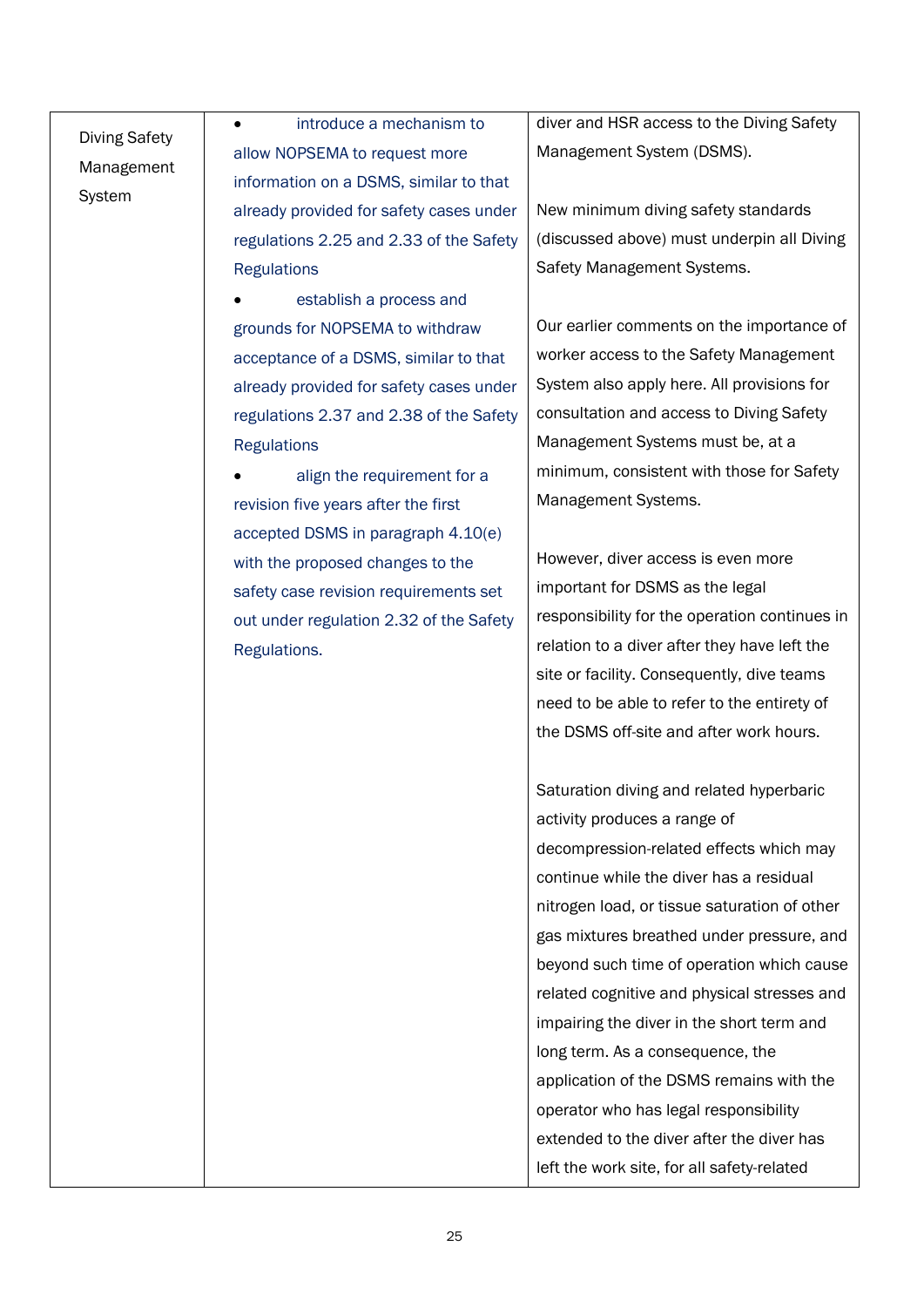|                               |                                                                                                                                                                                                                         | injury, illness or impact incurred as a result<br>of the diving operations performed at the<br>facility.<br>The DSMS should remain freely available to<br>the diver, and their representative agent,<br>for five years after they have left the site.<br>In addition, the term of Diving Safety<br>Management Systems should be shortened<br>to three years. |
|-------------------------------|-------------------------------------------------------------------------------------------------------------------------------------------------------------------------------------------------------------------------|--------------------------------------------------------------------------------------------------------------------------------------------------------------------------------------------------------------------------------------------------------------------------------------------------------------------------------------------------------------|
| <b>Diving</b>                 | The department also proposes the<br>following amendments to requirements<br>relating to DPPs:                                                                                                                           | The ACTU supports this proposal adding as<br>follows:                                                                                                                                                                                                                                                                                                        |
| <b>Diving Project</b><br>Plan | require that the approved DPP<br>for a diving activity should be provided<br>to NOPSEMA along with the diving start-                                                                                                    | Minimum diving safety standards<br>(discussed above) must underpin all Diving<br>Project Plans.                                                                                                                                                                                                                                                              |
|                               | up notice<br>establish an offence provision<br>for the operator if they breach their<br>duty to ensure that a DPP complies<br>with the relevant regulations<br>Amend sub-regulation 4.9(3)                              | An HSR and a member of the Offshore<br>diving team (workgroup) intended to<br>perform the work should be included in the<br>consultation and preparation of the Diving<br>Project Plan (DPP).                                                                                                                                                                |
|                               | of the Safety Regulations to require<br>that NOPSEMA maintains a register of<br>DPPs it accepts, rather than all DPPs it<br>receives for assessment, and all DPPs<br>it receives along with diving start-up<br>notices. | The representative of the diving team<br>intended to perform the work shall be a<br>contractor or subcontracted Dive<br>Supervisor, Life Support Attendant or Diver<br>of the Saturation Diving Team undertaking<br>hyperbaric operations on or from the<br>facility. The HAZID meeting model should<br>be used.                                             |
|                               |                                                                                                                                                                                                                         | The current reference to 'Other members of<br>the workforce', could include someone not<br>intended to perform the work and is                                                                                                                                                                                                                               |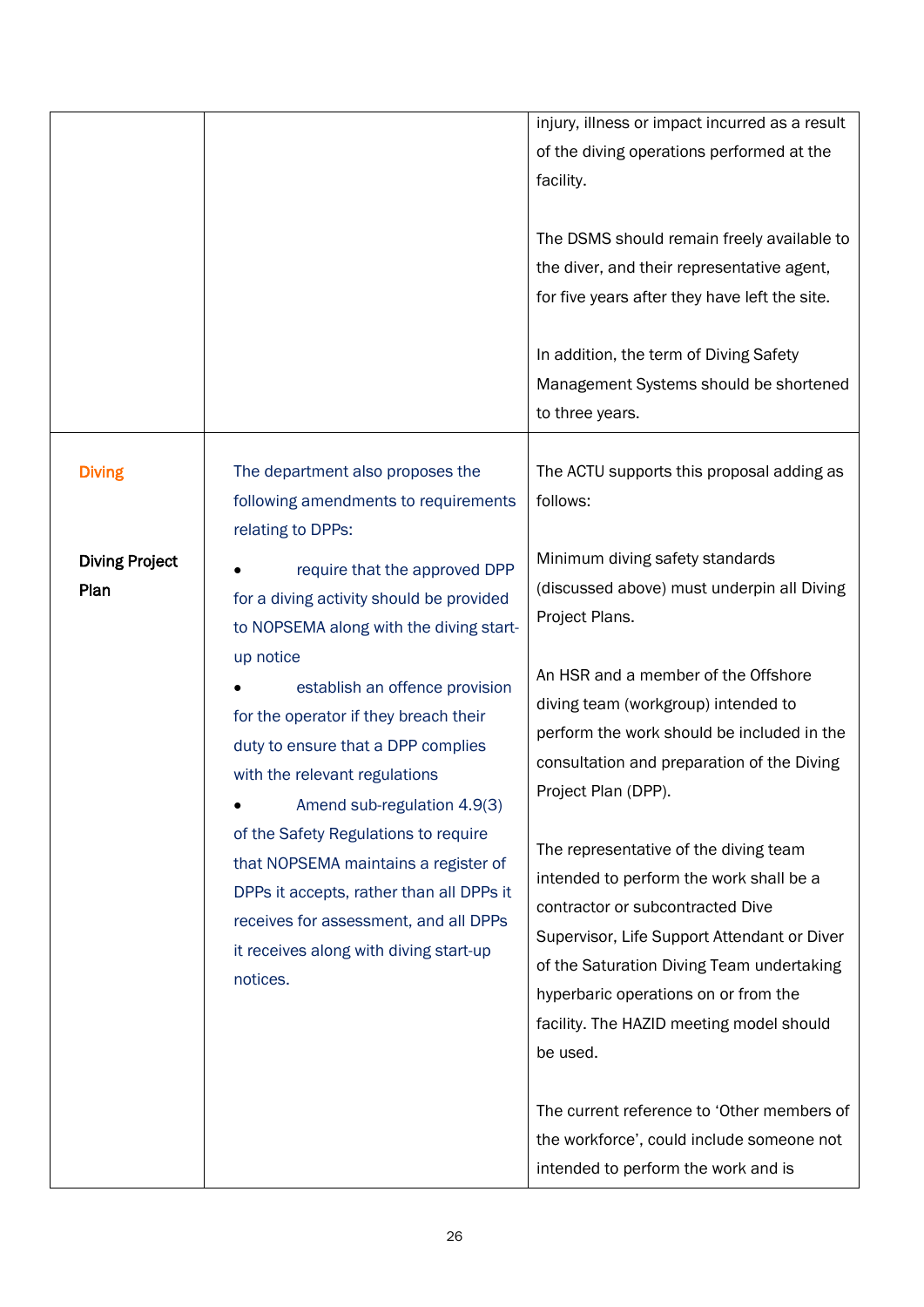|                        |                                          | therefore not adequate to ensure suitable     |
|------------------------|------------------------------------------|-----------------------------------------------|
|                        |                                          | expertise and responsibility for the          |
|                        |                                          | development of the DPP.                       |
|                        |                                          |                                               |
|                        |                                          | A non-contractor diver, such as a freelance   |
|                        |                                          | salvage diver, or scientific diver contracted |
|                        |                                          | for non-decompression diving and activities   |
|                        |                                          | relating to natural resources management      |
|                        |                                          | or inspection on, or from the facility, or    |
|                        |                                          | acting as a general consultant for the        |
|                        |                                          | operation is not a suitably qualified for the |
|                        |                                          | representative saturation diving consultant   |
|                        |                                          | on the DPP.                                   |
|                        |                                          | 'Other' members of the workforce who          |
|                        |                                          | should be consulted include the ship's        |
|                        |                                          | captain and rigging foreman.                  |
|                        |                                          |                                               |
| <b>Diving</b>          | The current provisions give limited time | The ACTU supports this proposal and           |
|                        | for NOPSEMA to consider the safety of    | suggests:                                     |
| <b>Diving Start-Up</b> | the dive before it begins, conduct an    |                                               |
| <b>Notice</b>          | inspection if necessary, or to stop a    | Minimum diving safety standards               |
|                        | dive if there are safety concerns. The   | (discussed above) must underpin all Diving    |
|                        | department is proposing to amend the     | Start-Up Notices.                             |
|                        | scope and timing of the diving start-up  |                                               |
|                        | notice to ensure that NOPSEMA can        | A Diving Start Up Notice should be            |
|                        | confirm that a dive is occurring safely  | accessible to the HSRs, Dive Supervisor,      |
|                        | and in accordance with an approved       | Life Support Supervisor and Diver [with       |
|                        | DPP. These amendments will               | options of including their representative     |
|                        | strengthen assurance and due             | organisation, and any potential co-           |
|                        | diligence by:                            | subcontractors], and made available           |
|                        | requiring additional                     | remotely, freely and digitally. It is too     |
|                        | information in the start-up notice, for  | limited to suggest that a safety case is only |
|                        | example: dive table and breathing        | freely available to employees on site.        |
|                        | mixture to be used, compression rate(s)  |                                               |
|                        | for deep diving, number of people to be  | The workers listed above must have the        |
|                        | in the dive team and their roles and a   | ability to advise NOPSEMA on the decision     |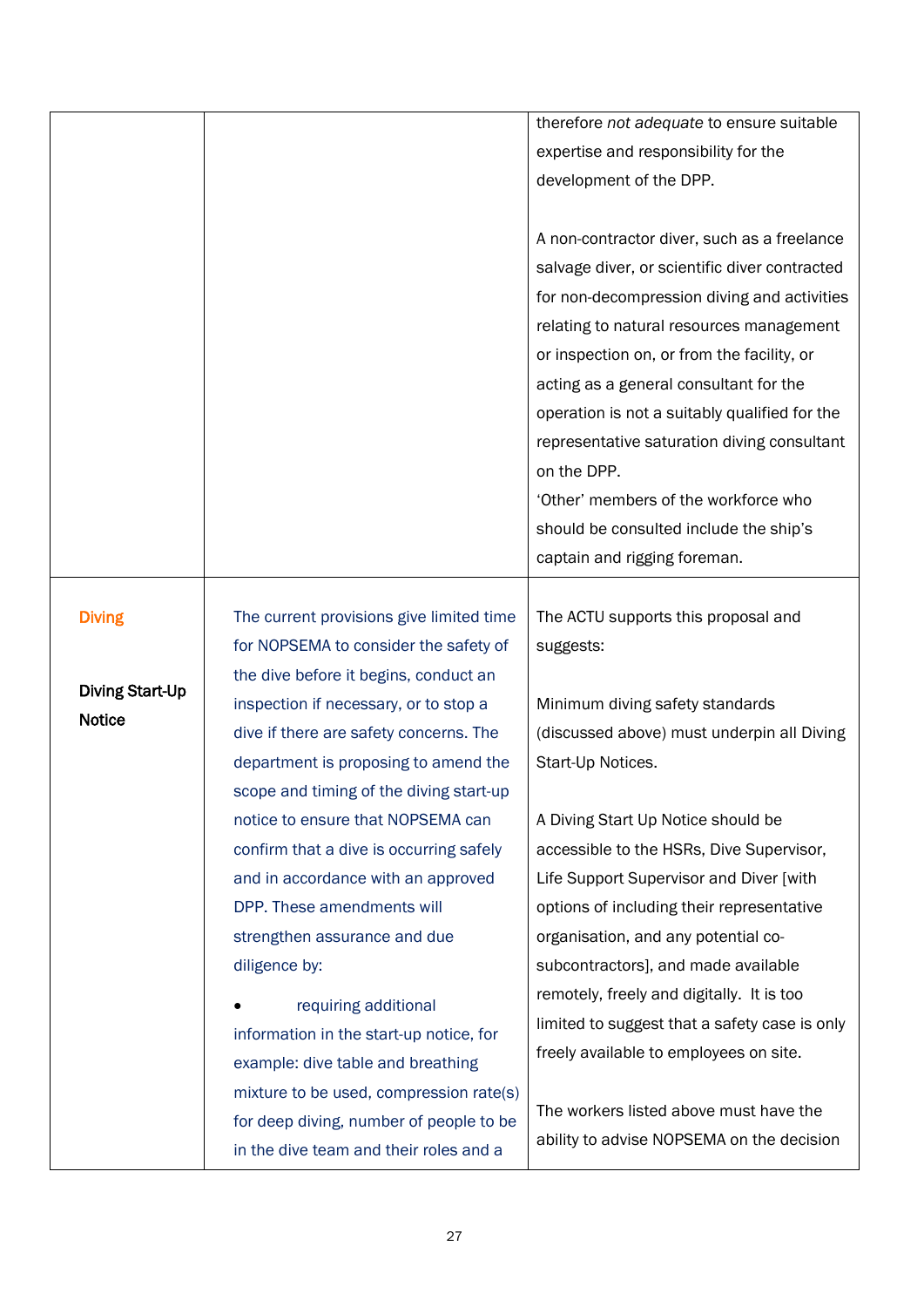|               | list of the relevant related              | to delay or refuse the commencement of       |
|---------------|-------------------------------------------|----------------------------------------------|
|               | permissioning documents (DSMS and         | diving activity.                             |
|               | the relevant safety case(s))              |                                              |
|               | requiring NOPSEMA to assess               | Dive contractors undertake mandatory pre-    |
|               | and either accept or refuse a diving      | dive briefing and induction, requiring the   |
|               | start-up notice                           | safety case information to be made freely    |
|               | establishing provisions for               | available before undertaking the work.       |
|               | NOPSEMA to request further                |                                              |
|               | information if a start-up notice does not | Divers should have offshore access,          |
|               | include sufficient information to meet    | remote access or digital access to the       |
|               | the requirements under the Safety         | Diving Start-Up Notice submitted to          |
|               | <b>Regulations</b>                        | NOSEMA prior to the commencement of          |
|               | increasing the notification               | the contract;                                |
|               | period from 14 days to 28 days to allow   | 28 days prior for Contractors already        |
|               | NOPSEMA to assess the start-up notice,    | holding NOPSEMA Dive Project Cases;          |
|               | ensure it is consistent with the DPP and  |                                              |
|               | undertake an inspection if needed         | 60 days prior for New Contractors who        |
|               | creating a provision for                  | have not had a DPP approved by               |
|               | NOPSEMA to delay and/or refuse the        | NOSPEMA; and                                 |
|               | commencement of the diving activity if    |                                              |
|               | there are reasonable concerns about       | Available to all workers on an open access   |
|               | the safety of the proposed dive.          | to the Safety Case onsite;                   |
|               |                                           |                                              |
|               |                                           | Available to all the diving team or their    |
|               |                                           | representatives, ongoing for the five-years. |
|               |                                           |                                              |
|               |                                           |                                              |
|               |                                           | Currently minimum of 2 hours before travel   |
|               |                                           | is insufficient. Some contractors have been  |
|               |                                           | sending divers on Bend Watch to shore        |
|               |                                           | after only 12 hours and this should not be   |
|               |                                           | allowed.                                     |
|               |                                           |                                              |
| <b>Diving</b> | To address this, the department           | The ACTU supports this proposal.             |
|               | proposes to amend the relevant            |                                              |
|               | legislation to expressly permit           |                                              |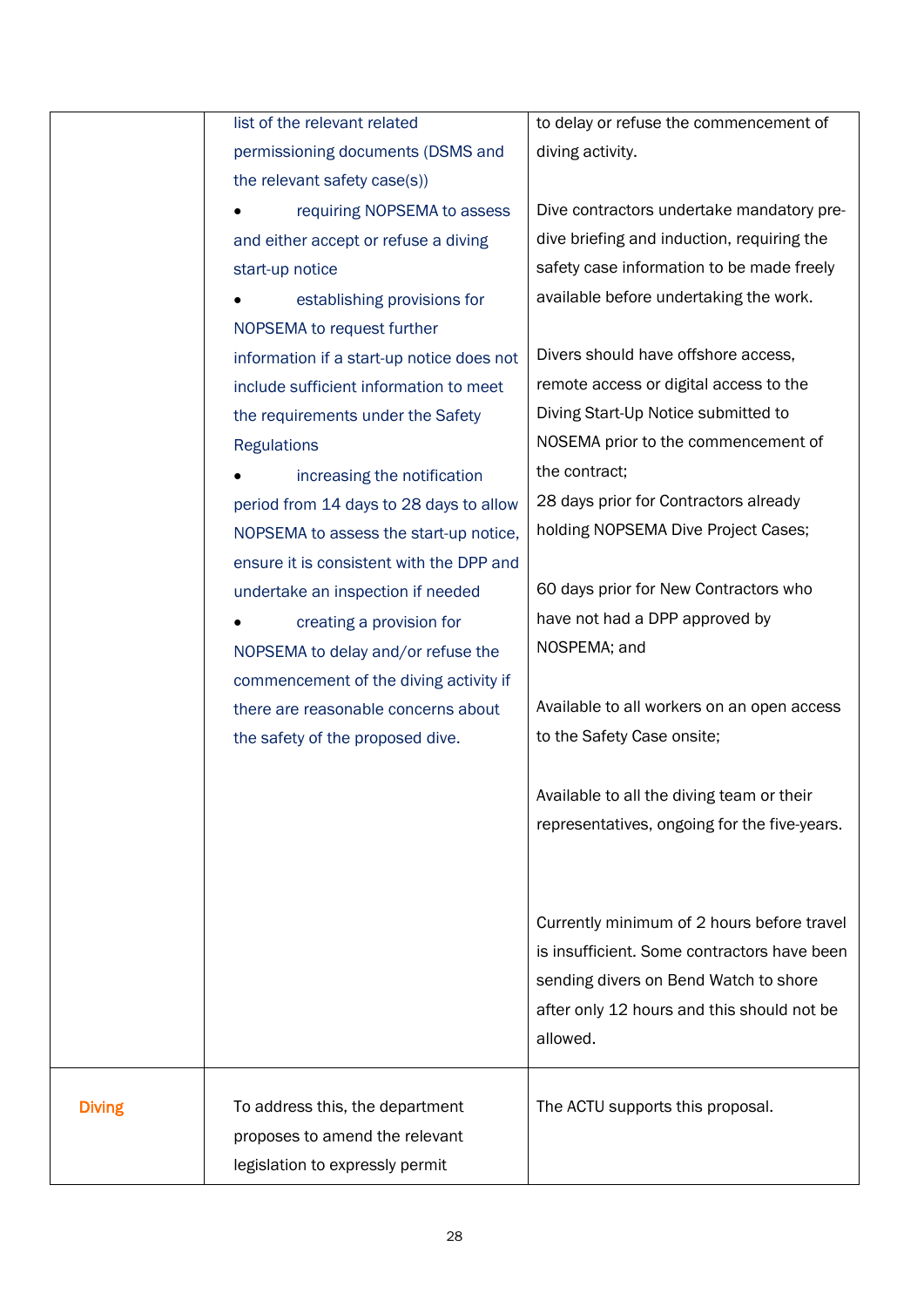| <b>Diving</b><br>inspections | NOPSEMA inspectors to monitor<br>compliance with diving-related<br>obligations under the Safety<br>Regulations on a vessel under the<br>command of a master, before and after<br>the vessel is considered to be an<br>associated offshore place in relation to<br>a facility but still conducting activities<br>relating to a diving project (such as<br>preparation to dive and decompression<br>activities post dive). |                                                                                            |
|------------------------------|--------------------------------------------------------------------------------------------------------------------------------------------------------------------------------------------------------------------------------------------------------------------------------------------------------------------------------------------------------------------------------------------------------------------------|--------------------------------------------------------------------------------------------|
| <b>Diving</b>                | The department proposes to expand<br>the reporting obligation on diving<br>supervisors to include titleholders and                                                                                                                                                                                                                                                                                                       | The ACTU supports this proposal. Diving<br>reporting obligations must remain<br>stringent. |
| Diving reporting             | NOPSEMA in the event there is no                                                                                                                                                                                                                                                                                                                                                                                         |                                                                                            |
| obligations for              | operator for that diving project, thus                                                                                                                                                                                                                                                                                                                                                                                   | Reporting standards that align with                                                        |
| diving                       | closing any gap of non-reporting. This                                                                                                                                                                                                                                                                                                                                                                                   | minimum diving safety standards                                                            |
| supervisors                  | will ensure adequate reporting and                                                                                                                                                                                                                                                                                                                                                                                       | (discussed above) must be developed.                                                       |
|                              | regulatory oversight in the event of a                                                                                                                                                                                                                                                                                                                                                                                   |                                                                                            |
|                              | serious occurrence during a diving                                                                                                                                                                                                                                                                                                                                                                                       | There are two instances where non-                                                         |
|                              | project.                                                                                                                                                                                                                                                                                                                                                                                                                 | Operator diving takes place in the offshore.                                               |
|                              |                                                                                                                                                                                                                                                                                                                                                                                                                          | As the Operator is the legal entity                                                        |
|                              |                                                                                                                                                                                                                                                                                                                                                                                                                          | responsible to NOPSEMA for safety, both                                                    |
|                              |                                                                                                                                                                                                                                                                                                                                                                                                                          | should be minimised to greatest extent                                                     |
|                              |                                                                                                                                                                                                                                                                                                                                                                                                                          | possible,                                                                                  |
|                              |                                                                                                                                                                                                                                                                                                                                                                                                                          |                                                                                            |
|                              |                                                                                                                                                                                                                                                                                                                                                                                                                          | Non-operator diving can take place on                                                      |
|                              |                                                                                                                                                                                                                                                                                                                                                                                                                          | disused facilities where there is no                                                       |
|                              |                                                                                                                                                                                                                                                                                                                                                                                                                          | operator, but it can also refer to the use of                                              |
|                              |                                                                                                                                                                                                                                                                                                                                                                                                                          | onshore-qualified divers such as scientific                                                |
|                              |                                                                                                                                                                                                                                                                                                                                                                                                                          | or salvage diver contractors on offshore<br>projects.                                      |
|                              |                                                                                                                                                                                                                                                                                                                                                                                                                          |                                                                                            |
|                              |                                                                                                                                                                                                                                                                                                                                                                                                                          | The Regulations require that the Non-                                                      |
|                              |                                                                                                                                                                                                                                                                                                                                                                                                                          | Operator submit a DPP outlining the Regs                                                   |
|                              |                                                                                                                                                                                                                                                                                                                                                                                                                          |                                                                                            |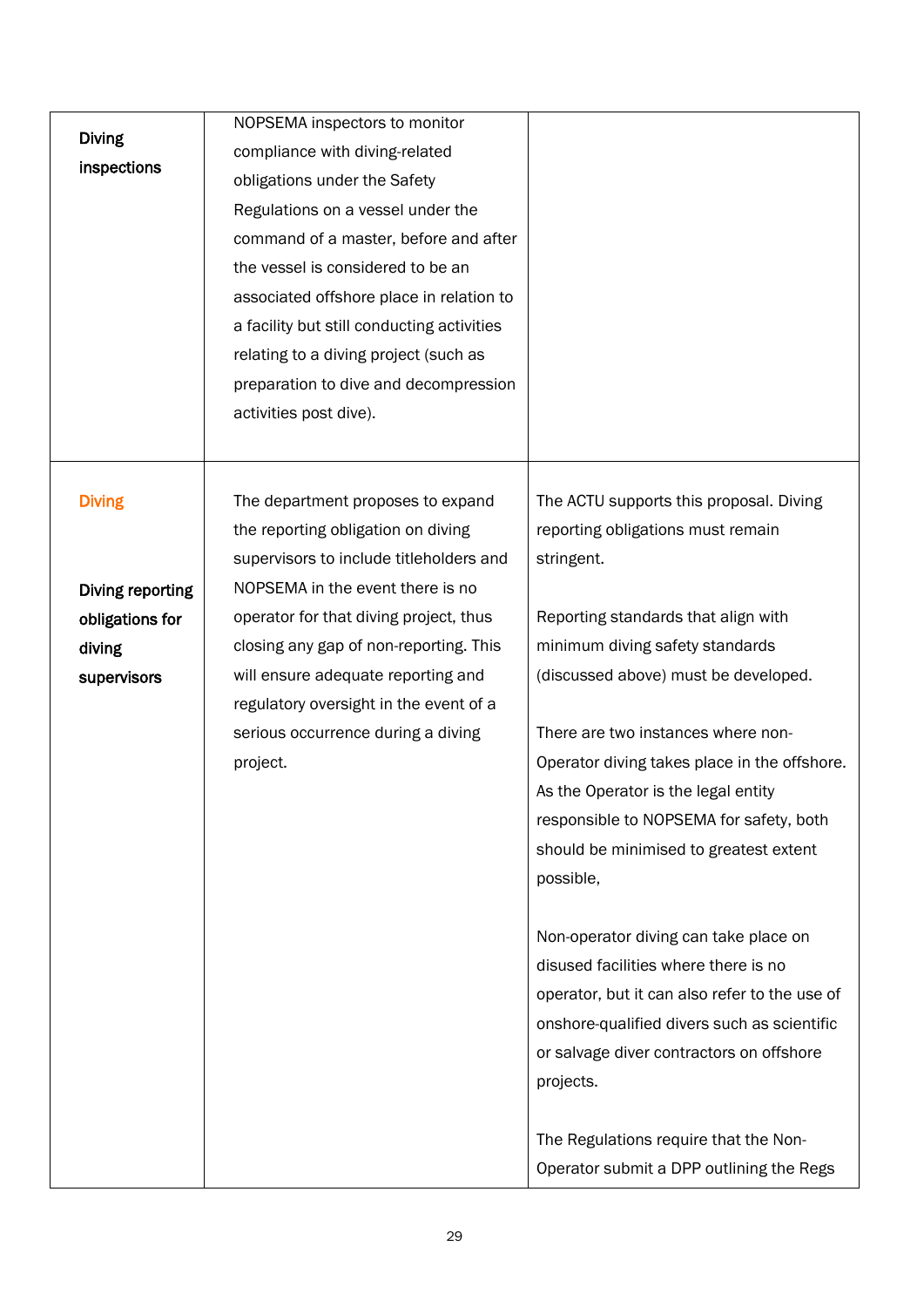|                       |                                           | and Acts applicable to the area of            |
|-----------------------|-------------------------------------------|-----------------------------------------------|
|                       |                                           | operation.                                    |
|                       |                                           |                                               |
|                       |                                           |                                               |
|                       |                                           | Guidance should provide clarity to ensure     |
|                       |                                           | the DSMS mitigates against: concurrent        |
|                       |                                           | diving operations of mixed                    |
|                       |                                           | Offshore/Onshore qualified individual         |
|                       |                                           | contractors (saturation dive teams, and       |
|                       |                                           | scientific or salvage diver contractors) and; |
|                       |                                           | parallel diving operations mixing             |
|                       |                                           | operational standards and equipment from      |
|                       |                                           | the facility including ensuring against       |
|                       |                                           | ancillary SCUBA and SSBA diving               |
|                       |                                           | operations outside of the DSMP.               |
|                       |                                           |                                               |
|                       |                                           | A priority should also be placed on ensuring  |
|                       |                                           | disused facilities are decommissioned as      |
|                       |                                           | quickly as possible to avoid these            |
|                       |                                           | potentially dangerous situations. This        |
|                       |                                           | should be addressed in NOPSEMA's current      |
|                       |                                           | review of the NOPSEMA policy on               |
|                       |                                           | Maintenance and removal of property, as       |
|                       |                                           | well as the DISER Decommissioning             |
|                       |                                           | Framework Review.                             |
|                       |                                           |                                               |
| <b>Compliance and</b> | The introduction of civil penalties would | The introduction of civil penalties is        |
| enforcement           | further enable a range of penalties and   | welcome and should be aligned with model      |
|                       | enforcement tools of increasing levels    | WHS laws.                                     |
|                       | of severity to be utilised to encourage   |                                               |
| Introduction of       | compliance. The choice and application    | However, the penalty provisions should        |
| a civil penalty       | of the enforcement tools are intended     | better reflect the significant revenues by    |
| regime                | to more accurately reflect the            | operators in the industry and raised          |
|                       | seriousness of contraventions and the     | significantly to ensure deterrence. Such      |
|                       | harm or potential harm caused by the      | penalties should be consistent with           |
|                       | contravention.                            | consumer protection penalties that are        |
|                       |                                           | adjusted according to the revenue of the      |
|                       |                                           |                                               |
|                       |                                           | operator. In addition to these reforms        |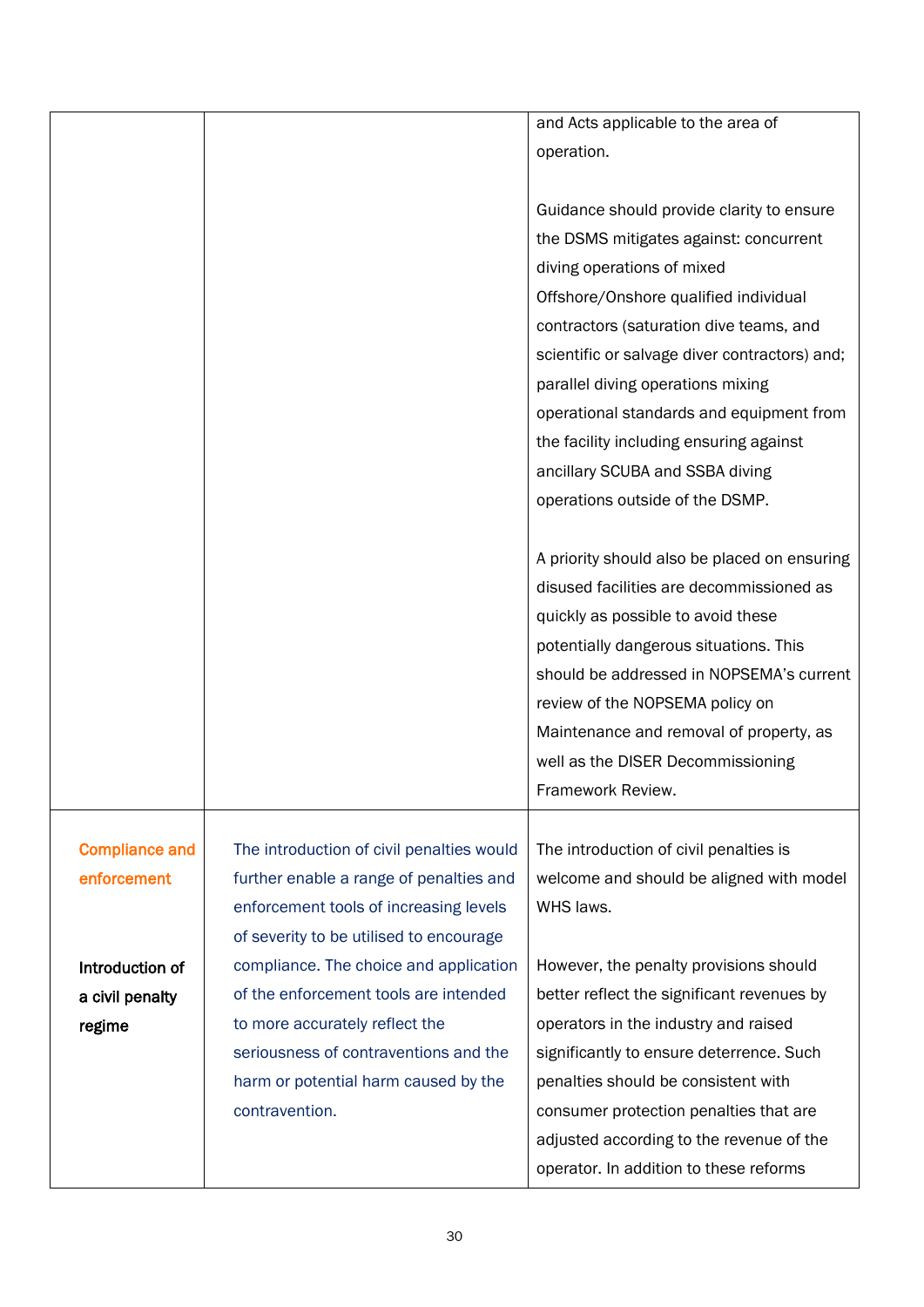|                | In addition to civil penalties, the                 | unions should be given standing to bring      |
|----------------|-----------------------------------------------------|-----------------------------------------------|
|                | department also proposes to introduce               | prosecutions.                                 |
|                | additional graduated enforcement                    |                                               |
|                | mechanisms for appropriate provisions               | See Part C, Recommendations 39 and 45.        |
|                | in the Safety Regulations. The                      |                                               |
|                | additional mechanisms would include                 | Further to the above consideration should     |
|                | infringement notices, injunctions and               | also be given to the recommendation           |
|                | enforceable undertakings <sup>19</sup> . This would | arising from the Boland review of model       |
|                | be consistent with the range of                     | WHS laws (rec #26) to prohibit insurance      |
|                | enforcement mechanisms available in                 | policies that insurance against penalties for |
| the OPGGS Act. |                                                     | breaches of WHS duties.                       |
|                |                                                     |                                               |
|                |                                                     | The introduction of an offence of industrial  |
|                |                                                     | manslaughter should also be introduced        |
|                |                                                     | into the Regulations. This is consistent with |
|                |                                                     | those passed, or under consideration by a     |
|                |                                                     | number of jurisdictions, including all of     |
|                |                                                     | those jurisdictions which operate onshore     |
|                |                                                     | facilities that support the offshore oil and  |
|                |                                                     | gas industry (Victoria, WA and the NT).       |
|                |                                                     |                                               |
|                |                                                     | Higher penalties and better enforcement       |
|                |                                                     | tools must also be introduced in other area   |
|                |                                                     | of the OPGGS Act jurisdiction as it is clear  |
|                |                                                     | there is a problem with compliance. In        |
|                |                                                     | October 2016 NOPSEMA found extensive          |
|                |                                                     | corrosion throughout the Northern             |
|                |                                                     | Endeavour, and made recommendations to        |
|                |                                                     | Upstream Petroleum Solutions to fix it. It    |
|                |                                                     | appears that that corrosion was never         |
|                |                                                     | properly fixed until the facility was finally |

<span id="page-32-0"></span><sup>19</sup> Enforceable undertakings are an alternative penalty for alleged non-compliance with a person's legislative obligations. Undertakings are agreed between the person and the regulator, and are enforceable in a court. Enforceable undertakings typically provide a commitment by the person to implement initiatives designed to deliver tangible benefits for the industry or broader community, which seek to resolve the alleged non-compliance and rectify the consequences of that noncompliance.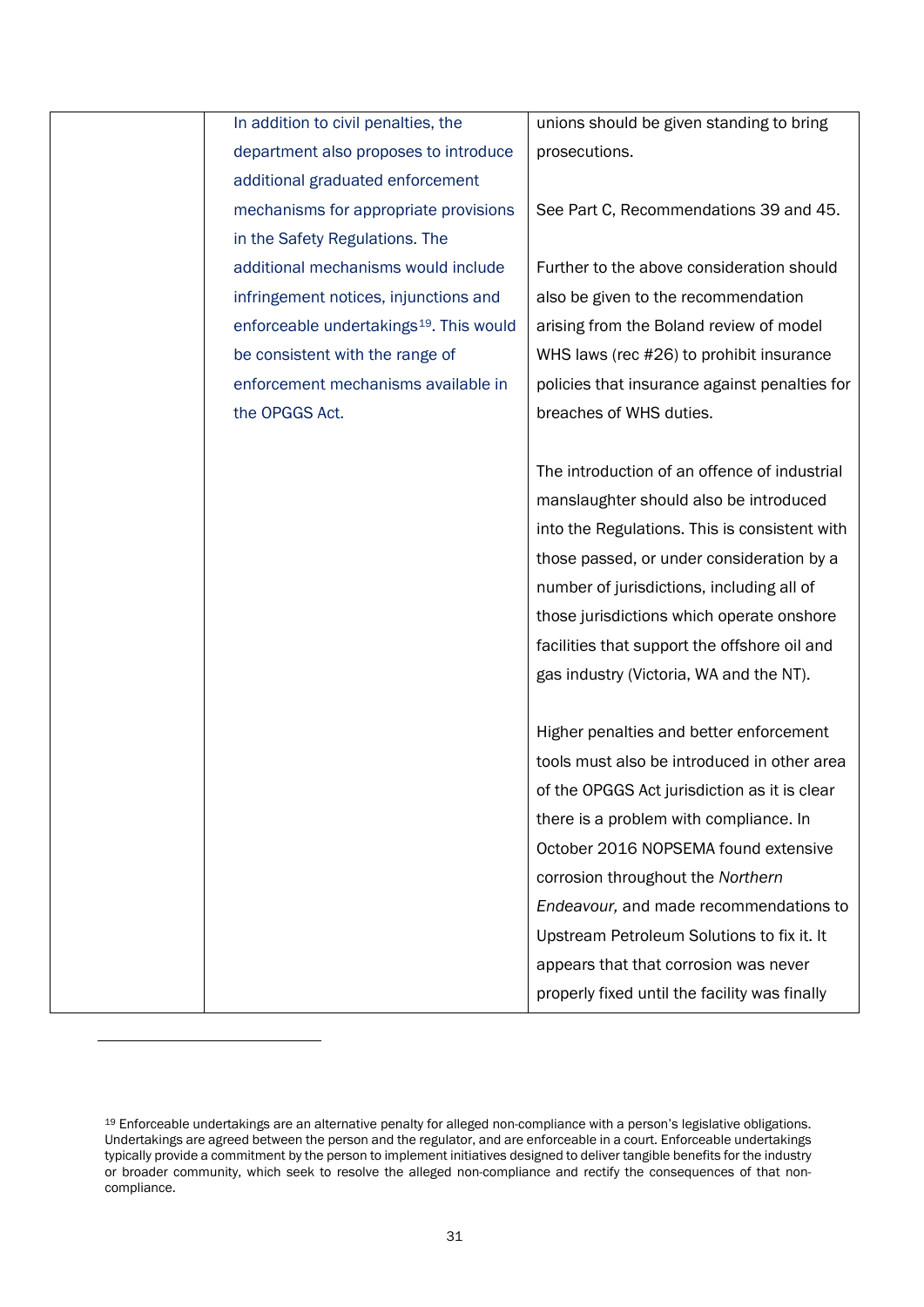|                                                                                       |                                                                                                                                                                                                                                                                                                                                                                                                                                                                                                                                                                                                                                                                                                                                                                                                                                                               | ordered to stop operating in July 2019.<br>Between 2016 and 2019 there were<br>multiple interventions from NOPSEMA, but<br>the operator was given multiple extensions<br>of time to comply. <sup>20</sup> These problems<br>created an unsafe working environment,<br>including a potentially fatal incident directly<br>linked to corrosion in July 2019. |
|---------------------------------------------------------------------------------------|---------------------------------------------------------------------------------------------------------------------------------------------------------------------------------------------------------------------------------------------------------------------------------------------------------------------------------------------------------------------------------------------------------------------------------------------------------------------------------------------------------------------------------------------------------------------------------------------------------------------------------------------------------------------------------------------------------------------------------------------------------------------------------------------------------------------------------------------------------------|------------------------------------------------------------------------------------------------------------------------------------------------------------------------------------------------------------------------------------------------------------------------------------------------------------------------------------------------------------|
| <b>Compliance and</b><br>enforcement<br>Notification and<br>reporting<br>requirements | The department is proposing to:<br>modify the information<br>required under sub-regulation 2.42(4)<br>so monthly reports detail specified<br>operational activities and incidents that<br>are otherwise not-notifiable and leading<br>indicators of safety performance,<br>similar to the requirements for<br>'recordable incident' reporting under<br>the Offshore Petroleum and<br>Greenhouse Gas Storage (Environment)<br>Regulations 2009. Some of this<br>information that is currently requested<br>by NOPSEMA on a voluntary basis (such<br>as hours worked) is essential for<br>interpretation in relation to the<br>deaths/injury incident reports required<br>by the Safety Regulations<br>modify the requirement under<br>sub-regulation 2.42(4) so that monthly<br>reports are not required where there<br>has been nil operational activity at a | The ACTU supports these proposals.<br>However, the proposal does not require<br>that psychological injury caused by work is<br>required to be notified. This should be<br>included consistent with recommendations<br>arising from the Boland review of model<br>WHS laws (rec #20).                                                                       |

<span id="page-33-0"></span><sup>20</sup> Steve Walker[, Review of the Circumstances that Led to the Administration of the Northern Oil and Gas Australia \(NOGA\)](https://www.industry.gov.au/sites/default/files/2020-09/disclosure-log-20-036.pdf)  Group of Companies, Commonwealth of Australia - full report, June 2020.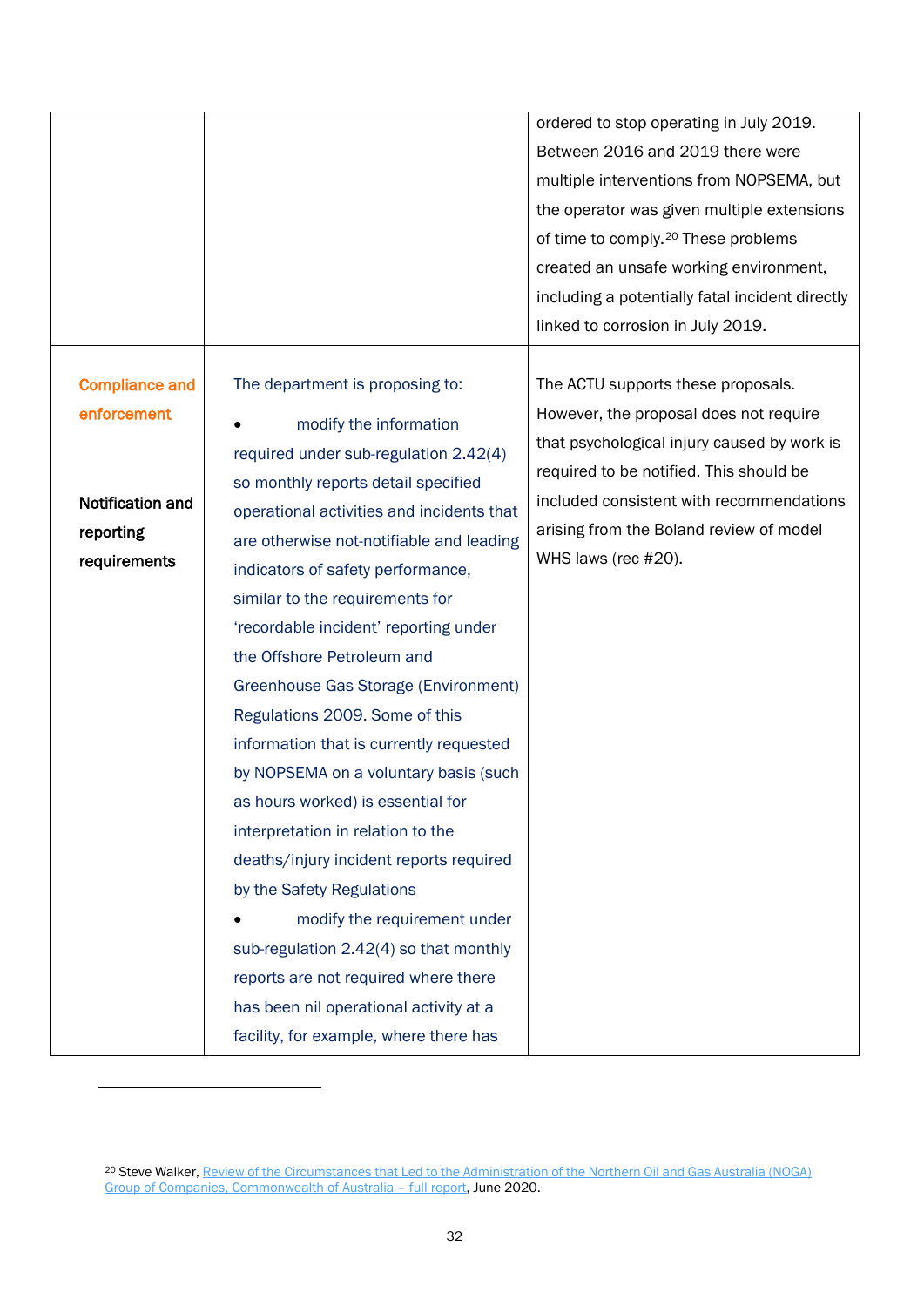|                                                               | been no work carried out that falls<br>within the scope of the safety case<br>amend the OPGGS Act to<br>include a new clause that provides<br>clear legal authority for the monthly |                                                                                                                                                                                                                                                                                                                                                                                                                                                                    |
|---------------------------------------------------------------|-------------------------------------------------------------------------------------------------------------------------------------------------------------------------------------|--------------------------------------------------------------------------------------------------------------------------------------------------------------------------------------------------------------------------------------------------------------------------------------------------------------------------------------------------------------------------------------------------------------------------------------------------------------------|
|                                                               | reports to be made under the Safety<br><b>Regulations</b>                                                                                                                           |                                                                                                                                                                                                                                                                                                                                                                                                                                                                    |
| Definition of<br>facility and<br>associated<br>offshore place |                                                                                                                                                                                     | The ACTU supports this proposal. It appears<br>to us that it would have the effect of<br>clarifying that vessels working in the vicinity<br>of offshore oil and gas facilities generally<br>remain as vessels and not be unduly<br>switched to the OPGGS Act jurisdiction.                                                                                                                                                                                         |
| <b>Vessel activity</b><br>notification<br>scheme              |                                                                                                                                                                                     | The ACTU supports this proposal.<br>However, at the same time that the vessel<br>operator is required to notify NOPSEMA<br>that they will become a facility, they should<br>also be required to notify their workforce.<br>It remains the ACTU position that the<br>OHS(MI) Act and WHS matters under the<br>OPGGS Act should be harmonised into the<br>national and state WHS jurisdiction to<br>reduce the confusion that this change in<br>jurisdiction causes. |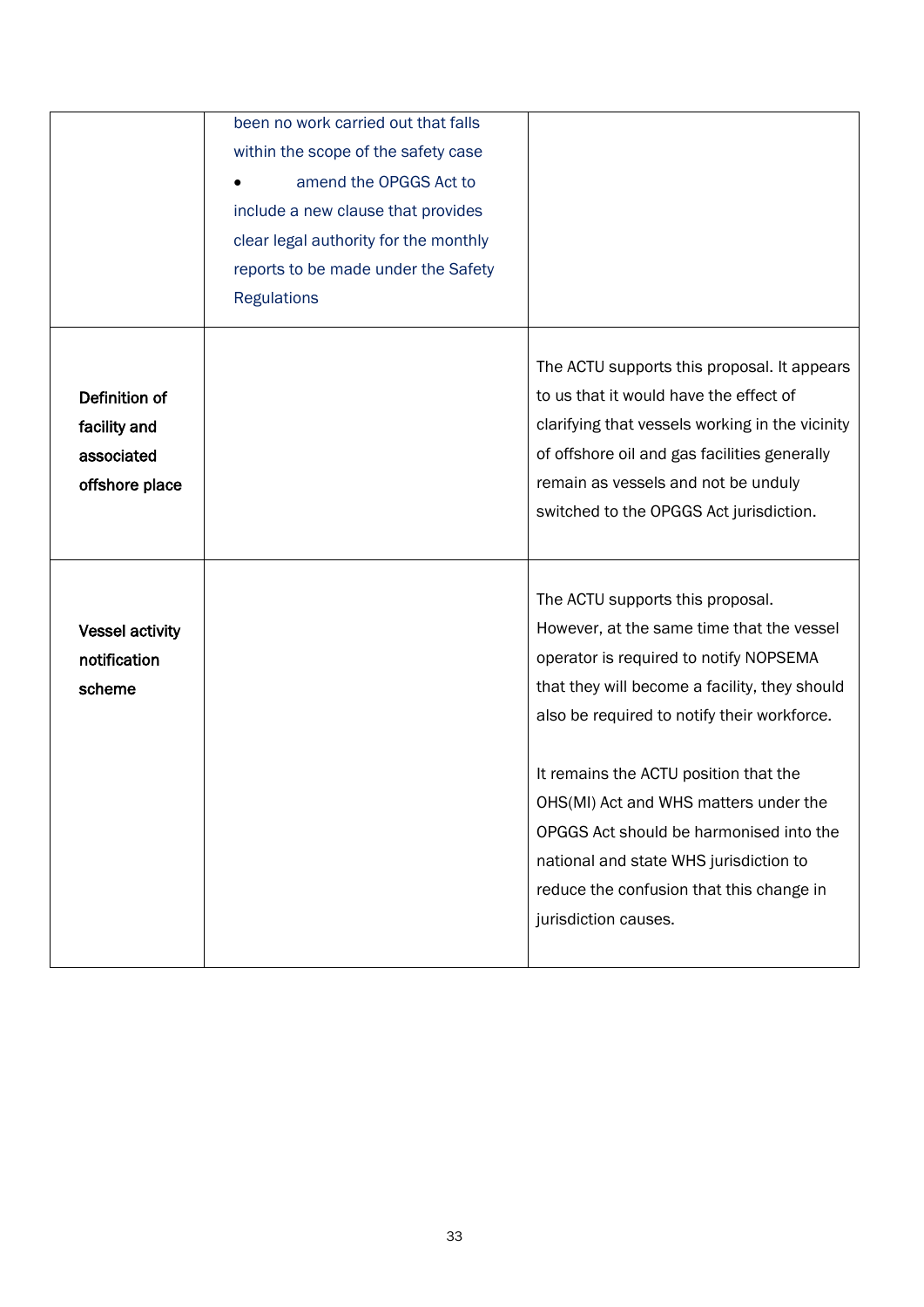| <b>Minor technical</b> | <b>Proposed change</b>                    |                                     |
|------------------------|-------------------------------------------|-------------------------------------|
| amendments             |                                           |                                     |
|                        |                                           |                                     |
| Use of 'practical' in  | Change to 'practicable' as the current    | Supported.                          |
| Safety sub-            | references are incorrect.                 |                                     |
| regulations 4.5(3)     |                                           |                                     |
| and $4.6(3)$           |                                           |                                     |
| Terms 'safety case'    | Ensure consistency - the same term        | This should be applied with         |
| and 'revised safety    | should be applied to that suite of Safety | caution to ensure maximum clarity   |
| case' are used         | sub-regulations.                          | in the naming of safety cases. All  |
| interchangeably        |                                           | parties should be able to identify  |
|                        |                                           | whether a safety case has been      |
|                        |                                           | revised, and what the correct       |
|                        |                                           | safety case to refer to is.         |
| Use of "operator for   | Change to "operator of a facility" as the | Further clarification required. The |
| a diving project"      | current references are incorrect.         | 2020 Definition of "Operator" is    |
|                        |                                           | missing from the Guidelines.        |
|                        |                                           |                                     |
|                        |                                           | https://www.nopsema.gov.au/ass      |
|                        |                                           | ets/Guidelines/A40339.pdf           |
|                        |                                           |                                     |
|                        |                                           | Reg 4.12(1) This regulation         |
|                        |                                           | applies if there is an operator for |
|                        |                                           | a diving project.                   |
|                        |                                           | Guidance: This regulation applies   |
|                        |                                           | where the diving contractor is      |
|                        |                                           | undertaking work, either directly   |
|                        |                                           | for an operator or as a             |
|                        |                                           | subcontractor through a principal   |
|                        |                                           | contractor to the operator.         |
|                        |                                           |                                     |
|                        |                                           | Related topic: see Glossary of      |
|                        |                                           | Terms for meaning of 'operator' in  |
|                        |                                           | the context of diving operations    |
|                        |                                           | https://www.nopsema.gov.au/ass      |
|                        |                                           | ets/Guidelines/A40339.pdf#page      |
|                        |                                           | =110&zoom=100,0,164                 |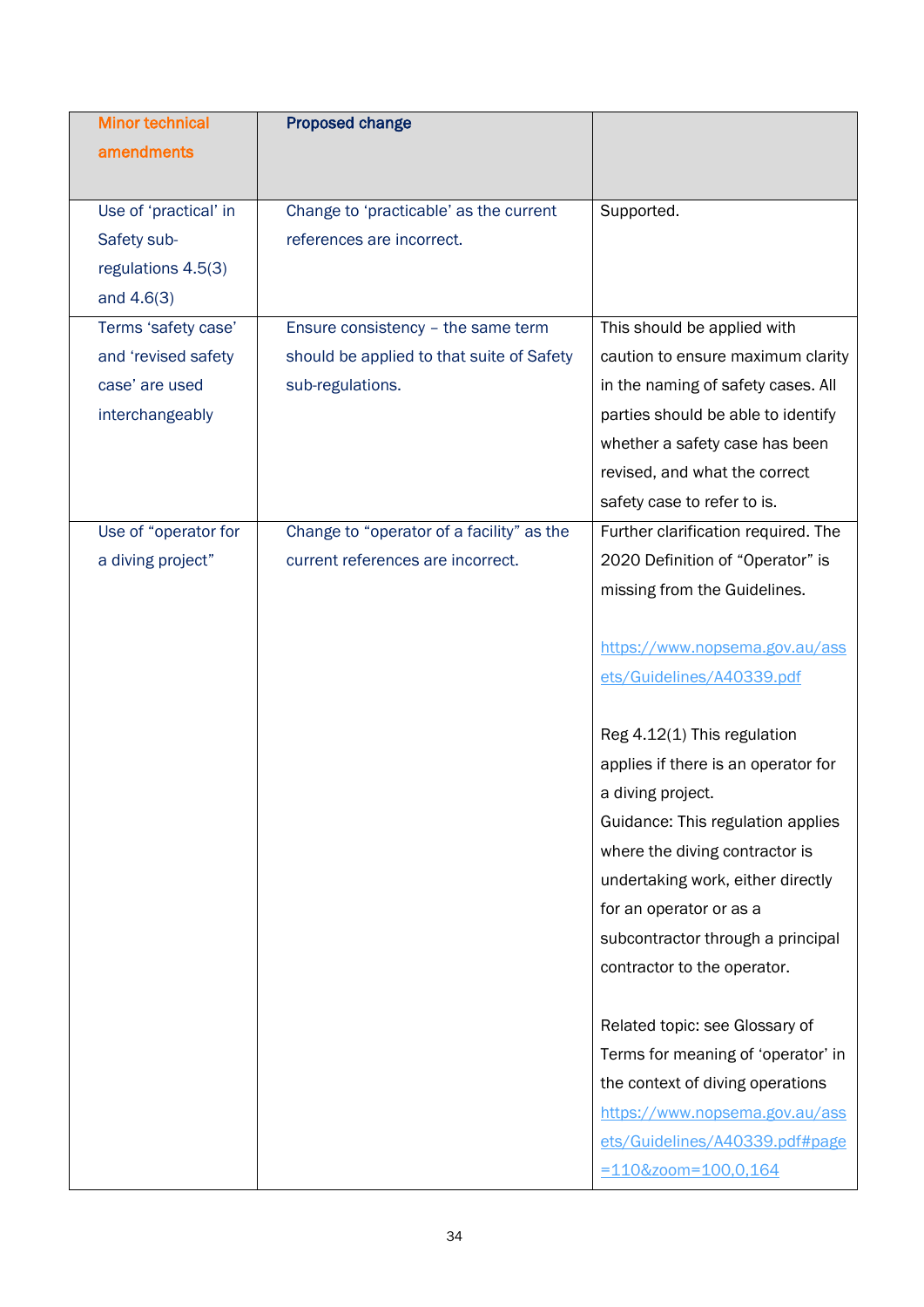| $<<$ error 404 >>    |                                                            |
|----------------------|------------------------------------------------------------|
| missing links in the | Update with correct URL cross-                             |
| Glossary of Terms    | reference and guidance                                     |
|                      |                                                            |
|                      | Diving contractor: a person who                            |
|                      | enters into a contract to conduct a                        |
|                      | diving project.                                            |
|                      | Guidance A diving contractor is a                          |
|                      | contractor within the ordinary                             |
|                      | meaning of the term who, by                                |
|                      | reason of having access to the                             |
|                      | appropriate equipment,                                     |
|                      | procedures, personnel and                                  |
|                      | specialist knowledge, undertakes                           |
|                      | to provide diving services on a                            |
|                      | contractual basis in support of                            |
|                      | activities for the offshore                                |
|                      | petroleum industry.                                        |
|                      |                                                            |
| Spacing errors       | Correct spacing errors and                                 |
|                      | inconsistent usage of terms:                               |
|                      | on shore (in-land) and onshore<br>(maritime jurisdiction); |
|                      | off shore (from land) and offshore<br>(maritime area).     |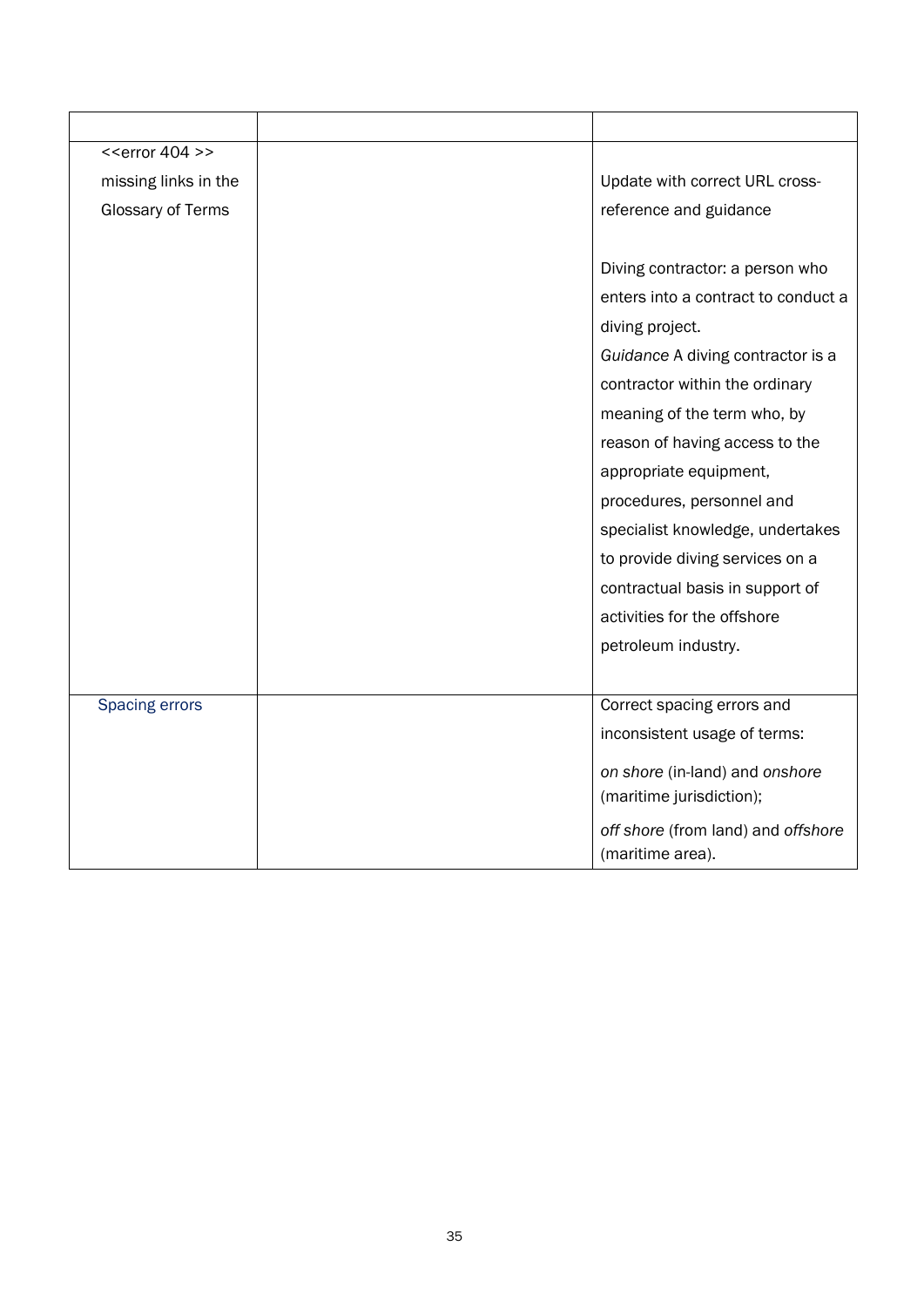#### PART C: ACTU Submission 9th August 2019 - Recommendations

Recommendation 1: That the objects of Schedule 3 of the OPGGS Act be harmonised with the objects of the model WHS laws, particularly in respect to the workforce and their representatives.

Recommendation 2: That the OPGGS regime be amended to require consultation with the relevant unions in the development of the initial safety case.

Recommendation 3: That the OPGGS regime be amended to permit accredited HSRs and union officials to conduct a work health and safety inspection of facilities before commissioning.

Recommendation 4: That the OPGGS regime be amended to require a review of the safety case to take place with a new workforce once hired (and before the commencement of operations, where possible), to ensure the workforce understands the safety case, the hazards and risks they will be exposed to, and the control measures in place to manage them, and to provide for workforce input to continuous review of the safety case.

Recommendation 5: That the OPGGS regime be harmonised with the model WHS laws in respect of the ability of HSRs to trigger a review of a safety management-related document, including a safety case.

Recommendation 6: That the duties in OPGGS Act be amended to be consistent with those in the model WHS laws (including any amendments following the Safe Work Australia Review of the Model WHS Laws), except where objectively justified by reference to the high hazard nature of the offshore oil and gas industry.

Recommendation 7: That the OPGGS regime be amended to implement a licensing system for workers performing high-risk work, similar to that under the model WHS laws.

Recommendation 8: That consideration be given to mechanisms that would achieve better training standards and access for casual and labour hire employees.

Recommendation 9: That the OPGGS Act be amended to expressly define 'health' as 'physical and psychological health'.

Recommendation 10: That the Safety Regulations be amended to deal with how to identify the psychosocial risks associated with psychological injury and the appropriate control measures to manage those risks in the offshore oil and gas industry.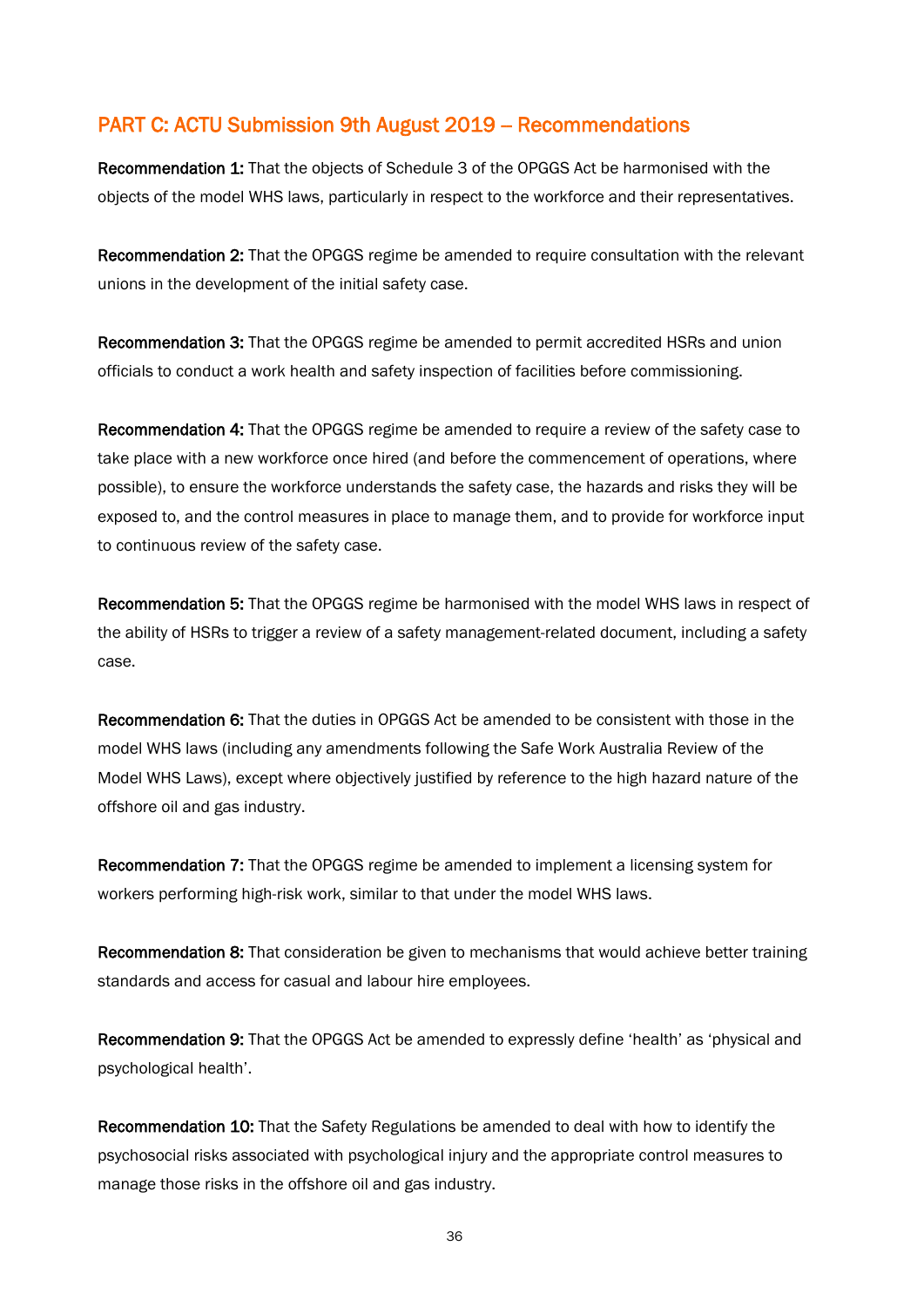Recommendation 11: That the incident notification provisions in the OPGGS regime be reviewed to ensure that they provide a notification trigger for psychological injuries.

Recommendation 12: That consideration be given to circumscribing or regulating contracting arrangements to maximise job security in the offshore petroleum industry.

Recommendation 13: That consideration be given to mechanisms that would achieve better work health and safety standards and outcomes for workers in insecure forms of employment such as casual and labour hire, including additional training specific to those employment categories or roving HSRs to assist these types of workers.

Recommendation 14: That consideration be given to circumscribing or regulating rostering arrangements to ensure that workers are not away from their home and family life for extended periods and have sufficient rest time between roster periods; for example, by amending r 95 of the Safety Regulations to require minimum continuous and uninterrupted periods off work and away from the workplace.

Recommendation 15: That consideration be given to requiring a minimum handover period between shift change which must occur during the workers' normal working hours and rostered on period.

Recommendation 16: That the election process clause 26 of Schedule 3 of the OPGGS Act be amended to reflect s 61 of the WHS Act, to provide for workers in the offshore oil and gas industry with equivalent autonomy in determining the manner in which they elect an HSR.

Recommendation 17: That the OPSSG Act be amended to provide for a right for HSRs to attend to work health and safety business during work hours or while on a facility, including a requirement for the operator or employer to provide HSRs time to hold meetings and discussions with workers in respect of work health and safety matters during work hours or while on a facility.

Recommendation 18: That consideration be given to requiring a minimum handover period between HSRs and safety committee members between shifts, which must occur during the workers' normal working hours and rostered on period.

Recommendation 19: That NOPSEMA continue to lead and sponsor the HSR Forum annually.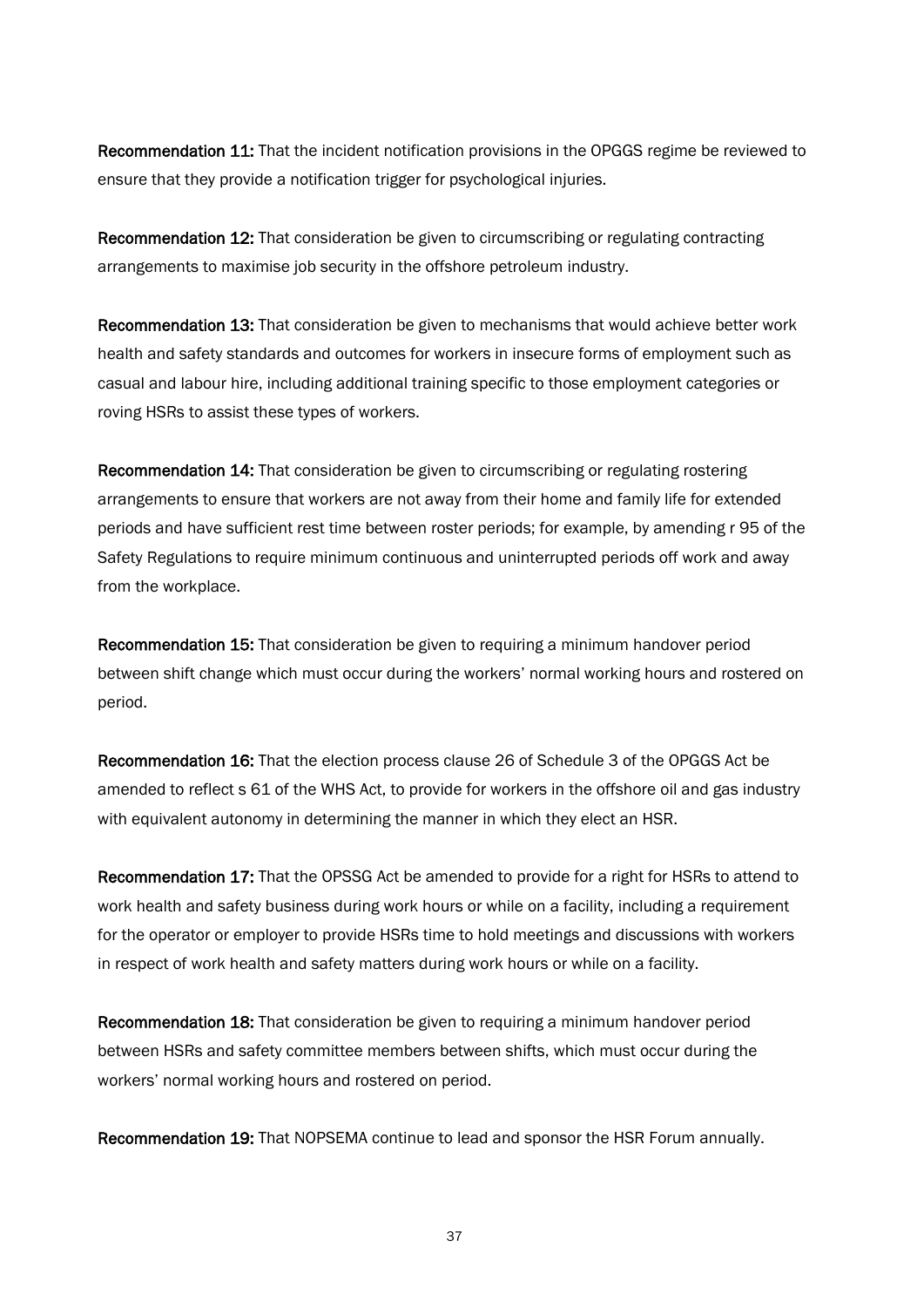Recommendation 20: That NOPSEMA establish an online portal for HSRs to communicate with each other confidentially.

Recommendation 21: That the NOPSEMA give consideration to ways to better promote its dedicated NOPSEMA inspector focal point and dedicated hotline number to HSRs.

Recommendation 22: That clause 40(1) of Schedule 3 the OPGGS Act be amended to address any deficiency relative to s 70(1) of the WHS Act.

Recommendation 23: That the OPGGS regime be amended to prescribe an initial period of training of up to five days and an entitlement to refresher training of up to one day per year.

Recommendation 24: That the OPGGS regime be amended to be consistent with the model WHS laws (including any amendments following the Safe Work Australia Review of the Model WHS Laws) in respect of HSR choice of training course and operator requirement to cover reasonable costs.

Recommendation 25: That the OPGGS Act be amended as necessary to ensure that the HSR Forum is accredited for the purposes of clause 30 of Schedule 3 of the OPGGS Act, and provision made for NOPSEMA or the employer or operator to cover the cost of travel and accommodation for HSRs to attend the training.

Recommendation 26: That the OPGGS regime be amended to be consistent with the model WHS laws in respect of HSR membership of the health and safety committee.

Recommendation 27: That the NOPSEMA be required to develop, in consultation with stakeholders including unions and HSRs, an HSR engagement policy.

Recommendation 28: That the OPGGS Act be amended so that the operator is required to maintain an up-to-date list of HSRs and to provide a copy to NOPSEMA as soon as practicable after it is prepared.

Recommendation 29: That the OPGGS Act be amended to require the list to also record the date on which the HSR was elected to the role and the date on which they completed the HSR training. Recommendation 30: That the OPGGS Act be amended so that the list is required to be displayed at the workplace, in a manner that is readily accessible to the workers.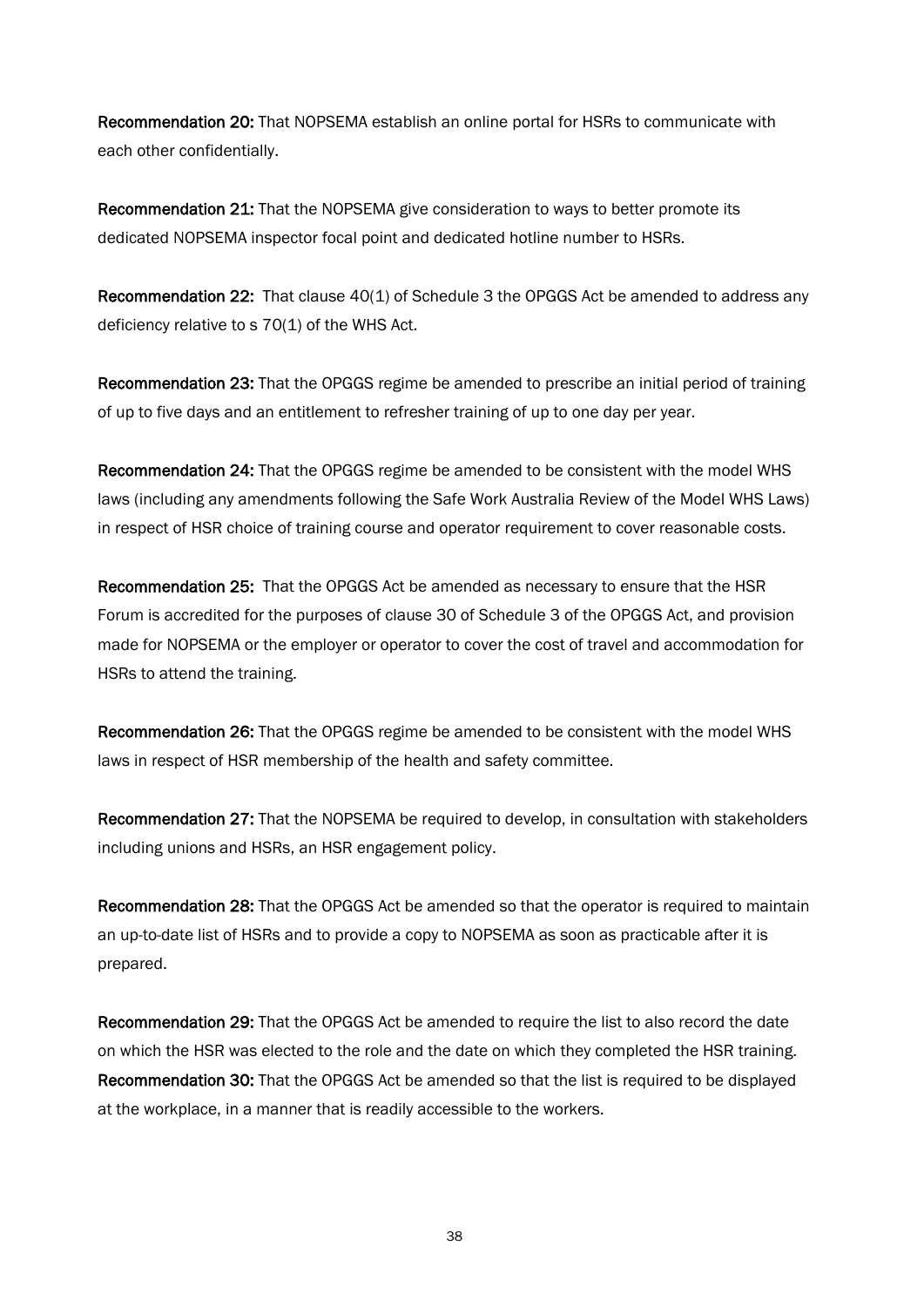Recommendation 31: That the OPGGS regime be amended to require HSRs to accompany NOPSEMA on their inspections and to require NOPSEMA inspectors to meet separately and privately with HSRs during inspections (i.e. without the operator or employer or their management representatives present).

Recommendation 32: That the OPGGS regime be amended to be equivalent to the WHS Act regarding consultation with, and participation of, the workforce, and that practical guidance be developed to assist duty holders to fulfil these additional consultation duties.

Recommendation 33: That clause 35 of Schedule 3 of the OPGGS Act be amended to make it clear that the consultant can be a union official, and that consideration be given to how to achieve the policy intention that a union official accessing a workplace to provide assistance to an HSR is not required to hold an entry permit under the *Fair Work Act 2009* (Cth) or another industrial law, taking into account the interaction between Commonwealth, state and territory laws.<sup>[21](#page-40-0)</sup>

Recommendation 34: That the OPGGS regime be amended to provide for a union right of entry for work health and safety purposes, consistent with the model WHS laws (subject to any modifications following the Safe Work Australia Review of the Model WHS Laws and the further modifications outlined below).

Recommendation 35: That any right of entry for work health and safety purposes established under the OPGGS Act provide for:

• the operator of the facility to, as soon as possible, facilitate transport for the permit holder for right of entry purposes;

the cost of transport for the permit holder for right of entry purposes to be recovered from industry by a levy revenue to NOPSEMA; and

• an ability for the permit holder to exercise entry for the purposes of inquiring into multiple suspected contraventions of the OPGGS Act, including additional contraventions identified during the course of the entry.

Recommendation 36: That the OPGGS regime be amended to require that the workforce be given a copy of the safety case, including by confidential remote online access.

<span id="page-40-0"></span><sup>21</sup> Safe Work Australia, Review of the model WHS laws: Final report, Recommendation 8.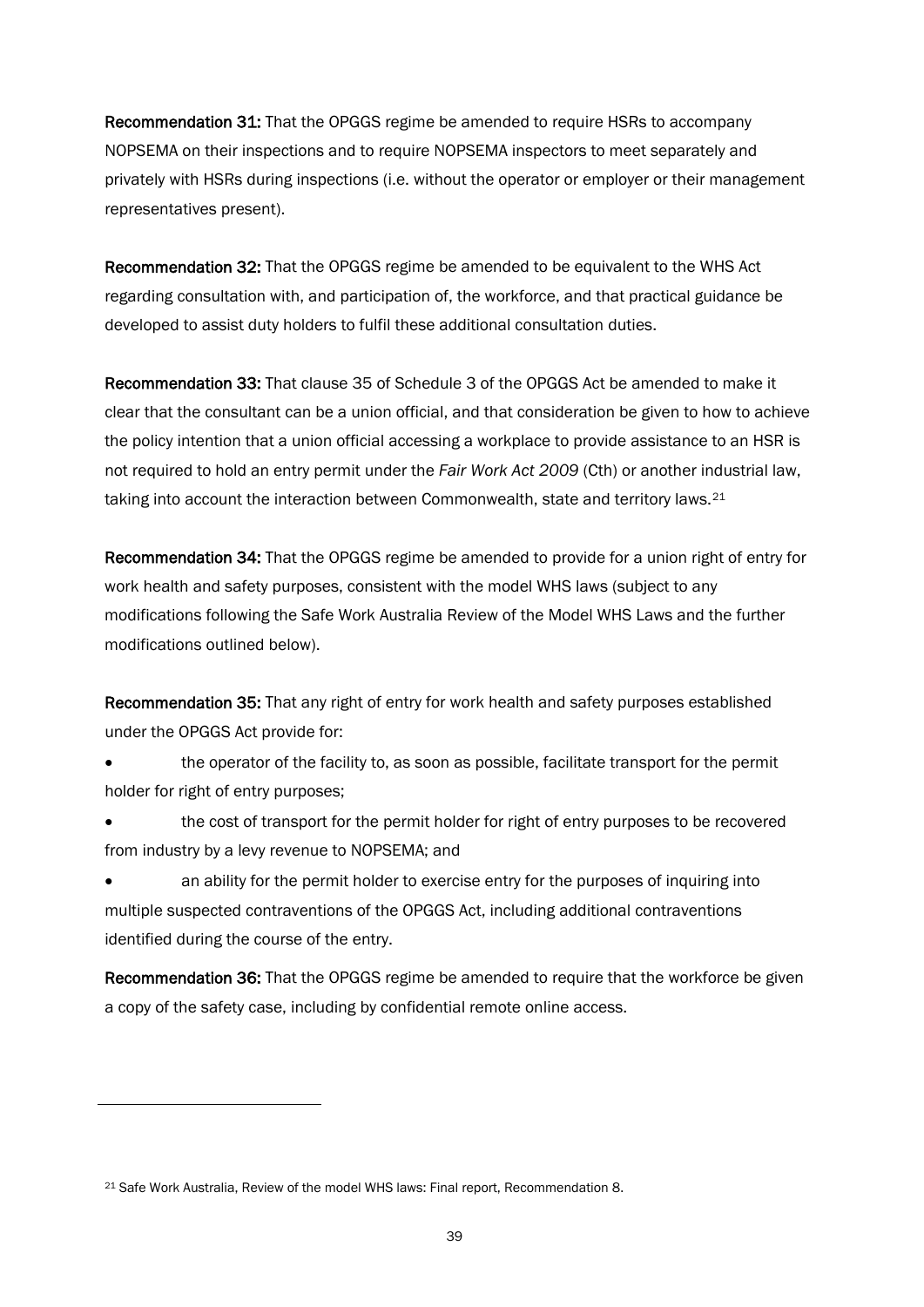Recommendation 37: That the OPGGS Act be amended to provide for equal representation of industry and workforce participants on the NOPSEMA Board, with the latter representatives to be nominated by the Australian Council of Trade Unions.

Recommendation 38: That the OPGGS Act be amended to provide for an issue resolution process consistent with the model WHS laws (subject to any modifications following the Safe Work Australia Review of the Model WHS Laws).

Recommendation 39: That unions to be given standing to commence prosecutions for contraventions of Schedule 3 of the OPGGS Act.

Recommendation 40: That guidance be developed with examples of health and safety committee constitutions, agendas and minutes.

Recommendation 41: That NOPSEMA carry out regular, unannounced inspections as part of its standard inspection regime.

Recommendation 42: That the OPGGS regime be amended to require duty holders to notify NOPSEMA when a vessel facility is going to be used for a relevant purpose defined under the OPGGS regime, to facilitate compliance monitoring.

Recommendation 43: That the penalties in the OPGGS regime be significantly increased, in line with best practice responsive regulation (and at least in proportion to any increases in the model WHS laws).

Recommendation 44: That the OPGGS Act be amended to provide for a new offence of industrial manslaughter. The offence should provide for gross negligence causing death and should reflect as closely as possible any similar offence that is introduced into the model WHS laws.

Recommendation 45: That consideration be given to whether there should be increased penalties in the OPGGS Act for larger businesses or repeat offenders. This consideration should take account any similar consideration in respect of the model WHS laws.

40